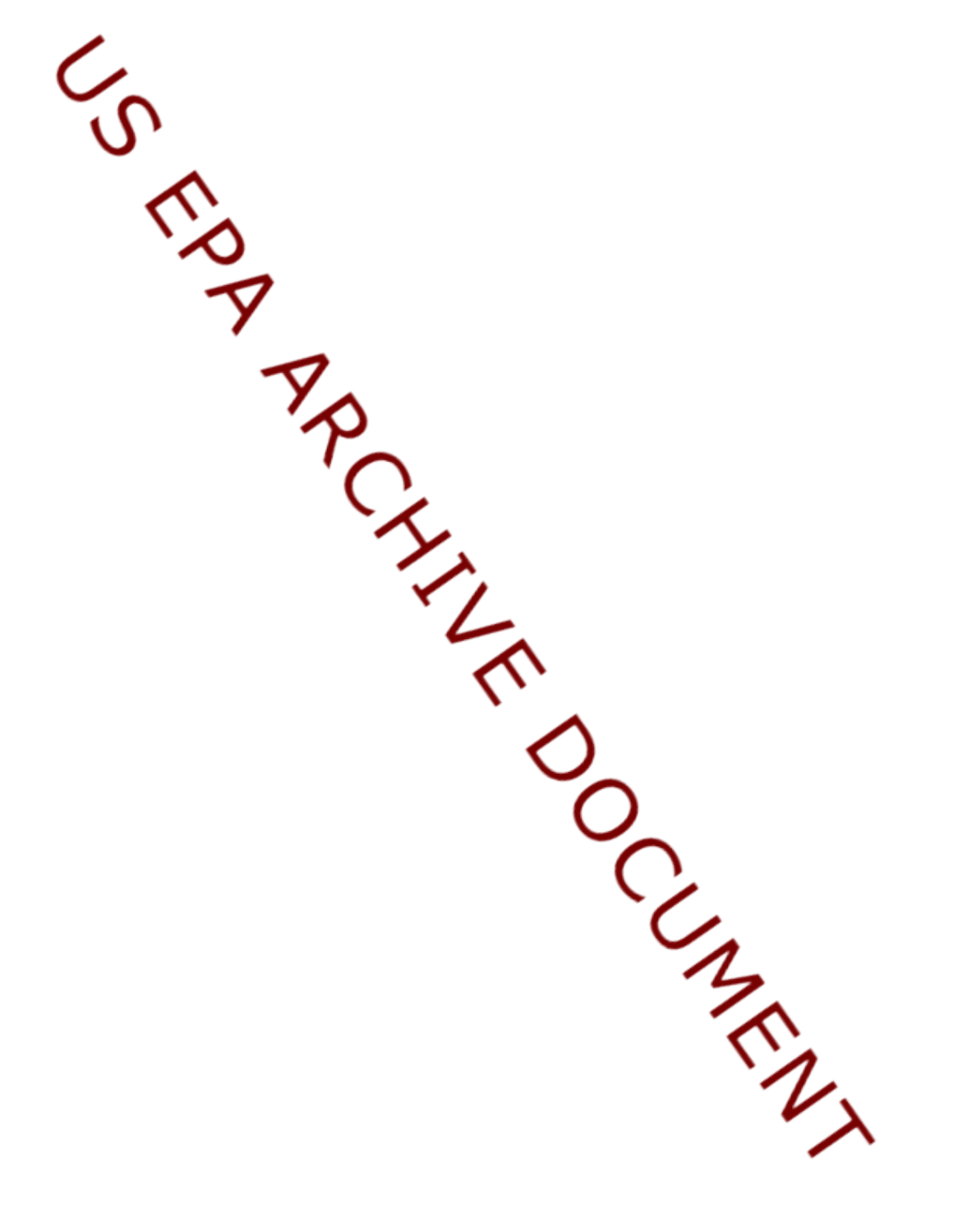# **Environmental Technology Verification Program** Advanced Monitoring Systems Center

Generic Verification Protocol for Verification of Online Turbidimeters

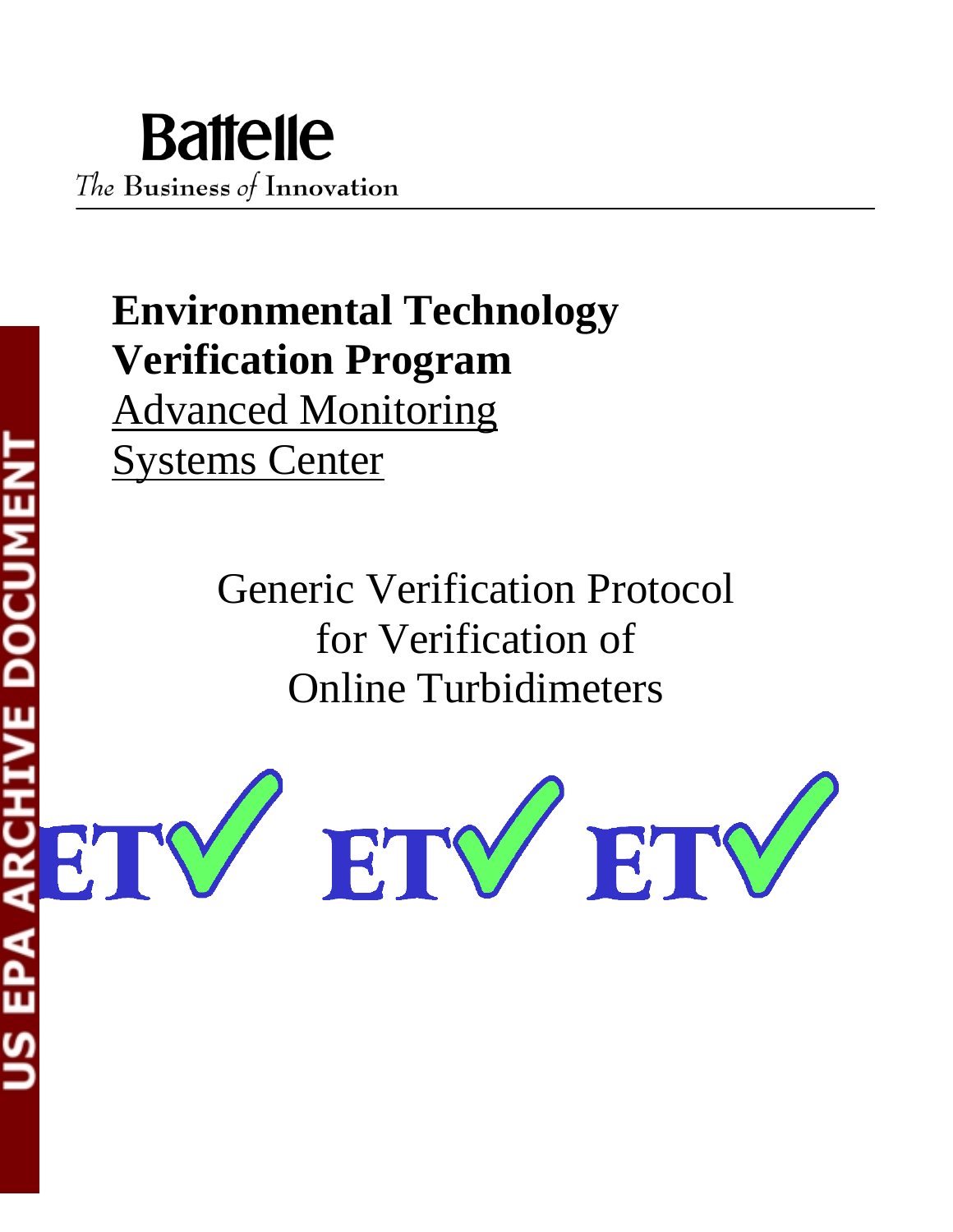### **GENERIC VERIFICATION PROTOCOL**

**for**

## Verification of Online Turbidimeters

Version 1.0

**June 4, 2012**

**Prepared by**

**Battelle 505 King Avenue Columbus, OH 43201-2693**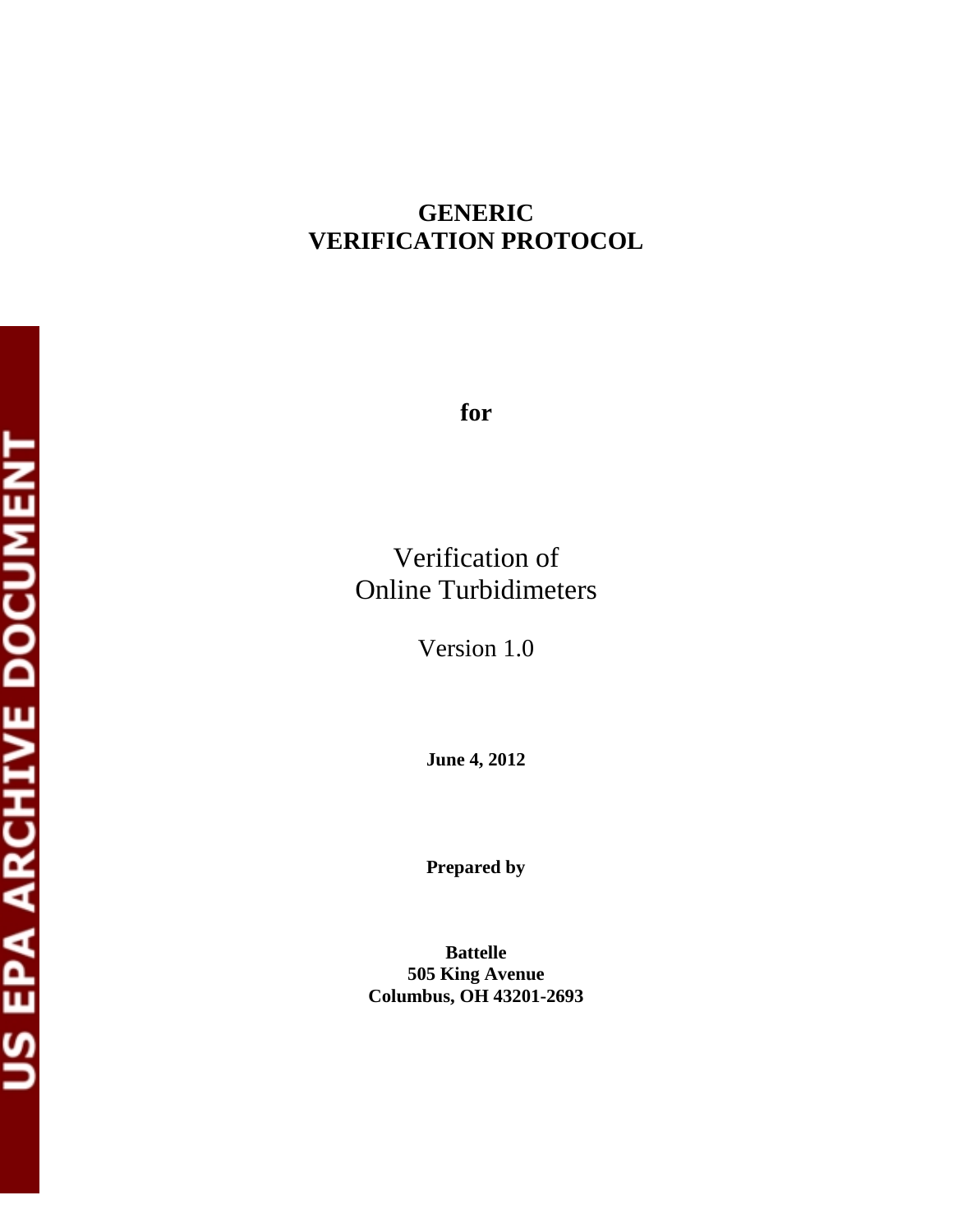*Generic Verification Protocol Turbidimeters Page 1 of 42 Version 1.0 June 4, 2012*

#### **SECTION A**

#### **PROJECT MANAGEMENT**

#### <span id="page-3-1"></span><span id="page-3-0"></span>**A1 VENDOR APPROVAL PAGE**

ETV Advanced Monitoring Systems Center

Generic Verification Protocol for Verification of Online Turbidimeters

> Version 1.0 June 4, 2012

APPROVAL:

Name \_\_\_\_\_\_\_\_\_\_\_\_\_\_\_\_\_\_\_\_\_\_\_\_\_\_\_\_\_\_\_\_\_\_

Company \_\_\_\_\_\_\_\_\_\_\_\_\_\_\_\_\_\_\_\_\_\_\_\_\_\_\_\_\_\_\_

Date  $\Box$ 

*The U.S. Environmental Protection Agency, through its Office of Research and Development, funded and managed, or partially funded and collaborated in, the research described herein. It has been subjected to the Agency's peer and administrative review. Any opinions expressed in this report are those of the author(s) and do not necessarily reflect the views of the Agency, therefore, no official endorsement should be inferred. Any mention of trade names or commercial products does not constitute endorsement or recommendation for use.*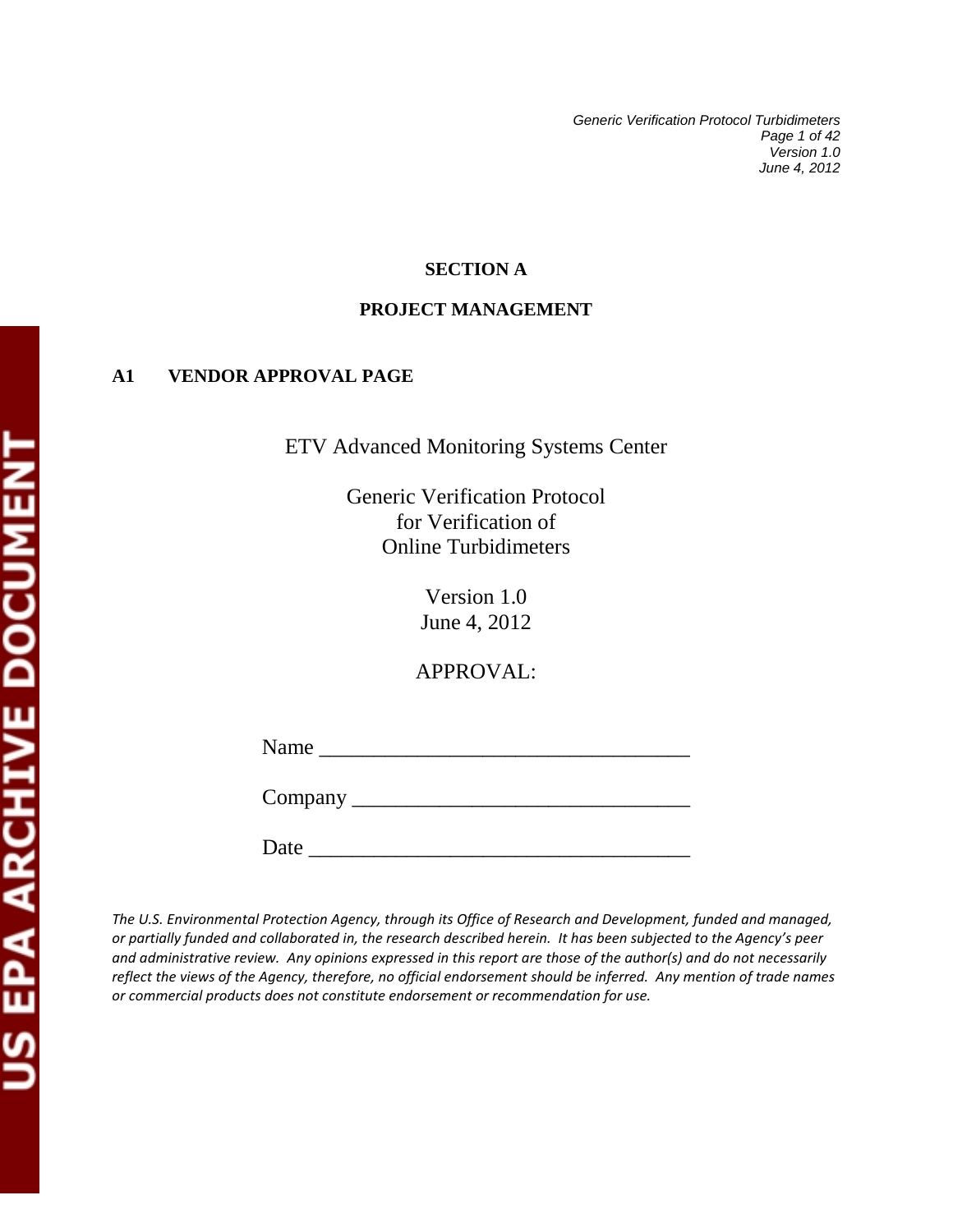#### <span id="page-4-0"></span> $A2$ **TABLE OF CONTENTS**

Section

| A <sub>1</sub> |  |
|----------------|--|
| A2             |  |
| A <sub>3</sub> |  |
| A4             |  |
| A <sub>5</sub> |  |
| A <sub>6</sub> |  |
| A7             |  |
| A8             |  |
| A <sub>9</sub> |  |
| A10            |  |
|                |  |
|                |  |
| B1             |  |
| B <sub>2</sub> |  |
| B <sub>3</sub> |  |
| <b>B4</b>      |  |
| B <sub>5</sub> |  |
| B <sub>6</sub> |  |
| B7             |  |
| <b>B8</b>      |  |
| <b>B9</b>      |  |
| <b>B10</b>     |  |
|                |  |
|                |  |
| C <sub>1</sub> |  |
| C <sub>2</sub> |  |
|                |  |
|                |  |
| D <sub>1</sub> |  |
| D2             |  |
| D <sub>3</sub> |  |
|                |  |
|                |  |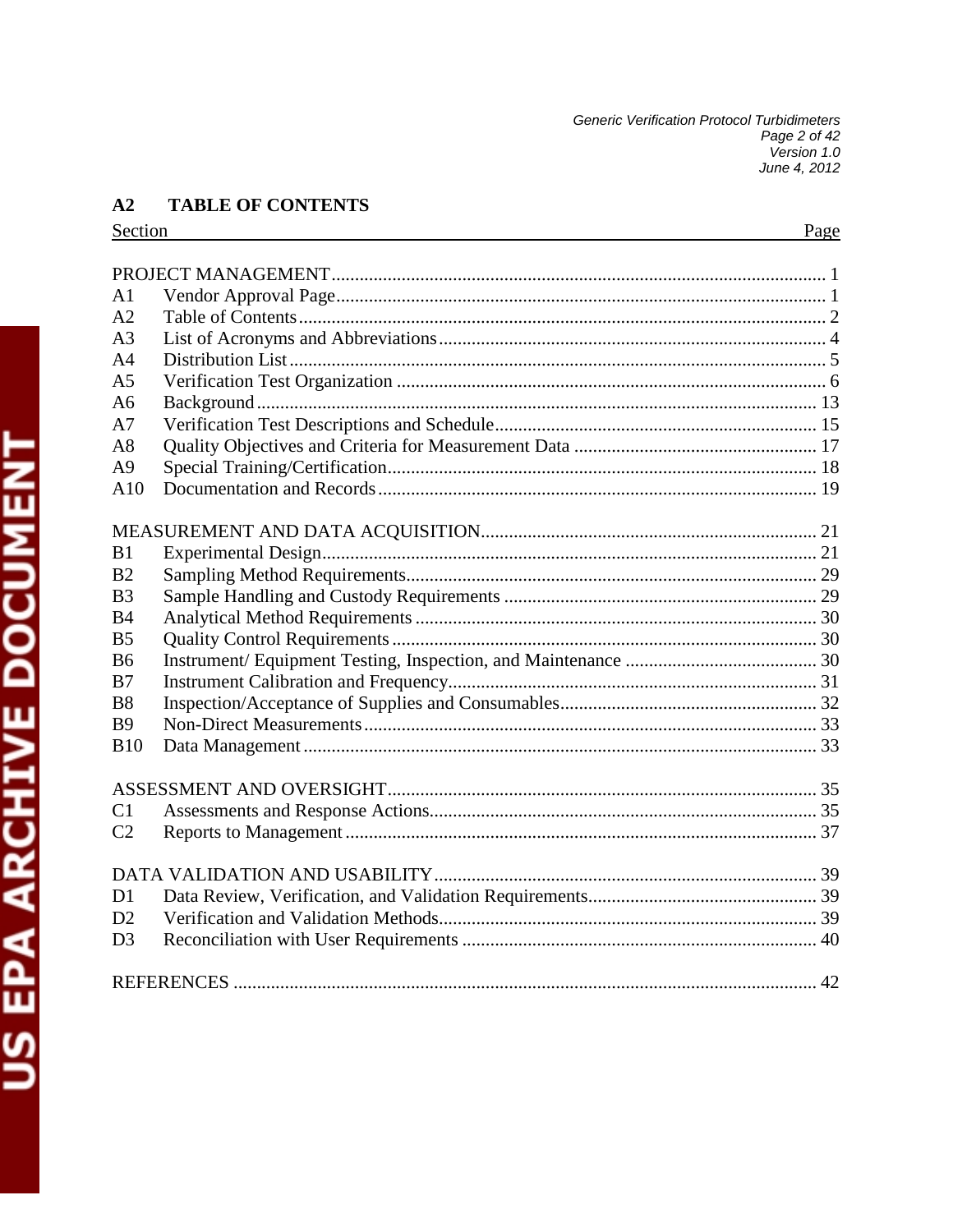Section Page

#### **APPENDIX**

Appendix A EPA Method 180.1

Appendix B Recirculation System Schematic [to be completed for final QAPP] Appendix C Example Data Sheets [to be completed for final QAPP]

#### **Figures**

#### **Tables**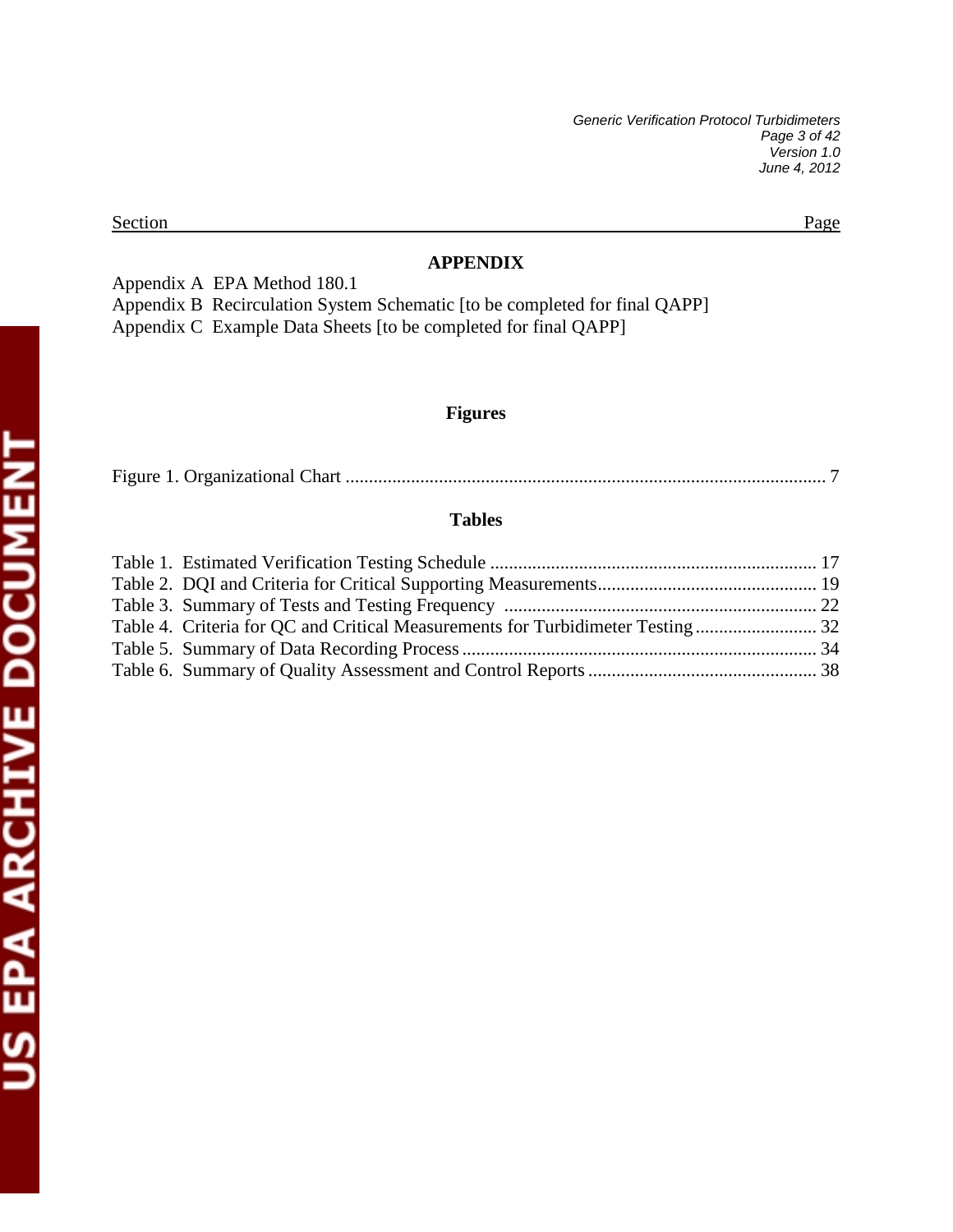*Generic Verification Protocol Turbidimeters Page 4 of 42 Version 1.0 June 4, 2012*

#### <span id="page-6-0"></span>**A3 LIST OF ACRONYMS AND ABBREVIATIONS**

%RSD percent relative standard deviation ADQ audit of data quality AMS Advanced Monitoring Systems ATP Alternate Test Procedure COA certificates of analysis DI deionized DQIs data quality indicators EPA U.S. Environmental Protection Agency ETV Environmental Technology Verification L liter LRB laboratory record book NTU nephelometric turbidity unit MQO measurement quality objective PEA performance evaluation audit QA quality assurance QAPP Quality Assurance Project Plan QM Quality Manager QC quality control QMP Quality Management Plan RMO Records Management Office RSD relative standard deviation SDVB styrene divinylbenzene TSA technical systems audit VTC Verification Test Coordinator IR infrared PC personal computer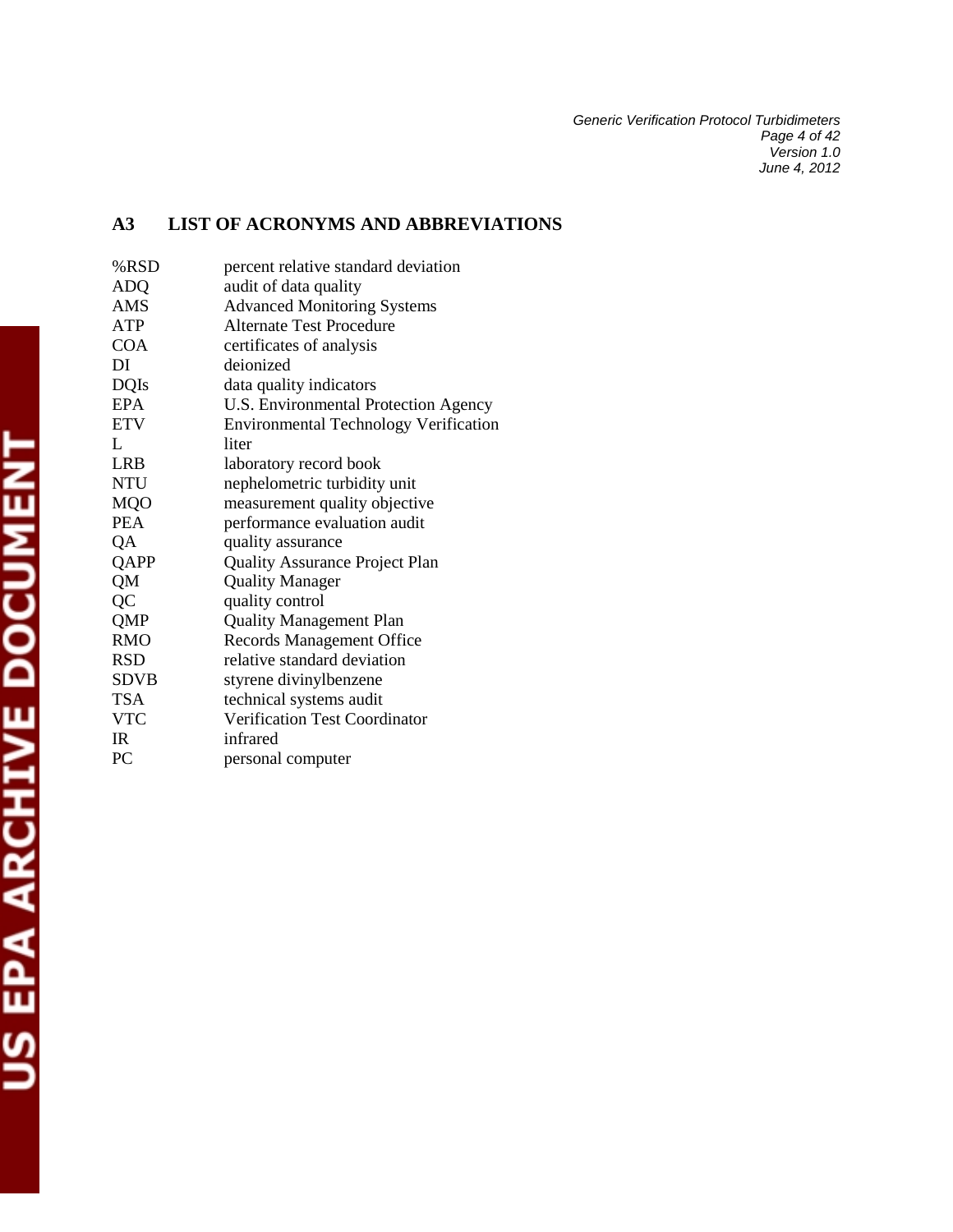*Generic Verification Protocol Turbidimeters Page 5 of 42 Version 1.0 June 4, 2012*

#### <span id="page-7-0"></span>**A4 DISTRIBUTION LIST\***

#### **U.S. Environmental Protection Agency (EPA)**

EPA Advanced Monitoring Systems (AMS) Center Project Officer EPA AMS Center Quality Manager (QM)

#### **Battelle**

Battelle AMS Center Manager Battelle Verification Test Coordinator (VTC) Battelle AMS Center QM Battelle Technical Staff

**\*** Once vendors agree to participate in a verification test in this technology category, this generic protocol will be modified to be specific for the technology(ies) to be verified and then reviewed, finalized, and distributed to the following:

**Vendor(s)**

**Peer Reviewers, at least one EPA Office of Water reviewer and one non-EPA reviewer**

**Reference Laboratory, if applicable**

**Test Collaborators (e.g., water utilities), if applicable**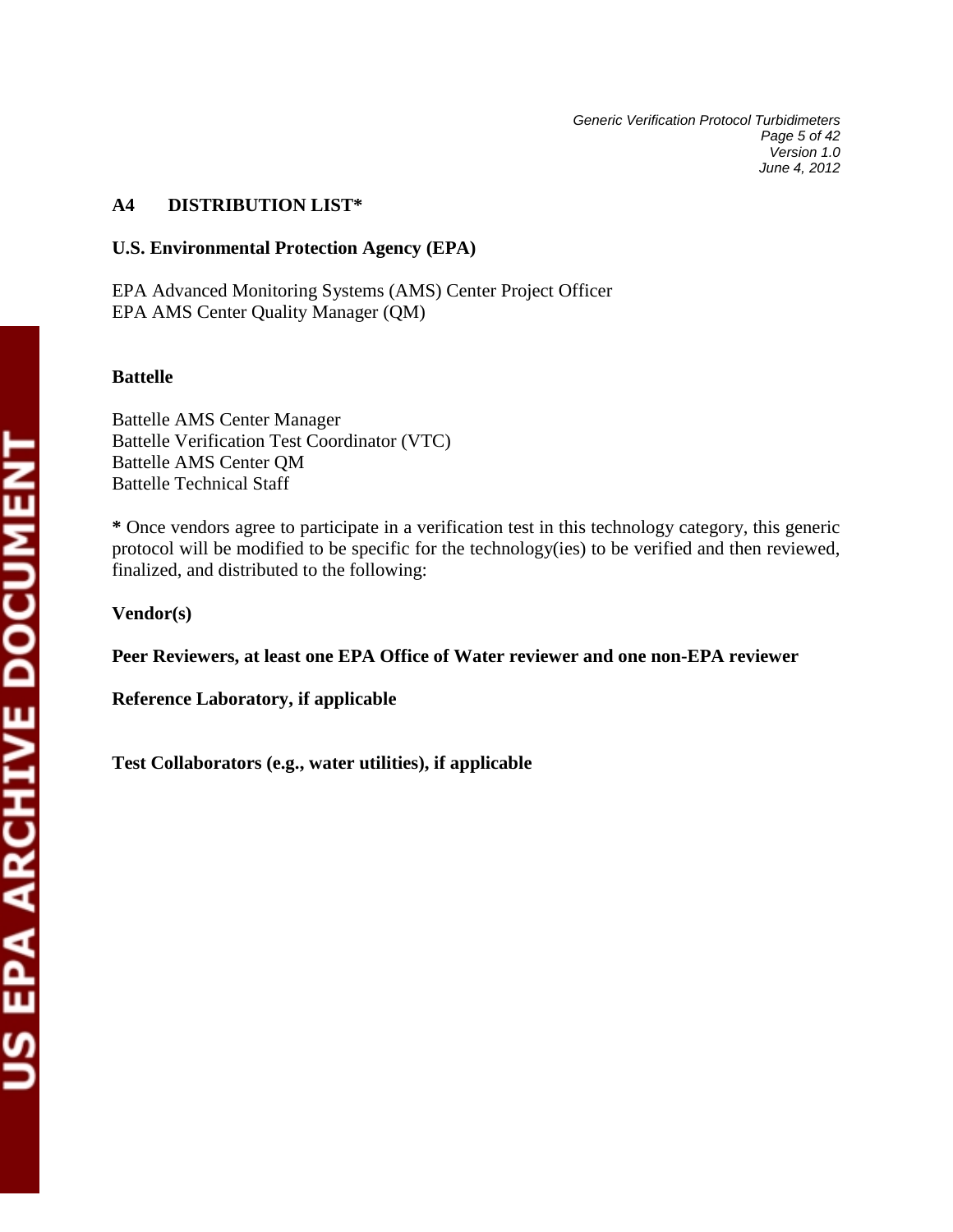#### <span id="page-8-0"></span>**A5 VERIFICATION TEST ORGANIZATION**

This protocol provides generic procedures for implementing a verification test for the performance of online turbidimeters. The verification tests described in this document will be conducted under the Environmental Technology Verification (ETV) Program. Verification tests will be performed by Battelle, which is managing the ETV Advanced Monitoring Systems (AMS) Center through a cooperative agreement with the EPA. The scope of the AMS Center covers verification of monitoring technologies for contaminants and natural species in air, water, and soil.

Quality Assurance (QA) oversight will be provided by the Battelle AMS Center QM and by the EPA AMS Center QM at their discretion. Based on the procedures outlined in this document, it is anticipated that verifications performed based on this generic protocol will be EPA Category III verification tests. The final determination will be made by the EPA AMS Center QM once the generic protocol is modified to be specific to the technology(ies) being verified. The organization chart in Figure 1 identifies the responsibilities of the organizations and individuals associated with these verification tests. Roles and responsibilities are defined further below.

#### **A5.1 Battelle**

Battelle's AMS Center VTC. Battelle's AMS Center VTC will have overall responsibility for ensuring that the technical, schedule, and cost goals established for the verification tests are met. Specifically, the VTC will:

- Assemble a team of qualified technical staff to conduct the verification tests,
- Hold a kick-off meeting approximately one week prior to the start of the verification tests to review the critical logistical, technical, and administrative aspects of the verification tests and confirm responsibility for each aspect of the verification test,
- Direct the team (e.g., Battelle testing staff and vendor) in performing the verification tests in accordance with the Quality Assurance Project Plan (QAPP),
- Ensure that all quality procedures specified in the QAPP and in the AMS Center Quality Management  $Plan<sup>1</sup>$  (QMP) are followed,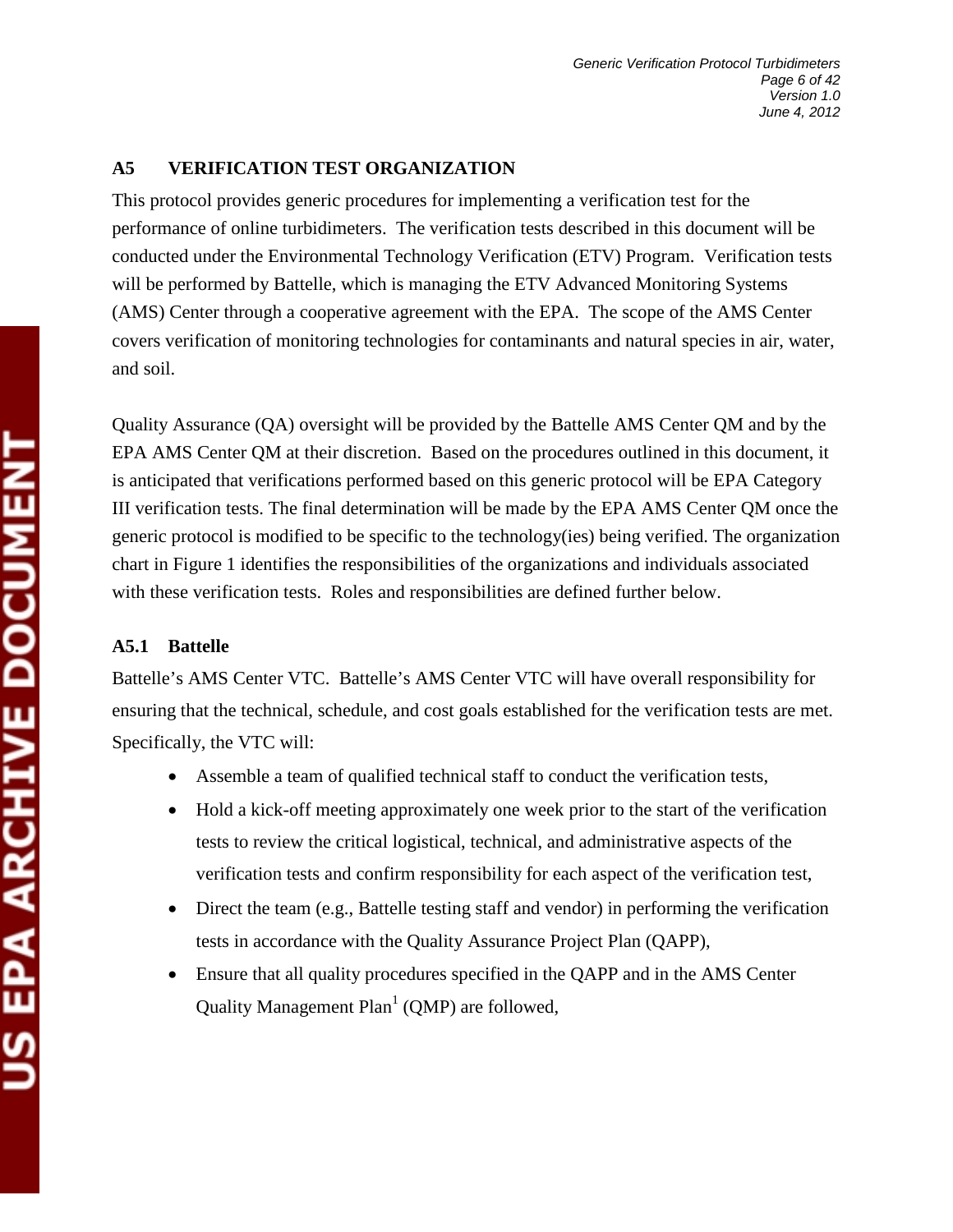

**Figure 1. Organizational Chart**

- Maintain real-time communication with the Battelle AMS Center Manager, Battelle AMS Center QM, EPA AMS Center Project Officer, and EPA AMS Center QM on any potential or actual deviations from the QAPP,
- Prepare the draft and final QAPP, verification report, and verification statements,
- Provide test data, including data from the first day of testing, to the Battelle AMS Center Manager, Battelle AMS Center QM, EPA AMS Center Project Officer, and EPA AMS Center QM,
- Conduct a technical review of all test data. Designate an appropriate Battelle technical staff member to review data generated by the VTC,
- Revise the draft QAPP, verification report, and verification statements in response to reviewers' comments,
- Document and prepare any deviations to the QAPP that may occur during testing,
- Address any comments from reviewers regarding testing or the deviations,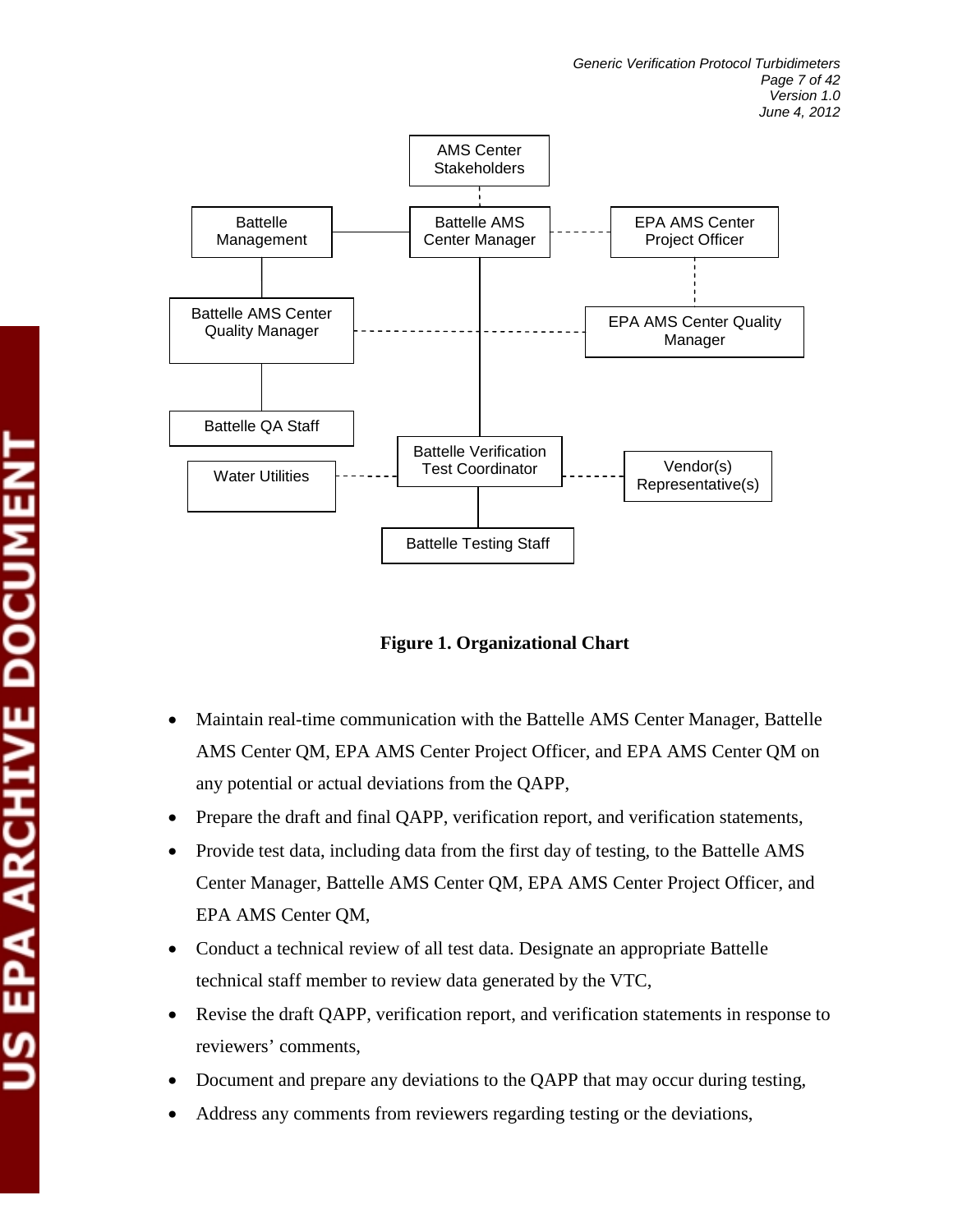- Respond to any issues raised in assessment reports and audits, including instituting corrective action as necessary,
- Serve as the primary point of contact for vendor(s) representative(s),
- Coordinate distribution of the final OAPP, verification report(s), and statement(s), and,
- Establish a budget for the verification tests and manage staff to ensure the budget is not exceeded.

Battelle's AMS Center Manager. Battelle's manager for the AMS Center will:

- Review the draft and final QAPP,
- Review the draft and final verification report and verification statements,
- Ensure that necessary Battelle resources, including staff and facilities, are committed to the verification tests,
- Ensure that confidentiality of sensitive vendor information is maintained,
- Ensure that testing staff respond to QAPP deviations and any issues raised in assessment reports, audits, or from test staff observations, and that any necessary corrective actions have been implemented,
- Maintain communication with EPA's AMS Center Project Officer and QM, and
- Facilitate a stop work order if Battelle or EPA QA staff discover adverse findings that will compromise data quality or test results.

Battelle Testing Staff. Battelle Testing Staff will support the VTC in conducting these verification tests. Battelle Testing Staff will:

- Assist in planning for the tests, and making arrangements for the receipt of and training on the technologies,
- Attend the verification test kick-off meeting, as requested,
- Assist vendor staff as needed during technology receipt and training,
- Participate in training provided by the vendor(s), as requested,
- Conduct verification testing following all aspects of the ETV AMS Center OMP as well as this QAPP,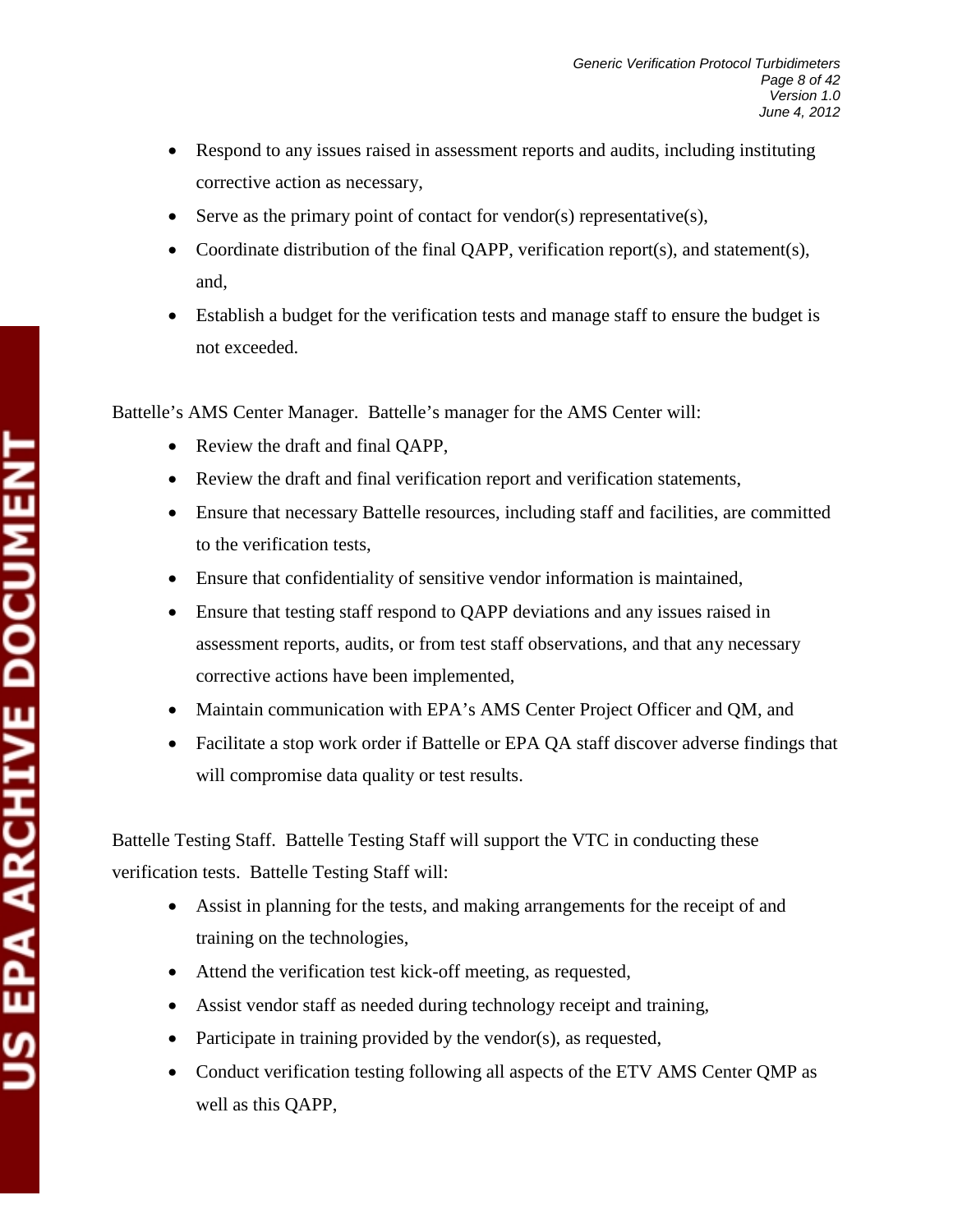- Record qualitative observations about the maintenance and operation of the technology(ies) during testing,
- Ensure that the data from the technology(ies) are immediately reviewed for quality, and compiled, recorded, and transmitted to the VTC, on the first day of testing and thereafter on at least a weekly basis,
- Notify the VTC of any QAPP deviations and institute corrective action as necessary,
- Support the VTC in the preparation of the QAPP, report, and verification statements, as necessary, and
- Support the VTC in responding to any issues raised in assessment reports and audits related to technical performance, statistics, or data reduction as needed.

Battelle's AMS Center Quality Manager. The Battelle QM or a designated QA Officer will:

- Review the draft and final QAPP,
- Attend the verification test kick-off meeting and lead the discussion of the QA elements of the kick-off meeting checklist,
- Prior to the start of verification testing, verify the presence of applicable training records, including any vendor training on test equipment,
- Prepare audit checklists,
- Conduct a technical systems audit at least once near the beginning of each verification test,
- Conduct audits to verify data quality,
- Prepare and distribute an audit report for each audit,
- Verify that audit responses for each audit finding and observation are appropriate and that corrective action has been implemented effectively,
- Communicate to the VTC and/or technical staff the need for immediate corrective action if an audit identifies QAPP deviations or practices that threaten data quality,
- Provide a summary of the QA/quality control (QC) activities and results for the verification reports,
- Review the draft and final verification report and verification statements,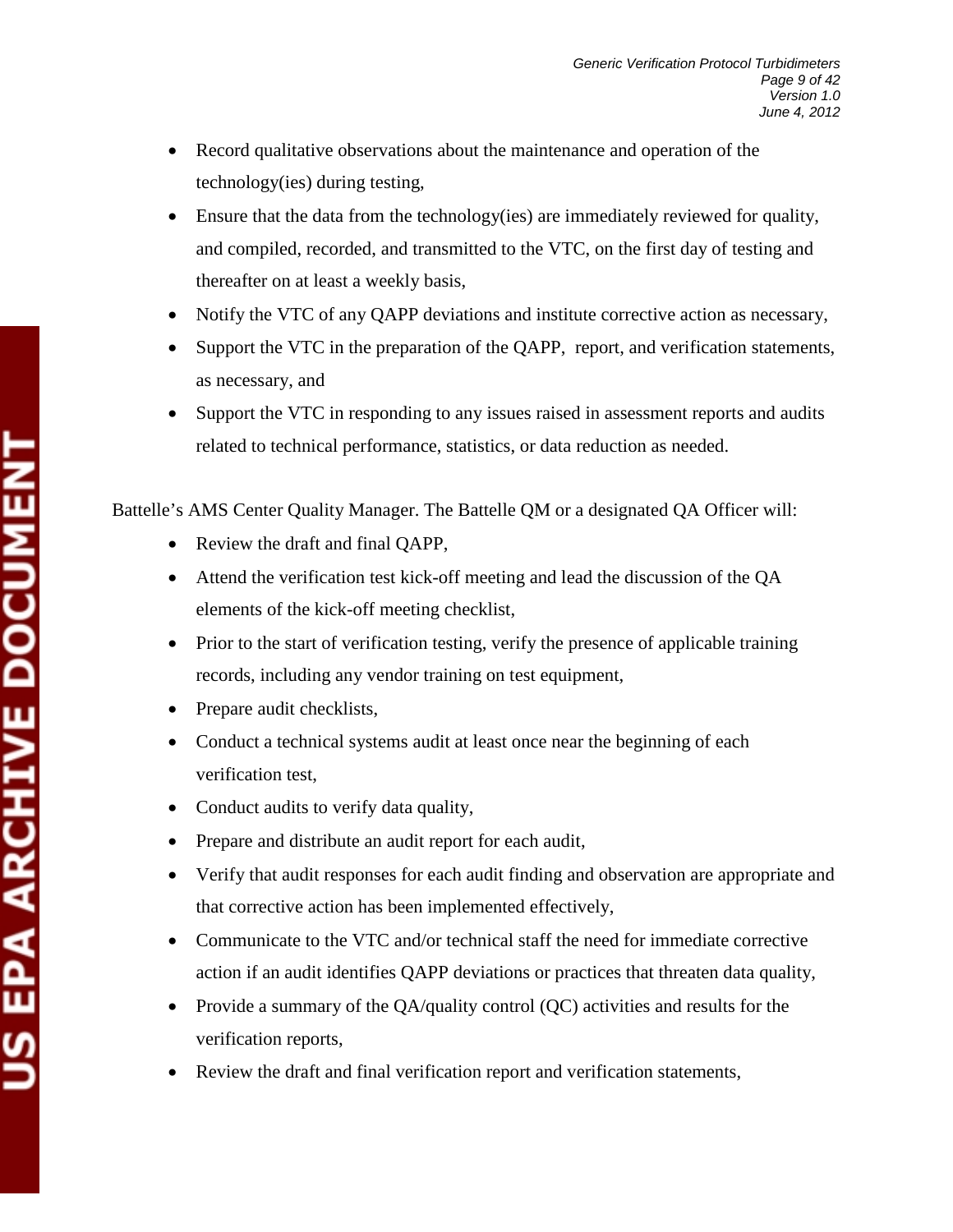- Maintain real-time communication with the VTC on QA activities, audit results, and concerns,
- Recommend a stop work order if audits indicate that data quality or safety is being compromised,
- Work with the VTC and Battelle's AMS Center Manager to resolve data quality concerns and disputes,
- Delegate QA activities to other Battelle quality staff as needed to meet project schedules, and
- Review and approve QAPP amendments, deviations and audit reports.

#### **A5.2 Vendor(s)**

The vendor's responsibilities are as follows:

- Review and provide comments on the draft QAPP,
- Approve the final QAPP prior to test initiation,
- Provide the technology to be tested for evaluation during the verification tests,
- Provide all equipment/supplies/reagents/consumables needed to operate their technology for the duration of the verification tests,
- Supply a representative to train Battelle staff in operation of their technology and provide written consent for Battelle staff to operate their technology during verification testing,
- Provide written instructions for routine calibration, operation, and maintenance of their technology, and
- Review and provide comments on the draft verification report and statement for their technology.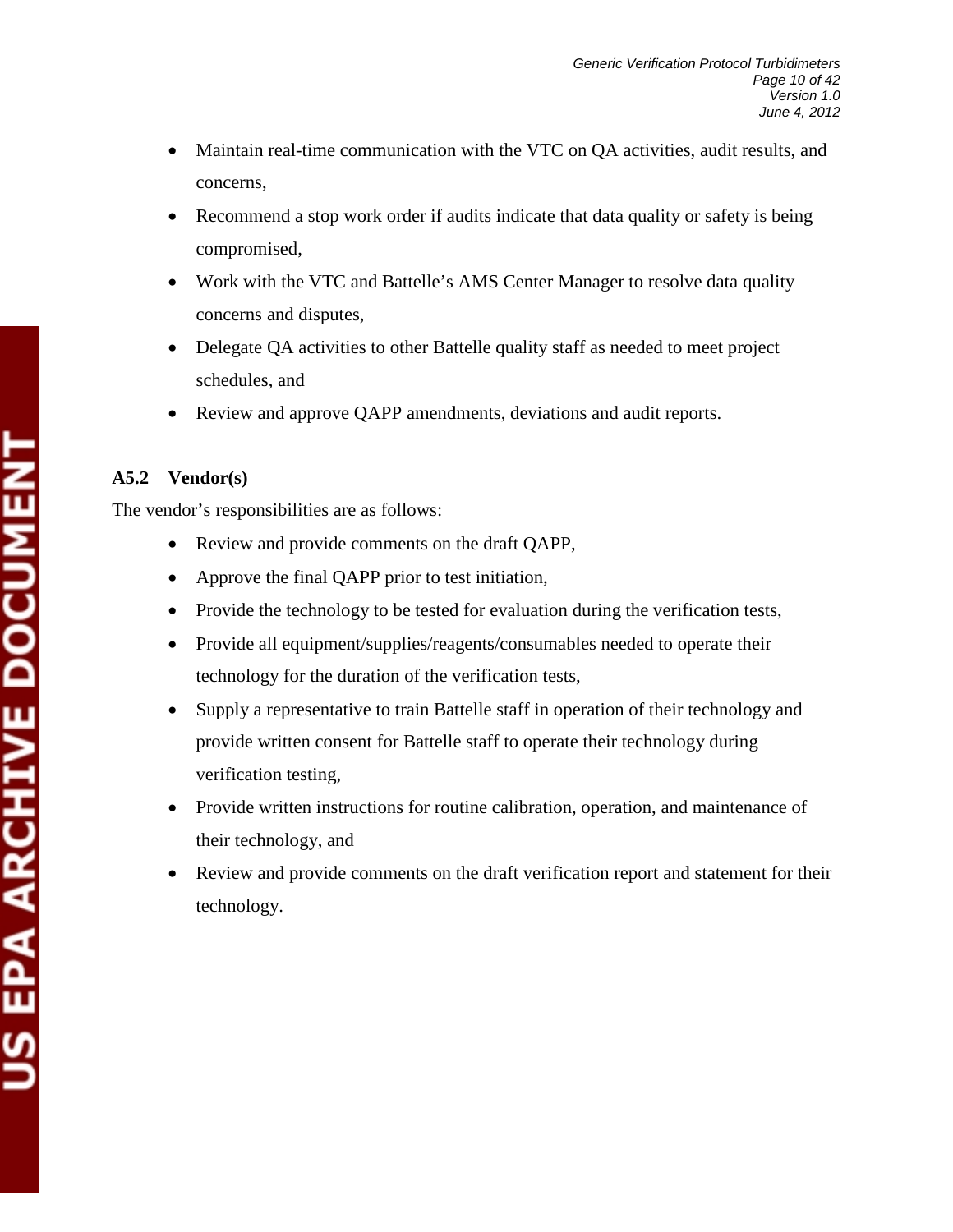### **A5.3 EPA**

EPA's responsibilities are based on the requirements stated in the "Environmental Technology Verification Program Quality Management Plan"<sup>2</sup> (ETV QMP). The roles of specific EPA verification staff are as follows:

EPA AMS Center Project Officer. The EPA AMS Center Project Officer will:

- Review the draft QAPP,
- Approve the final QAPP,
- Review and approve deviations to the approved final QAPP,
- Appoint a delegate to review and approve deviations to the approved final QAPP in his absence, so that testing progress will not be delayed,
- Review the first day of data from the verification tests and provide immediate comments if concerns are identified,
- Review the draft verification report and statements,
- Oversee the EPA review process for the verification report and statements, and
- Coordinate the submission of verification report(s) and statement(s) for final EPA approval.

EPA AMS Center Quality Manager. The EPA AMS Center QM will:

- Review the draft QAPP,
- Review deviations to the approved final QAPP,
- Review the first day of data from the verification tests and provide immediate comments if concerns are identified,
- Perform at the EPA AMS Center QM's option one external technical systems audit and/or audit of data quality during the verification tests,
- Notify the EPA AMS Center Manager of the need for a stop work order if the external audit indicates that data quality or safety is being compromised,
- Prepare and distribute an assessment report summarizing results of any external audits, and
- Review the draft verification report(s) and statement(s).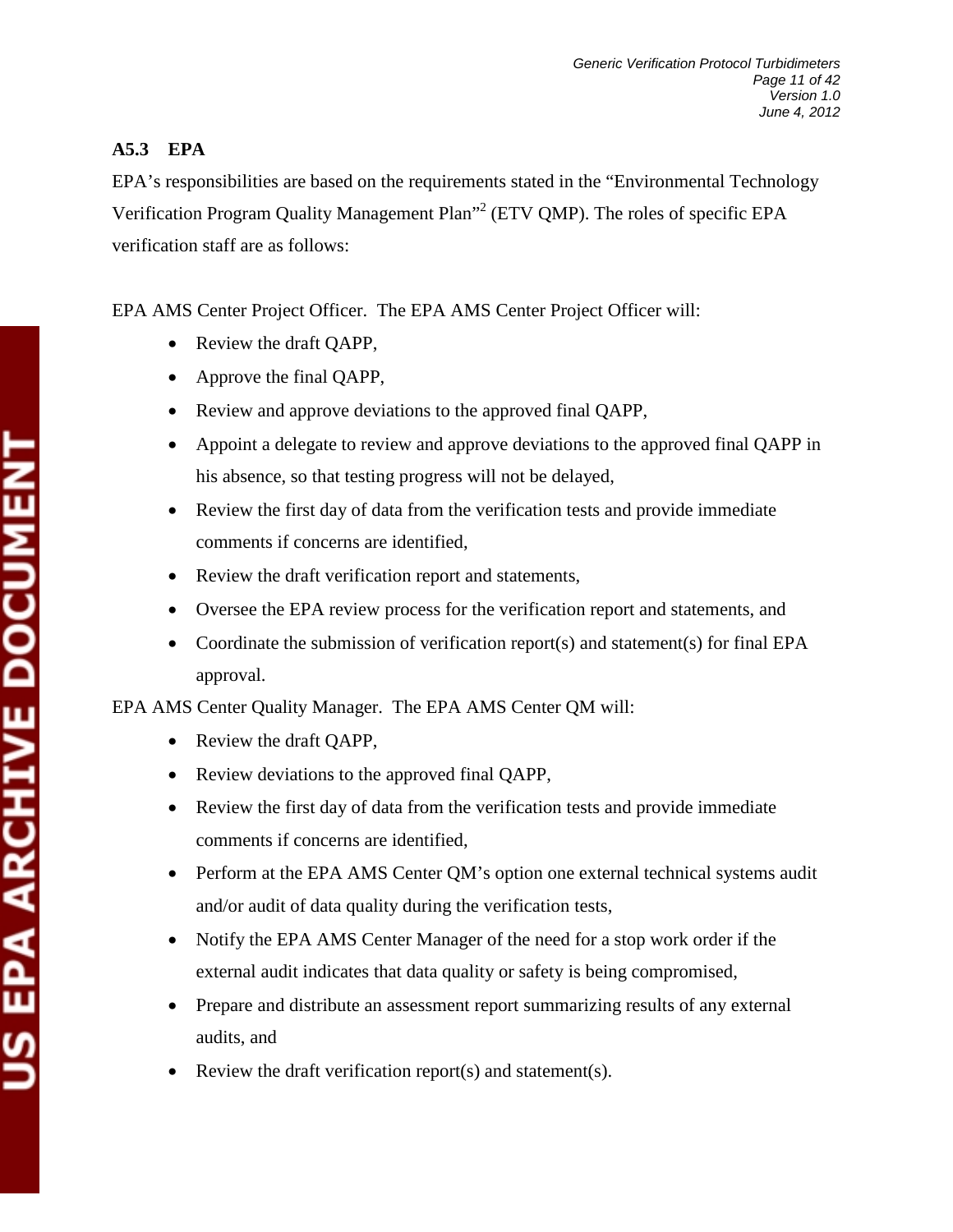#### **A5.4 Test Facilities**

Portions of this verification test will be conducted at the facilities of different water utilities. The roles of specific water utilities participating in this verification test are as follows:

- Allow facility access to vendor(s), Battelle, and EPA representatives during the scheduled verification test including set-up and tear-down operations,
- Define facility health and safety requirements to Battelle, EPA, and vendor staff who may visit the testing facility,
- Provide adequate working space during verification test,
- Provide access to adequate water flow, and
- Provide sufficient power for the simultaneous operation of all test equipment and technology(ies) being verified.

#### **A5.5. Verification Test Stakeholders**

Stakeholders for the generic protocol included:

- Rick Sakaji, East Bay Municipal Water District
- Steve Wendelken and Derek Losh, EPA Office of Water.

A QAPP will developed based on this generic protocol. The responsibilities of verification test

stakeholders who will contribute to the QAPP include:

- Participate in technical panel discussions (when available) and/or review an outline of the verification tests to provide input to the test design,
- Review and provide input to the QAPP, and
- Review and provide input to the verification report and verification statements.

The names and affiliations of the verification test stakeholders will be listed in the final QAPP. One of the verification test stakeholders will be from EPA's Office of Water. If the vendor will be utilizing ETV data to have the turbidimeter recognized under the Alternative Test Procedure (ATP) program, the Office of Water representative will be one that is involved with the ATP program.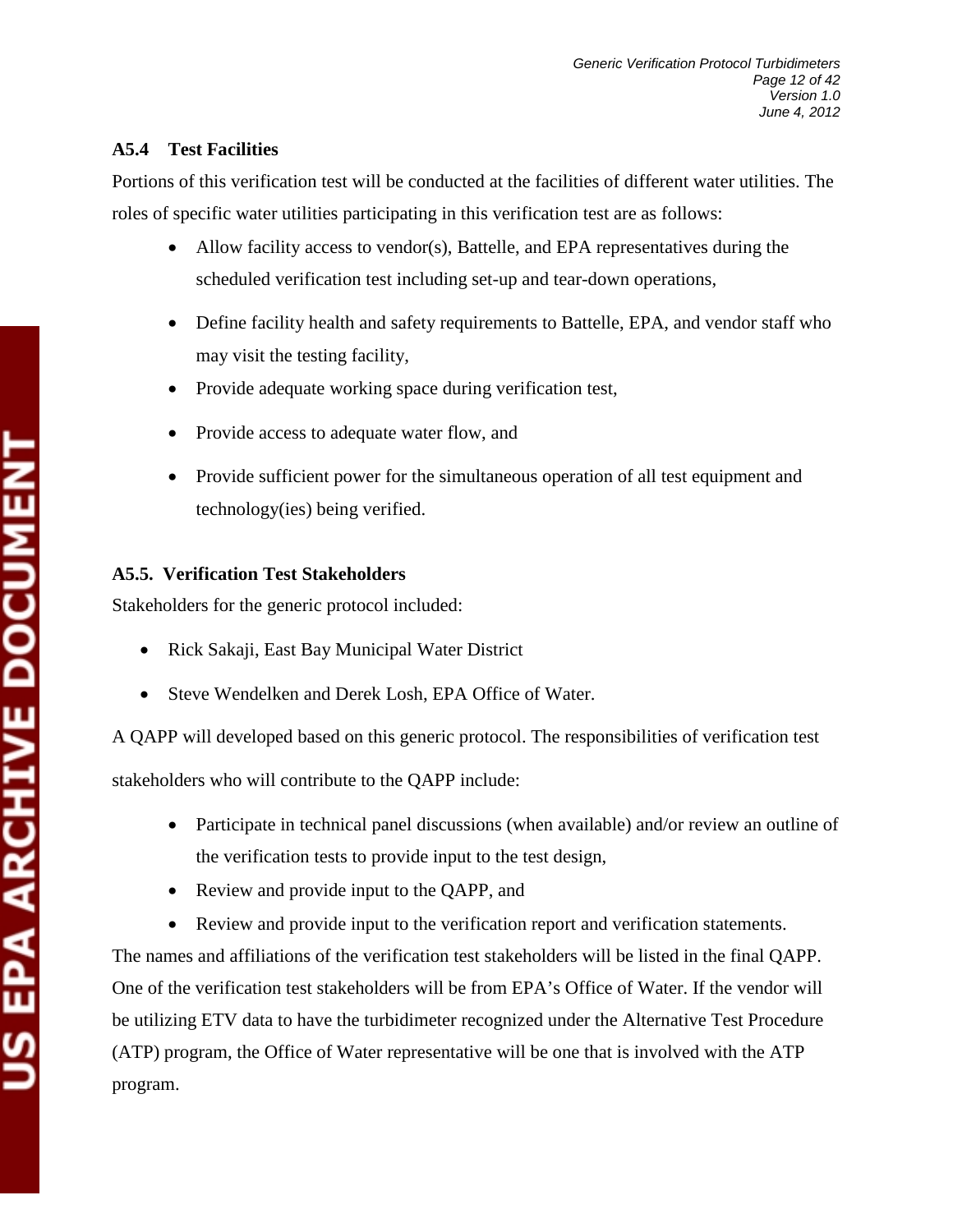#### <span id="page-15-0"></span>**A6 BACKGROUND**

#### **A6.1 Technology Need**

The ETV Program's AMS Center conducts third-party performance testing of commerciallyavailable technologies that detect or monitor natural species or contaminants in air, water, and soil. Stakeholder committees of buyers and users of such technologies recommend technology categories, and technologies within those categories, as priorities for testing. Among the technology categories recommended for testing are turbidimeters. An ETV AMS Center test/QA plan for online turbidimeters was originally published in 1999

[\(http://www.epa.gov/nrmrl/std/etv/vt-ams.html#Turbidimeters\)](http://www.epa.gov/nrmrl/std/etv/vt-ams.html#Turbidimeters)<sup>3</sup>. Four technologies were verified under this test/QA plan. This generic protocol builds on the original test/QA plan for turbidimeters plus adds elements of testing consistent with current approvals of online turbidimeters under the EPA ATP program.

The technologies tested under this plan are commercial turbidimeters capable of real-time monitoring of the low-level turbidity necessary to reliably assess compliance with current drinking water regulations. In such applications these turbidimeters can provide real-time continuous monitoring of water quality and allow early warning of potential non-compliance conditions, whereas grab sample analysis by standard methods is both time-consuming and noncontinuous.

In order for turbidimeters to be used for compliance monitoring, the technology and method must gain acceptance under the EPA ATP program

(http://water.epa.gov/scitech/methods/cwa/atp/). This acceptance is based on the performance of the vendor's turbidimeter against an EPA Method  $180.1<sup>4</sup>$  compliant turbidimeter. This protocol describes generic testing procedures to evaluate the performance of a turbidimeter that would be submitted by a vendor for ETV testing. The verification test will involve comparison to an online turbidimeter which is compliant with EPA Method 180.1 (Appendix A).

#### **A.6.2 Technology Description**

This section will describe the specific technology(ies) identified for ETV testing . This section will be updated for the final version of the QAPP based on the participating technology(ies).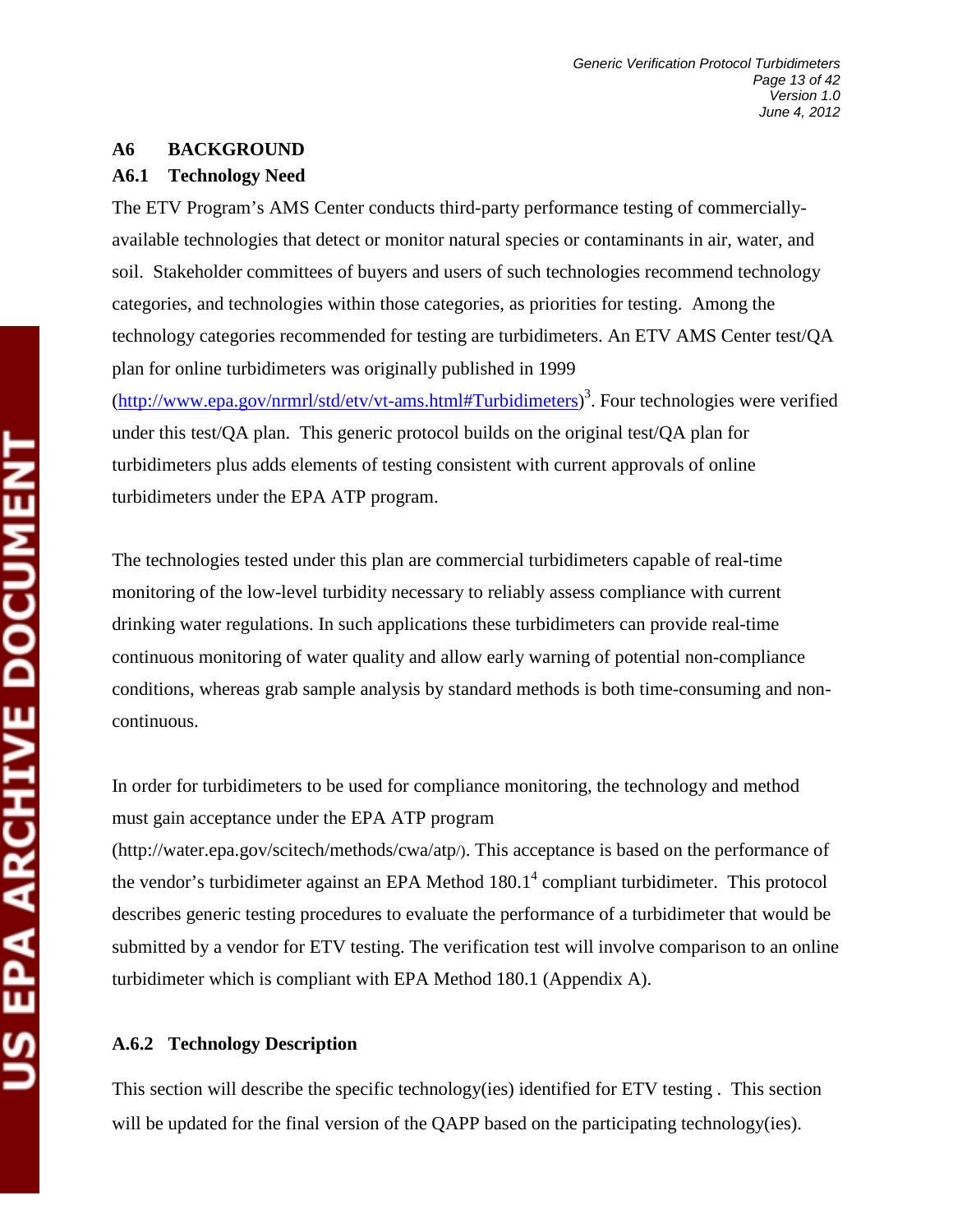What follows is an example of what might be included in this section; the text should be accompanied by figures, as appropriate, that illustrate the principles of technology operation.

The online turbidimeter technologies to be verified rely upon  $90\degree$  light scattering (i.e. nephelometry), or forward scattering, as a means of water quality characterization. These technologies are capable of continuous monitoring and can be designed either for use directly in-line by immersion in the sample stream, or alternatively, in a by-pass mode of operation. In the case of by-pass turbidimeters, the sample stream is drawn from a larger source stream and is directed through the nephelometer for subsequent analysis, whereas the immersion turbidimeters are designed for operation through direct submersion in the source water stream. Although the overall design requirements are significantly different, the basic components of these technologies are similar.

In general, these technologies contain at least the following components:

- Light source
- **Optics**
- Detector.

Typically the light sources for these technologies belong to one of two distinct groups. Historically, a filtered, broadband source has been used for turbidity measurement. This type of source consists of a tungsten lamp operated at a color temperature between 2200 - 3000 °C. More recently, narrow wavelength sources, including light emitting diodes (LEDs) and lasers, with intensity maxima in the IR wavelength range have been introduced as an alternative light source for these measurements. The technologies to be tested employ one or more light sources which fit into these categories and can be configured in single or multiple beam arrangements.

Optics in these technologies are used for focusing of the incident source beam and collection of the scattered light. The detectors used are generally either photomultiplier tubes or photodiode assemblies and are chosen to match the spectral output of the light source with the peak detector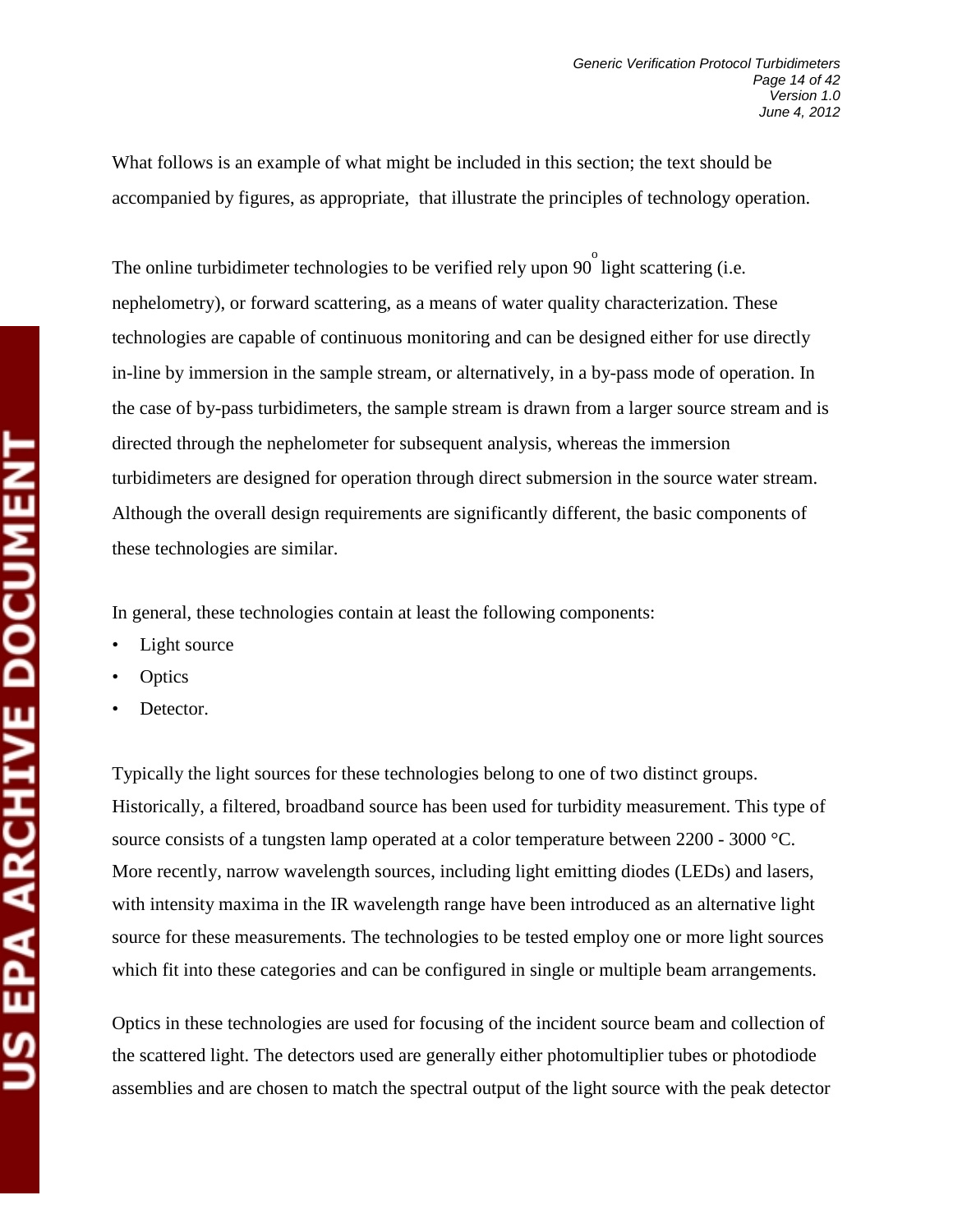response. The technologies generally provide a digital output which can be processed remotely to allow continuous, in-situ monitoring capabilities.

#### <span id="page-17-0"></span>**A7 VERIFICATION TEST DESCRIPTION AND SCHEDULE**

A final QAPP derived from this generic protocol will provide a plan for generating performance data for online turbidimeters. The data generated are intended to provide organizations and users interested in turbidimeter performance with information on the tested technology(ies) in comparison to turbidimeters compliant with EPA Method 180.1.

The overall objective of the verification test is to provide quantitative verification of the performance of online turbidimeters under realistic operational conditions. These technologies are commonly used for water quality monitoring in water treatment facilities and to help ensure compliance with drinking water regulations. For these applications, the turbidimeters must be accurate  $(\pm 10\%)$  relative to the reference measurement (in this case, a Method 180.1 compliant turbidimeter) used for reporting, and must be precise  $(\pm 10\%)$ . Since these technologies are intended for use online for compliance purposes, they should be reliable and exhibit stability to avoid frequent or unscheduled offline maintenance. The verification test is designed to address and quantify these performance characteristics.

#### **A7.1 Verification Test Description**

Since turbidity is a measurement of light scattering, a number of factors can influence the responses of these technologies to a given sample solution. Instrumental design, including light source selection and geometric differences, may result in significant differences between the responses of the technology(ies) being verified and the reference measurements. Further differences may result from the variable nature of both the size and composition of particles typically found in water streams, relative to those in standard formazin or SDVB solutions. These issues will be evaluated in this verification test by utilizing a variety of samples in the test design.

Additionally, to assess the response of these technologies to both prepared solutions and to real world water samples, verification will involve both offline and online tests. The offline test will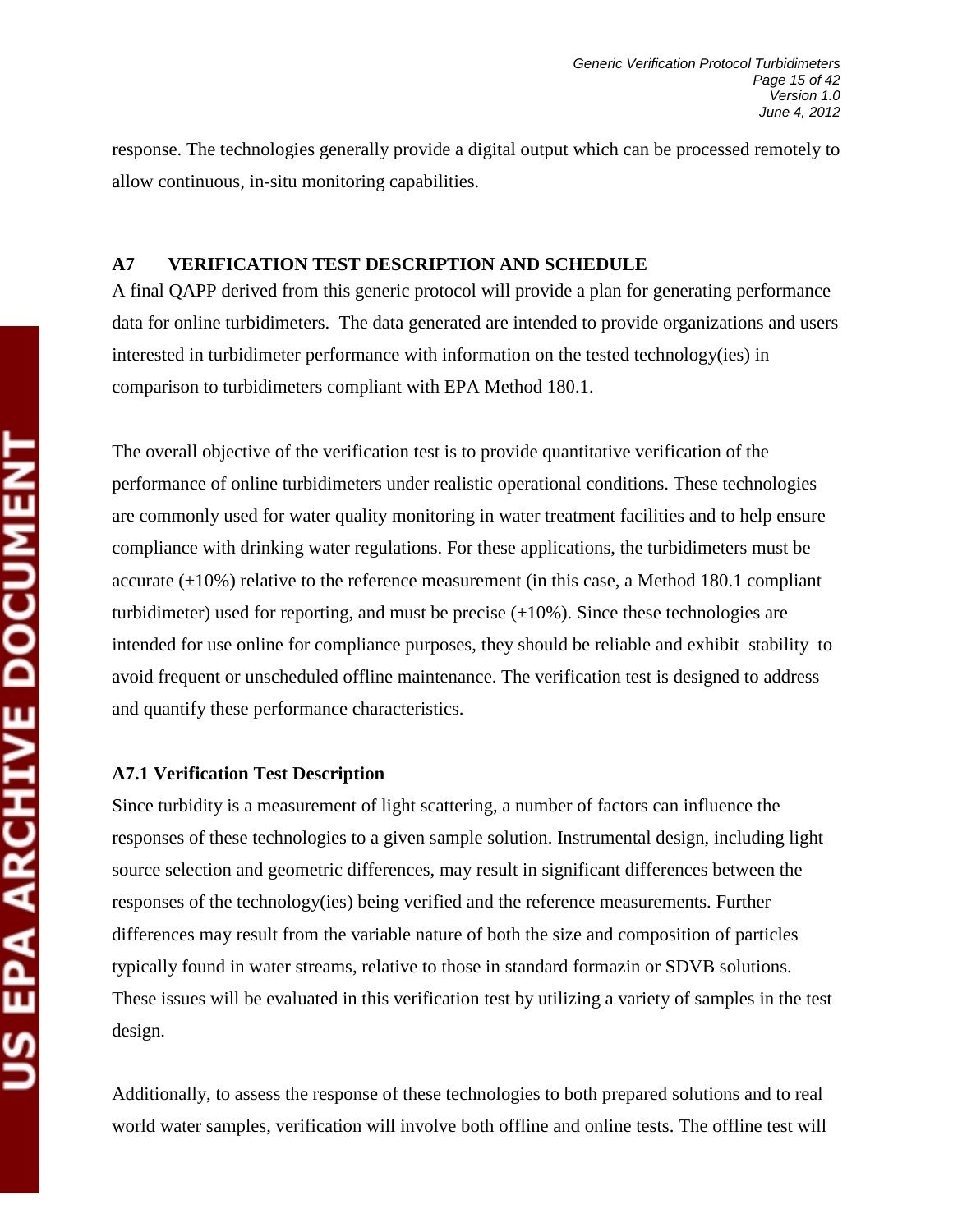include challenging the technologies with a series of prepared standards or other test solutions to verify performance under well controlled conditions. The online test will assess performance under realistic operating conditions by monitoring a sample stream in at least three municipal treatment facilities under typical normal operation.

Testing will consist of analyzing surface water, ground water, and fortified deionized (DI) water samples using both the turbidimeter undergoing verification as well as an online reference turbidimeter which is EPA Method 180.1 compliant. The reference turbidimeter must be specified in the final QAPP. The turbidimeters will be tested online in at least three water utilities and "offline" in a laboratory. Side-by-side measurements of turbidity using both the turbidimeter undergoing verification and a Method 180.1 compliant reference turbidimeter using the respective plant effluent will be conducted at each water utility. Offline testing of the turbidimeters will require the use of a sample recirculation system, similar to that used in the 1999 ETV test of online turbidimeters conducted at Battelle<sup>3</sup> with the exception that grab sampling ports will not be required. In the final QAPP, Appendix B should describe and illustrate the sample recirculation system to be used in testing.

Turbidimeters will be verified for the following performance parameters (attributes):

- Accuracy,
- Precision,
- Data completeness, and
- Operational and sustainability factors.

#### **A7.2 Proposed Testing Schedule**

Table 1 shows an estimated schedule of testing and data analysis/reporting activities to be conducted in a verification test designed using this generic protocol. Data from the verification testing should be immediately checked by the testing staff. For each technology, data should be compiled, recorded, and transmitted to the VTC on the first day of testing and on a weekly basis thereafter so that any data quality issues can be rapidly identified. The VTC should post the first day of testing data for QA and EPA review within five days of test initiation and the remaining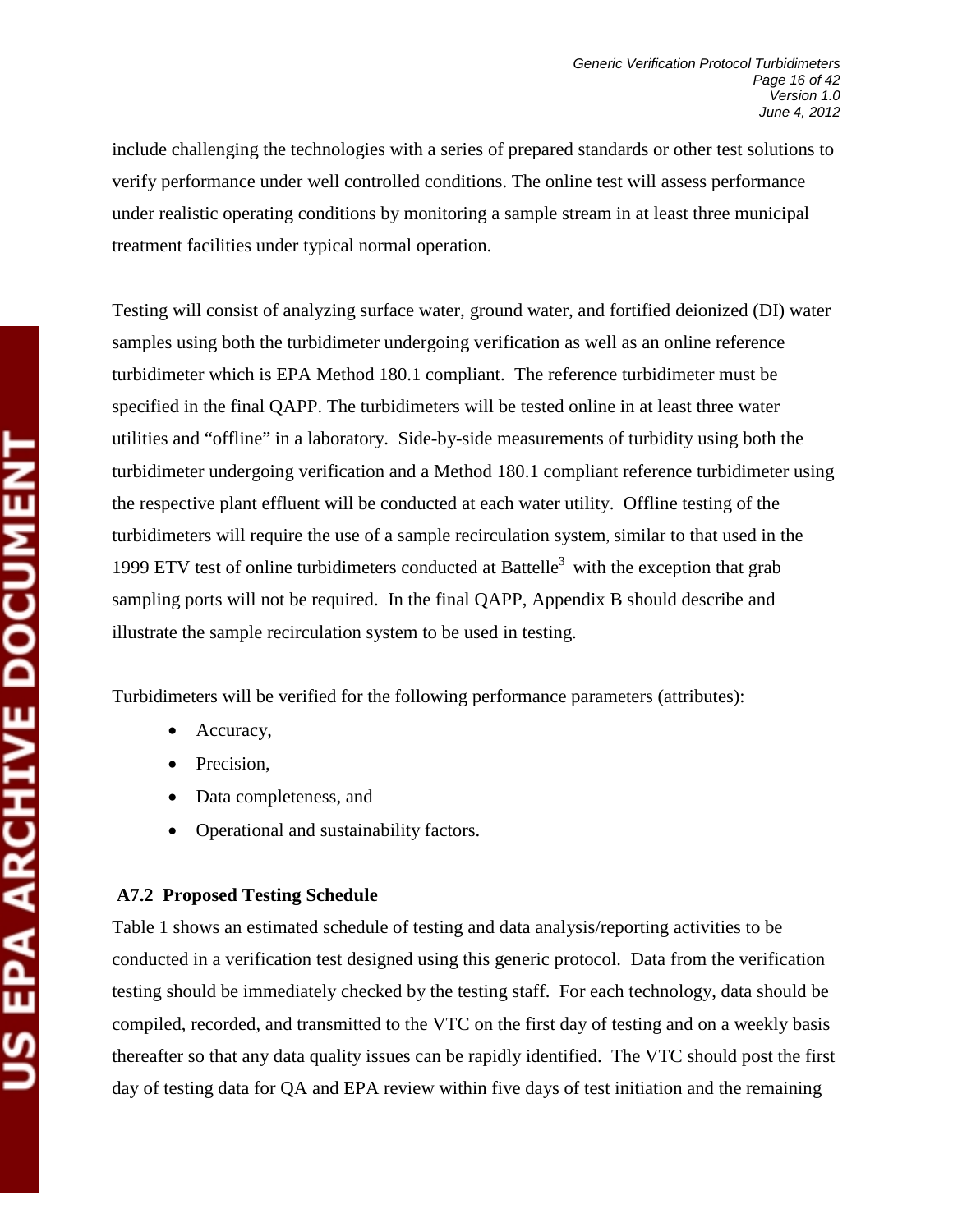data every two weeks thereafter. Unaudited data should include the disclaimer "has not been reviewed by Battelle QM."

<span id="page-19-1"></span>

|  |  | <b>Table 1. Estimated Verification Testing Schedule</b> |  |  |
|--|--|---------------------------------------------------------|--|--|
|--|--|---------------------------------------------------------|--|--|

| <b>Task</b>                     | Month 1 | <b>Month 2</b> | <b>Month 3</b> | <b>Month 4</b> | <b>Month 5</b> | Month 6 |
|---------------------------------|---------|----------------|----------------|----------------|----------------|---------|
| <b>Finalize QAPP</b>            |         |                |                |                |                |         |
| <b>Test Preparation</b>         |         |                |                |                |                |         |
| <b>Testing at Battelle</b>      |         |                |                |                |                |         |
| Testing at Water Utility 1      |         |                |                |                |                |         |
| Testing at Water Utility 2      |         |                |                |                |                |         |
| Testing at Water Utility 3      |         |                |                |                |                |         |
| Draft report                    |         |                |                |                |                |         |
| Final report                    |         |                |                |                |                |         |
| <b>Technical Systems Audits</b> |         | X              | X              | X              |                |         |
| <b>Audit of Data Quality</b>    |         | X              |                | х              |                |         |

#### **A7.3 Testing Facilities**

At least three water utilities will participate in the online testing of turbidimeters for verifications. Online testing must include at least one surface water source and one ground water source. Offline testing is anticipated to be conducted at Battelle's Columbus, OH facility, although another laboratory could be utilized if the accommodations for sample recirculation system are available to support testing.

The vendor must train Battelle staff and participating staff at each utility in the operation of their turbidimeter. Battelle staff trained in the operation of the turbidimeter to be verified will set up the turbidimeter for online operation at the testing site. It is anticipated that the same operator from each participating laboratory will operate both the turbidimeter being verified and the reference turbidimeter during testing.

#### <span id="page-19-0"></span>**A8 QUALITY OBJECTIVES AND CRITERIA FOR MEASUREMENT DATA**

The objective of these verification tests is to verify the performance of online turbidimeters against an EPA Method 180.1 compliant reference turbidimeter. The verification tests will also rely upon operator observations to assess other performance characteristics of the turbidimeters including data completeness, ease of use, and maintenance requirements.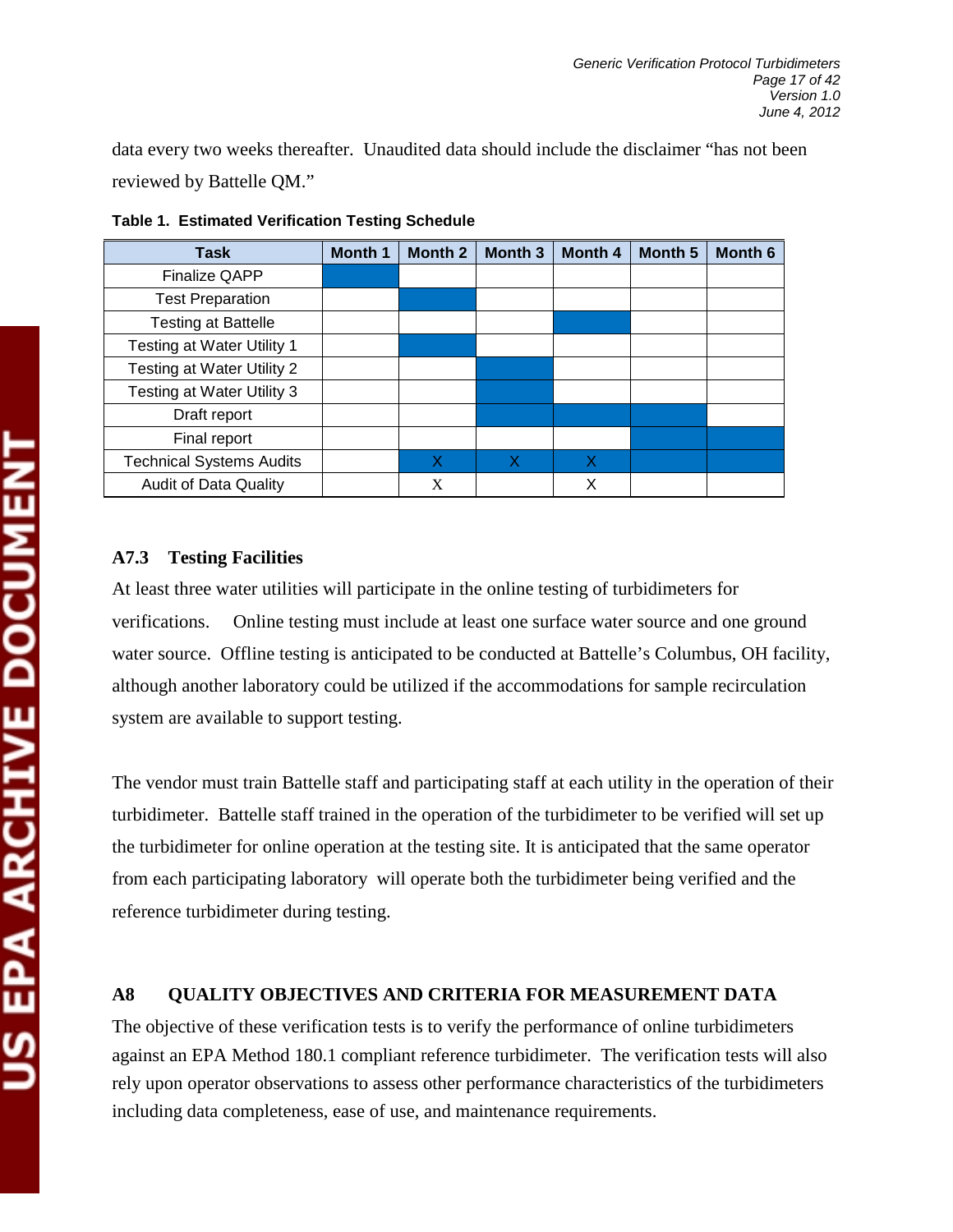Data quality indicators (DQIs) ensure that these verification tests provide suitable data for a robust evaluation of performance. DQIs have been established for flow meter accuracy and reference turbidimeter accuracy vs. an independent standard. The DQIs were established to ensure that data used to support the quantitative performance evaluations of turbidimeters are of sufficient quality. The DQI and quantitative acceptance criteria for these supporting measurements are defined in Table 2. Quantitative performance parameters for vendor technology performance are discussed in Section B.

Additionally, the verification tests rely in part on observations of the Battelle testing staff for assessment of the performance of the turbidimeters being tested. The requirements for these observations are described in the discussion of documentation requirements and data review, verification, and validation requirements for these verification tests.

The Battelle QM or designee will perform a technical systems audit (TSA) of laboratory testing activities to augment these QA/QC requirements. A TSA will be performed at Battelle during offline testing and at one participating utility during online testing and will occur within the first week of each testing phase. The EPA QM also may conduct an independent TSA at the EPA QM's discretion.

#### <span id="page-20-0"></span>**A9 SPECIAL TRAINING/CERTIFICATION**

Documentation of training related to technology testing, data analysis, and reporting is maintained for all Battelle technical staff in training files at their respective locations. The Battelle QM may verify the presence of appropriate training records prior to the start of testing. The vendors will be required to train technical staff from Battelle and each participating utility prior to the start of testing. Battelle will document this training with a consent form, signed by the vendor, which states which staff have been trained to use the vendor's turbidimeter. In the event that other staff members are required to use the technologies, they will be trained by the Battelle staff that were trained by the vendors. Battelle technical staff supporting these verification tests have a minimum of a Bachelor's degree in a scientific field or equivalent work experience.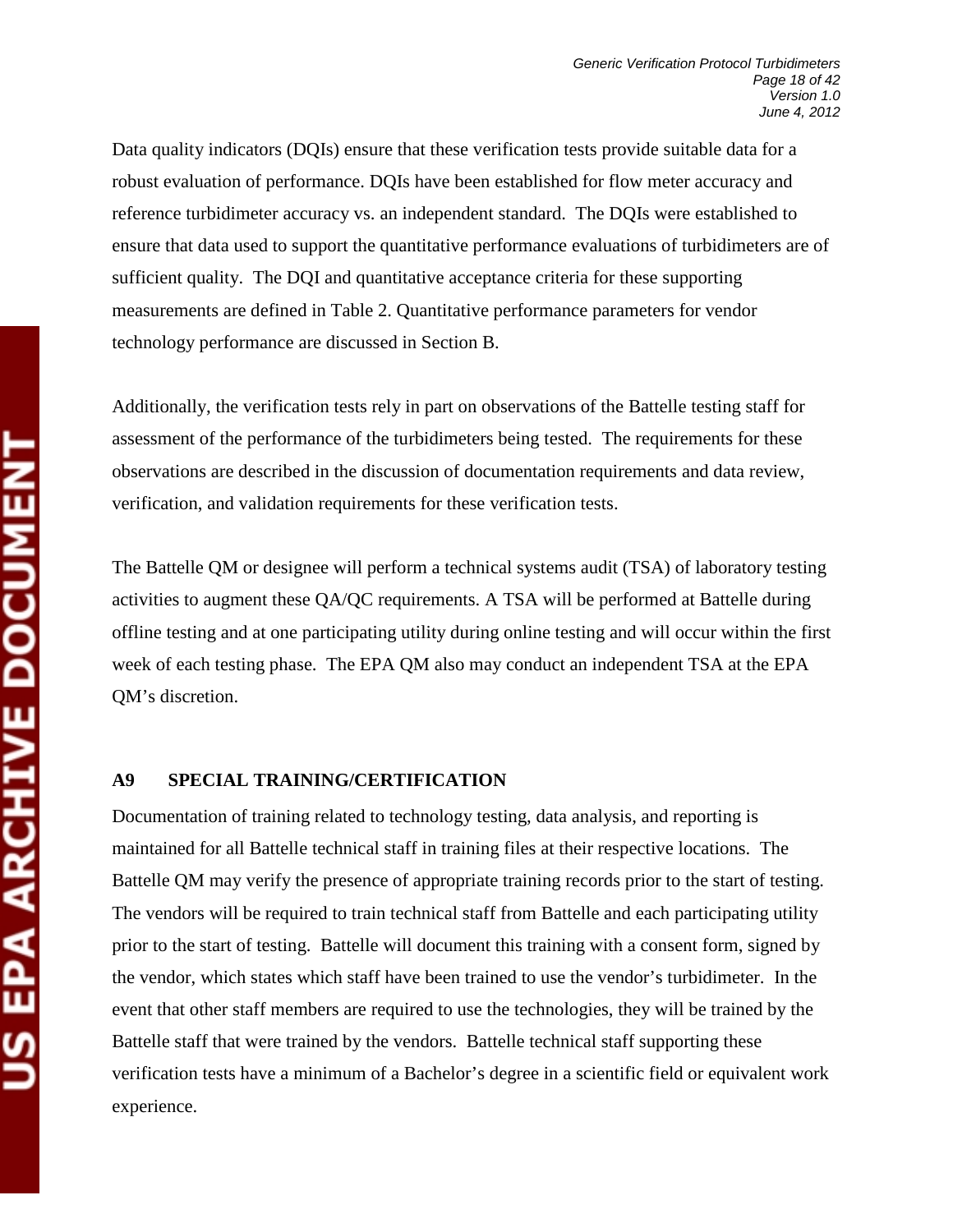| Technology                | <b>DQI</b>                      | <b>Method of</b><br><b>Assessment</b>   | <b>Frequency</b>          | <b>Measurement</b><br><b>Quality</b><br><b>Objectives</b><br>(MQO) | <b>Corrective Action</b>  |
|---------------------------|---------------------------------|-----------------------------------------|---------------------------|--------------------------------------------------------------------|---------------------------|
| <b>Flow Meter</b>         | <b>Flow Meter</b><br>Accuracy   | Stop watch and<br>graduated<br>cylinder | Once                      | $±10\%$                                                            | Recalibrate or<br>replace |
| Reference<br>Turbidimeter | Reference<br>Method<br>Accuracy | Formazin or<br>SDVB standard            | Daily prior to<br>testing | $±10\%$                                                            | Recalibrate               |

<span id="page-21-1"></span>

#### <span id="page-21-0"></span>**A10 DOCUMENTATION AND RECORDS**

The documents for these verification tests will include the final QAPP, vendor instructions, reference methods, the verification report, verification statement, and audit reports. The project records will include certificates of analysis (COA), chain-of-custody forms, laboratory record books (LRB), data collection forms, electronic files (both raw data and spreadsheets), and QA audit files. The final QAPP should include the forms to be used for online and offline data collection. All of these documents and records will be maintained at the laboratory, with the participating utilities, or in the VTC's office during the tests. At the conclusion of testing, all raw data and test records will be provided to the VTC. All test records and copies of supporting records from the participating utilities (and laboratory(ies), if not Battelle) will be transferred to permanent storage at Battelle's Records Management Office (RMO) at the conclusion of the verification tests. Electronic documents and records will also be uploaded to a SharePoint site designated for these tests and will be provided to EPA upon request. All Battelle LRBs are stored indefinitely by Battelle's RMO; other project-related data are stored for 10 years. EPA will be notified before disposal of any files. Section B10 further details the data recording practices and responsibilities.

All data generated during the conduct of this project will be recorded directly, promptly, and legibly in ink. All data entries will be dated on the date of entry and signed or initialed by the person entering the data. Any changes in entries will be made so as not to obscure the original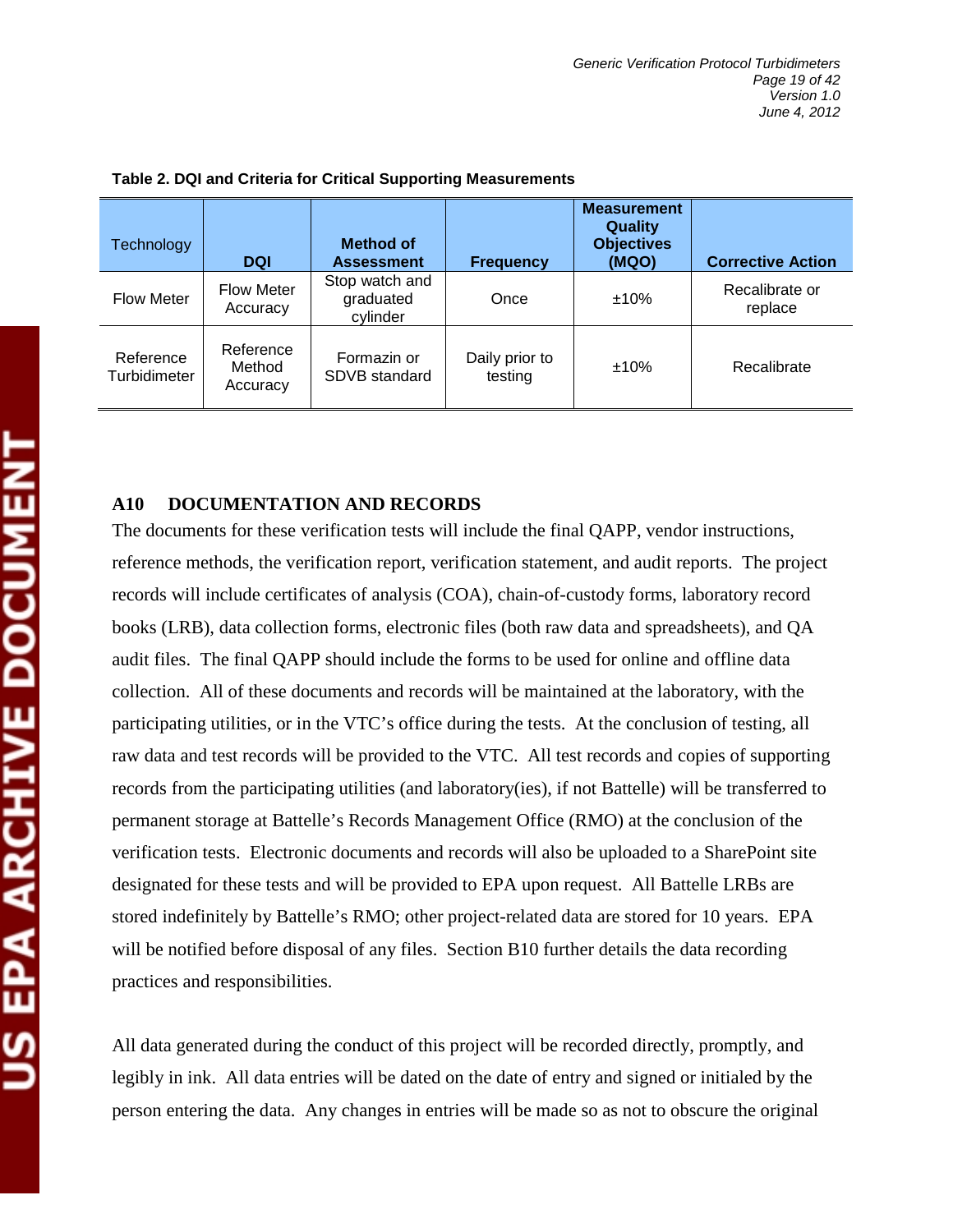entry, will be dated and signed or initialed at the time of the change and shall indicate the reason for the change. Project-specific data forms will be developed prior to testing to ensure that all critical information is documented in real time. The draft forms will be provided to the Battelle QM for review prior to use so that appropriate changes, if any, can be made.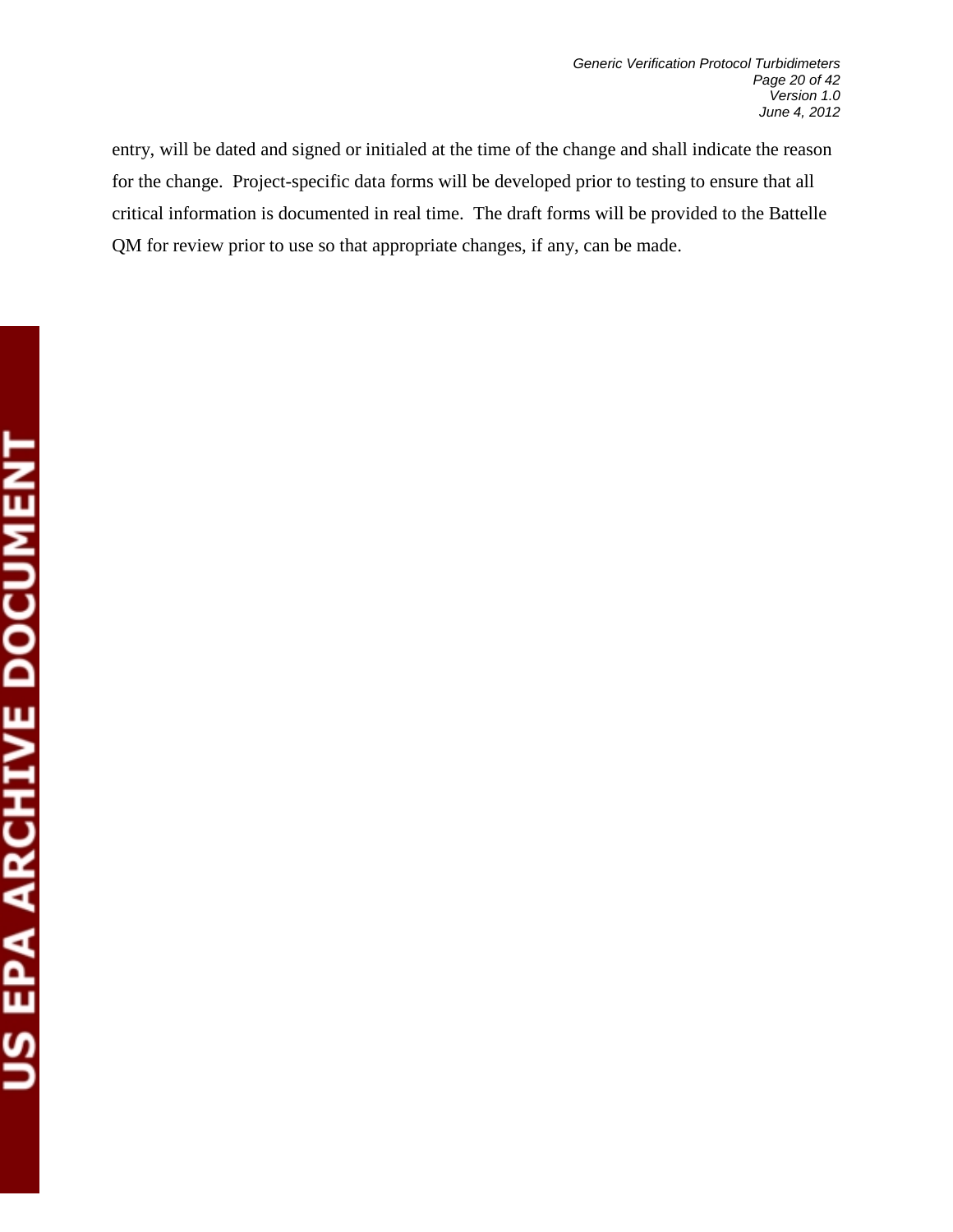#### **SECTION B**

#### **MEASUREMENT AND DATA ACQUISITION**

#### <span id="page-23-1"></span><span id="page-23-0"></span>**B1 EXPERIMENTAL DESIGN**

The verification tests described in this generic protocol address verification of turbidimeters by evaluating the following performance factors:

- Accuracy,
- Precision,
- Data completeness, and
- Operational and sustainability factors.

To assess the response of these technologies to both prepared solutions and to real world water samples, verification will involve both online and offline tests. The online test will assess longterm performance under realistic operating conditions by monitoring a sample stream in a municipal treatment facility under typical normal operation. The offline test will include challenging the technologies with a series of prepared test solutions to verify performance under well controlled conditions. Comparisons will be made to an approved EPA Method 180.1 alternative online turbidimeter to assess performance relative to this standard reference method.

Both online and offline testing will involve continuous monitoring of turbidity by multiple technologies. Throughout the testing period, a PC-based data acquisition system or data logger will be used to collect measurements from the online turbidimeters at preset intervals, as needed. If a turbidimeter has its own data logging capability, then that capability will be used to record the data.

Data will be evaluated in terms of accuracy and precision for the turbidimeter undergoing testing. Accuracy will be determined as the degree of agreement of the turbidimeter undergoing testing with a reference turbidimeter; and precision will be determined as the degree of repeatability between successive measurements of the same sample. Any seemingly large differences between the turbidimeter undergoing testing and the reference turbidimeter (i.e., an approved EPA Method 180.1 alternative online turbidimeter) noted during testing will be reported immediately to the vendor so that corrective action can be taken, as necessary. Table 3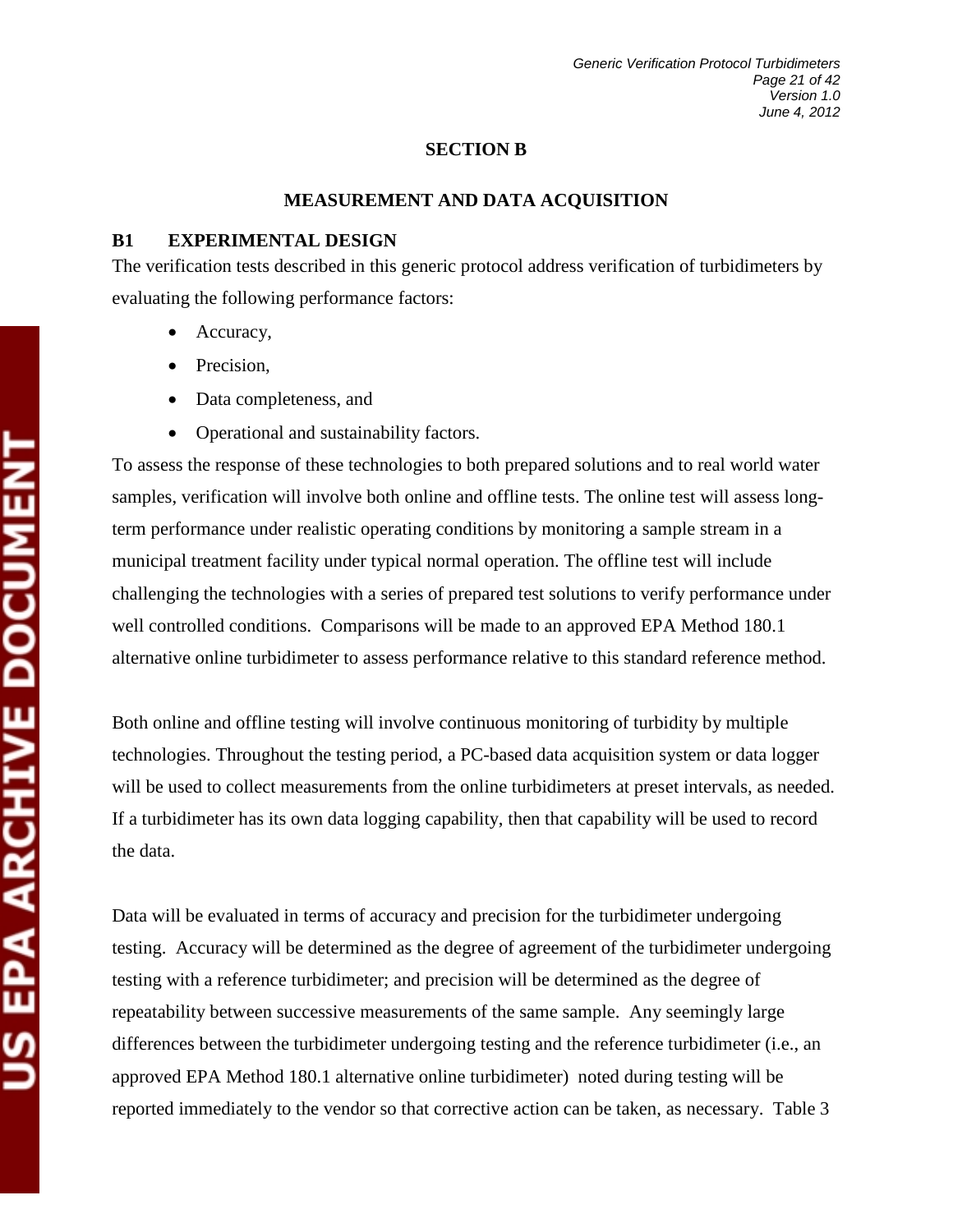presents a summary of the tests to be performed. The verification test will be conducted during an approximate 6 month timeframe. Throughout the verification tests, each turbidimeter will be operated by Battelle staff or water utility staff that have been trained by the vendor.

| <b>Phase</b> | <b>Performance</b>          |                                                                                                                              | <b>Comparison</b>                                                         | <b>Testing</b>                                                                       | <b>Number of</b>                                                                    |
|--------------|-----------------------------|------------------------------------------------------------------------------------------------------------------------------|---------------------------------------------------------------------------|--------------------------------------------------------------------------------------|-------------------------------------------------------------------------------------|
|              | <b>Parameter</b>            | <b>Objective</b>                                                                                                             | <b>Based On</b>                                                           | <b>Frequency</b>                                                                     | <b>Data Points</b>                                                                  |
| Online       | Accuracy<br>(Comparability) | Determine the<br>degree of<br>agreement<br>between trends<br>in the data from<br>the EPA<br>reference<br>method              | EPA 180.1<br>accepted<br>alternative<br>online<br>turbidimeter<br>results | 3 utilities                                                                          | Total of 3<br>surface and<br>groundwater<br>runs                                    |
| Offline      | Accuracy<br>(Percent Error) | Determine the<br>degree of<br>agreement with<br>the EPA<br>reference<br>method using<br>formazin or<br><b>SDVB</b> solutions | EPA 180.1<br>accepted<br>alternative<br>online<br>turbidimeter<br>results | 10 replicates<br>low NTU<br>solution<br>and<br>10 replicates<br>high NTU<br>solution | 20<br>replicates                                                                    |
| Offline      | Precision<br>(RSD)          | Determine the<br>degree of<br>repeatability<br>between<br>successive<br>measurements<br>of the same<br>sample                | Technology<br>results                                                     | 10 replicates<br>low NTU<br>solution<br>and<br>10 replicates<br>high NTU<br>solution | 20<br>replicates                                                                    |
| Both phases  | Data<br>Completeness        | <b>Overall Amount</b><br>of data<br>returned by<br>each<br>technology                                                        | Technology<br>results                                                     | Once. Based<br>on overall data<br>return achieved                                    | Variable,<br>depending<br>on<br>frequency of<br>data<br>collection by<br>technology |

#### <span id="page-24-0"></span>**Table 3. Summary of Tests and Testing Frequency**

#### **B1.1 Online Testing**

The online test phase will focus on assessing the accuracy and performance of the turbidimeters under realistic operating conditions, through the monitoring of typical sample streams. It is expected that natural meteorological occurrences will contribute to the variability of water quality in the treatment facility, and therefore provide a natural range of turbidity over which technology performance can be characterized.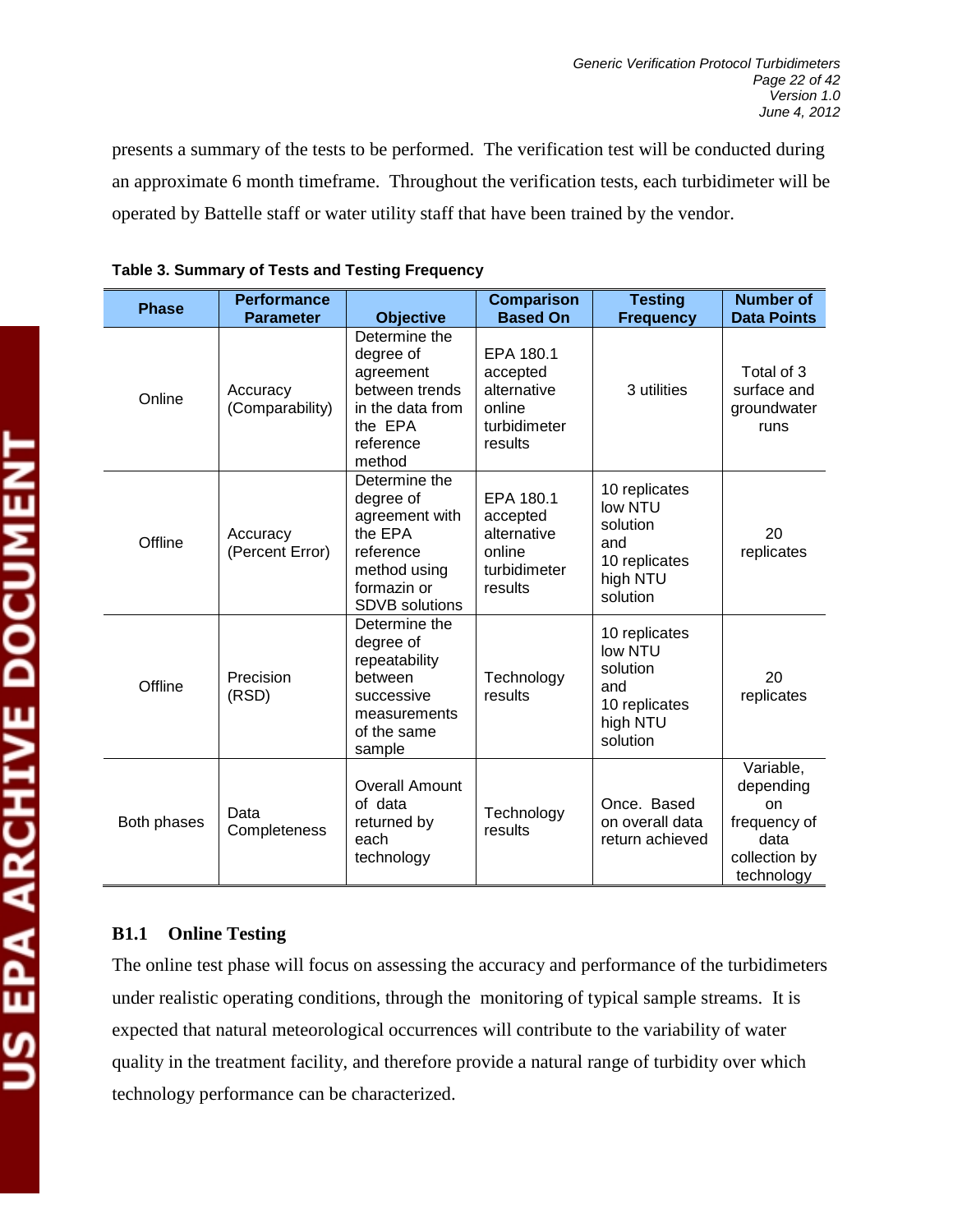The online phase will involve monitoring a sample stream of variable turbidity within the treatment facilities. Testing will be conducted at least three water utility facilities and at least one surface water sample and one ground water sample will be evaluated. Thus, at least three technology data sets will be collected during the online testing phase. One water utility may provide both a surface water and a groundwater sample, but from separate plants in the city. The specific location and number of water utilities to be included in the verification test will be defined in the final QAPP. The online turbidimeters will operate in parallel from the same source, not in series.

An online Method 180.1-compliant reference turbidimeter installed in parallel to the technologies being verified will be used to assess accuracy (comparability). Both the turbidimeter undergoing verification and the reference turbidimeter will be connected to the same water effluent line for analysis. The turbidimeters will either be directly connected to the effluent line within 5 feet of each other or connected to the same port in an effluent line using a y-connector to split the effluent evenly into both turbidimeters, depending on the configuration at the water utility. Both turbidimeters will operate for 24 hours, collecting data once per minute, or at the output rate of the turbidimeter. After 24 hours, the turbidimeter undergoing verification will be turned off to preserve the data for downloading. Reference turbidimeter readings collected by the water utility during this time period will be provided to Battelle within 5 days of collection. One aim of the verification test is to assess the real-world variability of the technologies being tested. To that end, measurements which may appear to be anomalous with comparable data will be retained in the data set. If an assignable cause can be identified, this cause will be described in the verification report.

#### **B1.2 Offline Testing**

The offline phase of the test will be aimed at assessing the accuracy and precision of the turbidimeters relative to the standard methods under controlled conditions. These parameters will be tested in an offline recirculation system that will enable testing of known formazin or styrene divinylbenzene (SDVB) solutions by the technologies being verified and a method 180.1-compliant online reference turbidimeter. Offline testing will be conducted at Battelle's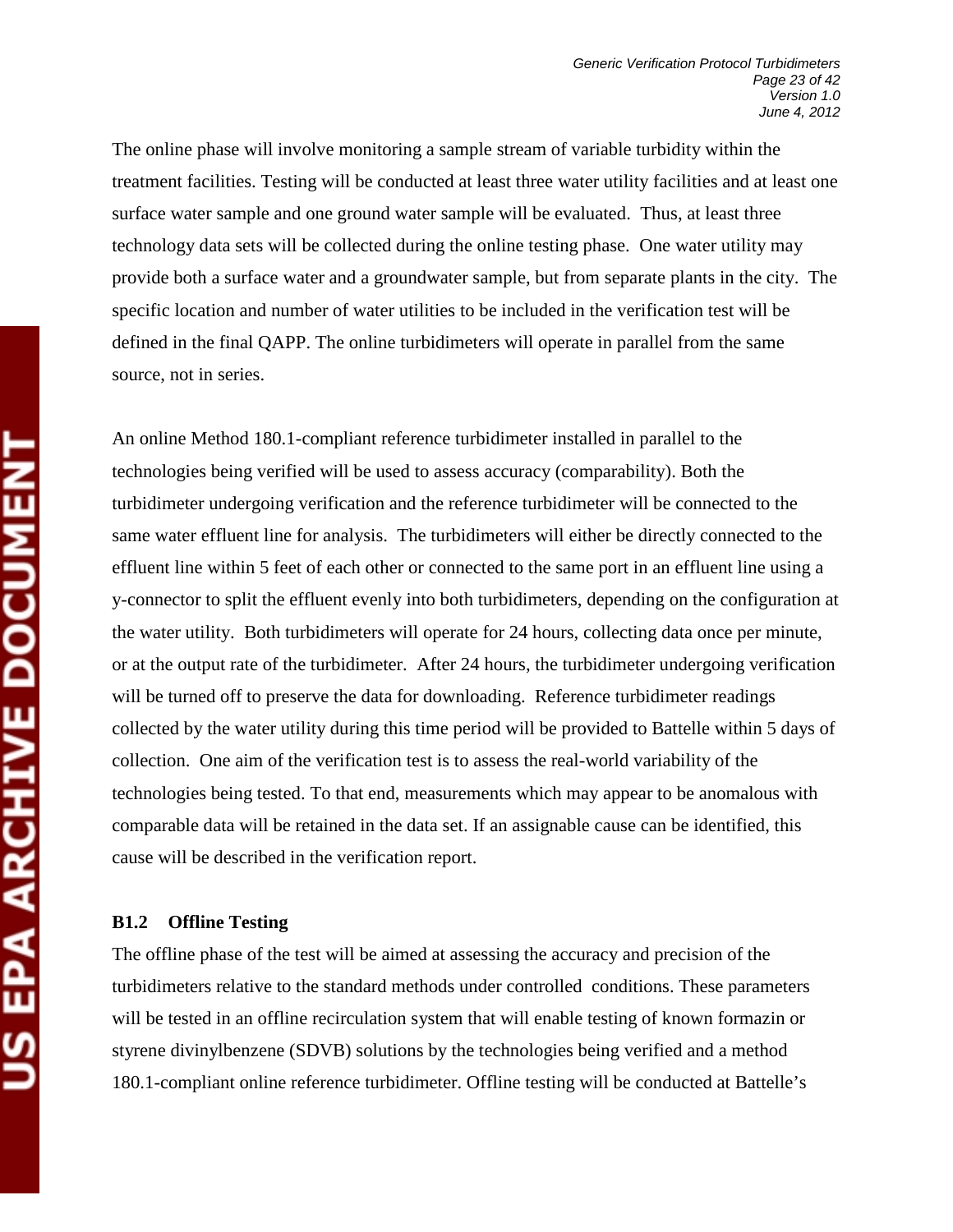laboratory or a laboratory with an appropriate recirculation system as shown in Appendix B [to be included in the final QAPP].

Ten separate solutions of formazin in DI water will be prepared in individual 10 liter (L) containers using formazin or SDVB primary stock solution(s) purchased from a commercial supplier. These formazin or SDVB stock solution(s) will be diluted to the appropriate concentration in DI water. A high nephelometric turbidity unit (NTU) and a low NTU fortified DI water sample will be prepared and evaluated on each turbidimeter during offline analysis. Concentrations to be tested will be approximately 100 'milli' (1/1,000 units) nephelometric turbidity units (NTU). Milli-NTU will be expressed as mNTU, or simply 'low' NTU. In contrast, a concentration of 800 mNTU will be set as the 'high' NTU. Ten replicates of each fortified DI water sample (low NTU and high NTU) will be tested simultaneously on both the technology being verified and a reference turbidimeter . Because online turbidimeters require that a continuous flow be maintained for proper operation, a sample recirculation system will be used to introduce the fortified samples to the turbidimeters.

#### **B1.2.1 Recirculating Test System for Offline testing**

The recirculation system used for this verification test will be designed and built at Battelle or the selected laboratory or location used for offline analysis. Any laboratory or location used for offline analysis will need to be able to supply and build a sufficient recirculation system. The selected location of offline testing will be defined in the final QAPP. The recirculation system will be designed and built to minimize the number of flow obstructions and potential sources of turbulence. Any valves used in the recirculation system will be either two or three way, full bore, ball valves. The recirculation pump will be a standard centrifugal pump and will have sufficient flow and pressure capabilities to meet the requirements of all the turbidimeters being verified. A flow meter will be installed downstream of each turbidimeter, and if needed, a pressure gauge will be installed downstream of the turbidimeters. In general, the tubing will be a flexible plastic material appropriate for high purity applications, and the diameter will be at least  $\frac{1}{2}$ " to allow adequate flow for all the turbidimeters. Similarly, most connections will be made using hard plastic compression fittings, although in some cases, tubing of smaller diameter or different material, or other fittings may be used for certain portions of the system. Each turbidimeter will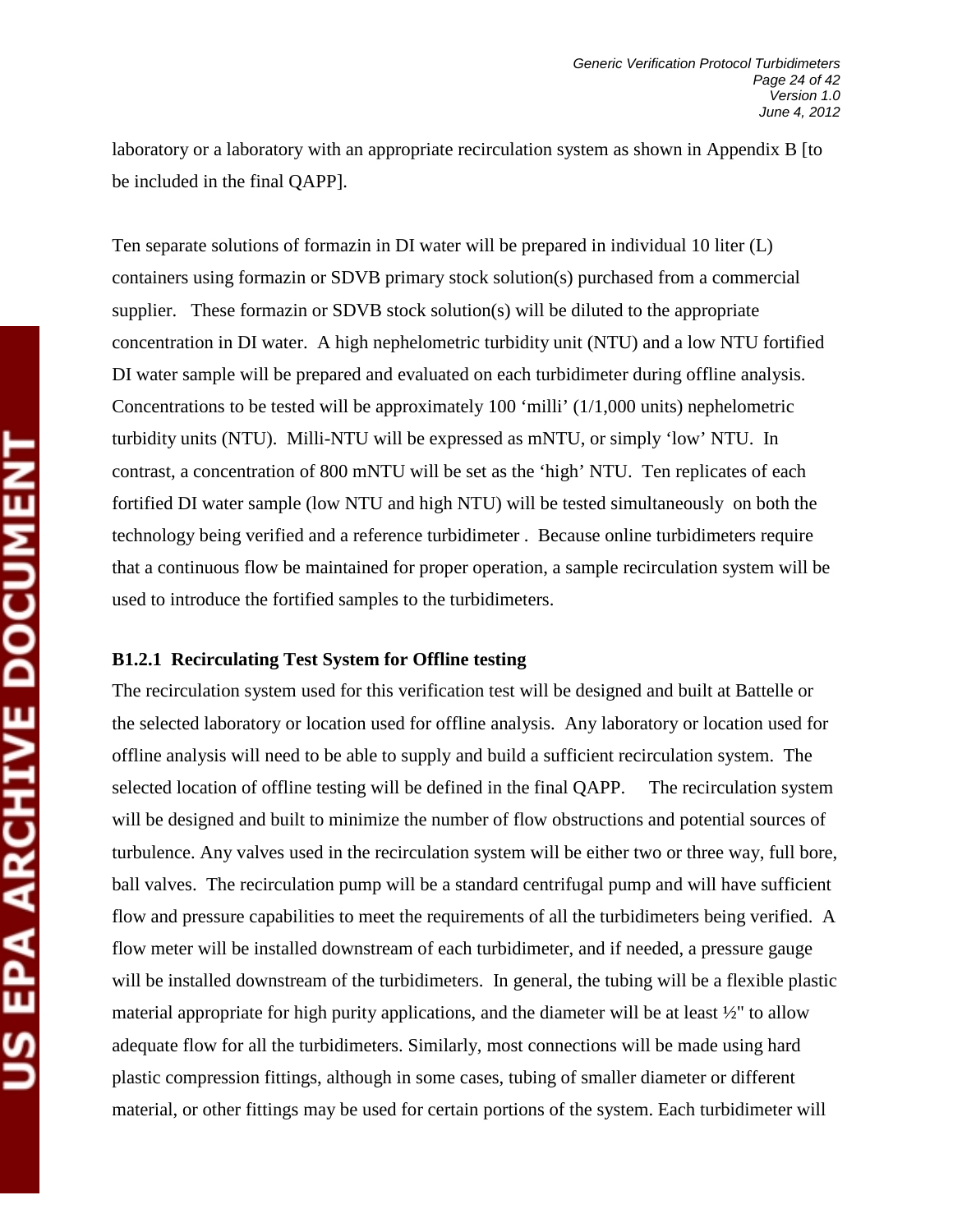be installed per the recommendations of the respective vendor. Before the test, the recirculation system will be checked by laboratory staff to ensure system integrity, including proper flow through the system, and adequate pumping capacity for recirculation. The flow rate requirements will be defined in the final QAPP.

#### **B1.2.2 Detailed Procedure for Offline Testing**

The turbidimeters will operate in parallel from the same source, not in series so that the turbidimeter(s) being verified and the EPA-approved Method 180.1 compliant reference turbidimeter are testing the same solution simultaneously. Fortified samples will be prepared as described in Section B1.2. Each test solution will be introduced individually to each turbidimeter at approximately the same flow rate  $(\pm 10\%)$ . Flow meters will be used to monitor the flow rates of the circulation system. Testing will proceed according to the following steps:

- 1. Unspiked DI water will be pumped to each of the turbidimeters.
- 2. Once continuous flow is established through each of the turbidimeters and the readings have stabilized, a reading will be recorded from each turbidimeter onto datasheets. This reading will represent the baseline turbidity before the formazin or SDVB spike solution is added.
- 3. A formazin or SDVB stock solution will be added to the recirculation system at the desired concentration (low NTU or high NTU) .
- 4. The fortified water will be pumped to each of the turbidimeters. Once the turbidimeter readings have stabilized, a reading will be recorded from each turbidimeter onto datasheets. This reading will represent the measured turbidity after the formazin or SDVB spike.
- 5. Readings will not be recorded from either turbidimeter before or after the spike until both turbidimeter readings have stabilized. Stable is defined as changes in instrument readouts of  $< 10\%$  for 5 minutes.
- 6. Once a fortified replicate sample has been measured, both turbidimeters will be flushed clean using a container filled with clean, unspiked DI water.
- 7. As part of the flushing procedure, the turbidimeter sample chamber will be emptied at least 4 times to ensure that no residual fortified sample remains. Flush is sufficient when the readings for each unit return to within 5% of background (DI only) levels.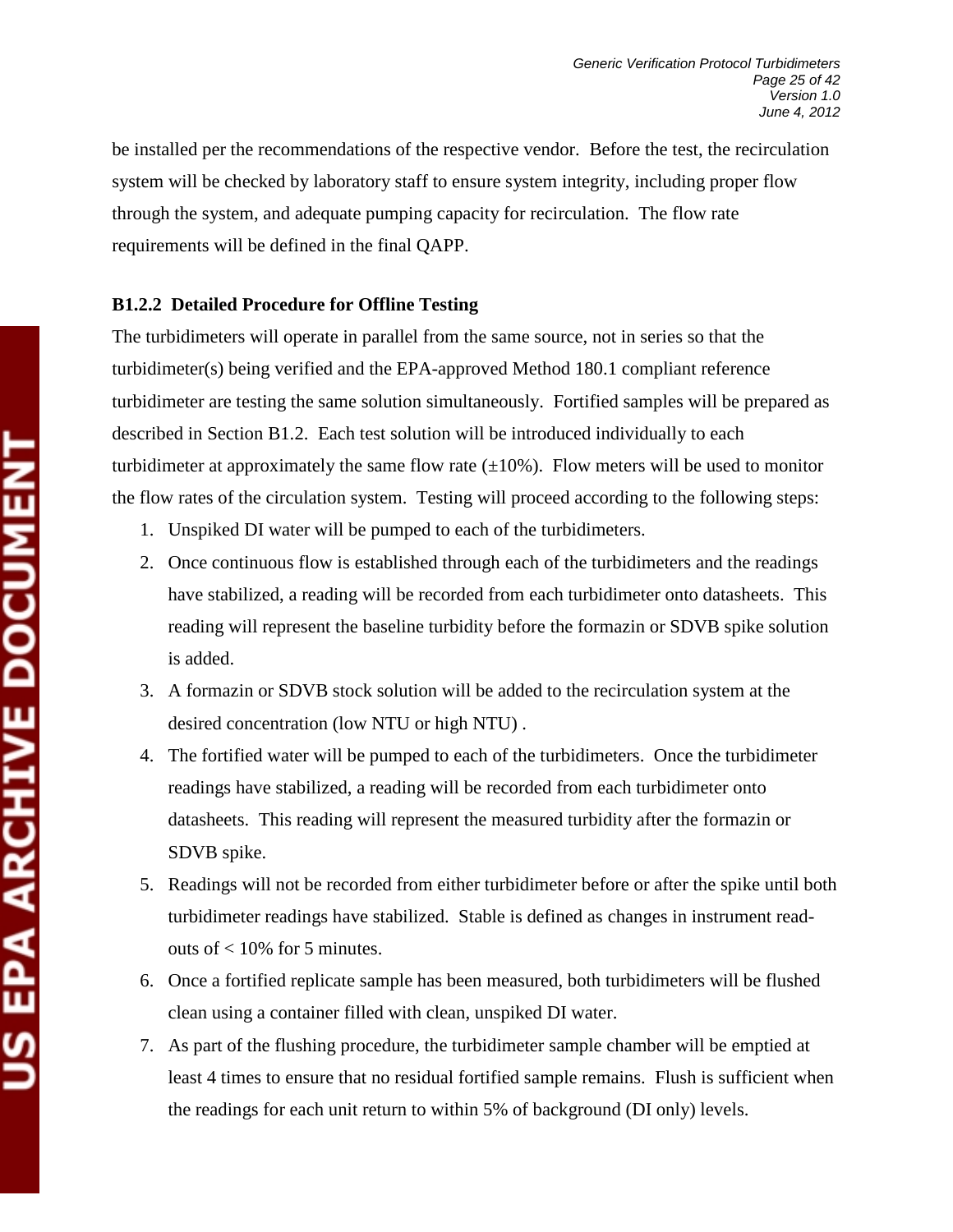- 8. After both turbidimeters have been flushed clean, another replicate sample will be introduced to both turbidimeters following the same procedure previously described (Steps  $3-6$ ).
- 9. Ten replicates of each standard concentration level will be evaluated by the turbidimeters.

 Results from the turbidimeters being evaluated will be recorded by the operator on data sheets supplied by Battelle or automatically by any data-logging system supplied with the turbidimeter or used by the participating water utilities.

#### **B1.3 Data Completeness**

No additional test procedures will be carried out specifically to address data completeness. This parameter will be assessed based on the overall data return achieved by each technology (Section B.1.5.3).

#### **B1.4 Operational and Sustainability Factors**

Operational and sustainability factors such as waste generated, maintenance needs, calibration frequency, data output, consumables used, power requirements, hazardous components, ease of use, repair requirements, and sample throughput will be evaluated based on operator observations. Battelle testing staff and testing staff from any participating utilities will document observations in a LRB or data sheets. Examples of information to be recorded include the daily status of diagnostic indicators for the technology, use or replacement of any consumables, the duration and causes of any technology down time or data acquisition failure, operator observations about technology startup, ease of use, clarity of the vendor's instruction manual, user-friendliness of any needed software, overall convenience of the technologies and accessories/consumables, or the number of samples that could be processed per hour or per day. Battelle will summarize these observations to aid in describing the technology performance in the verification report on each technology.

#### **B1.5 Statistical Evaluation**

The statistical methods and calculations used for evaluation of the quantitative performance parameters are described in the following sections.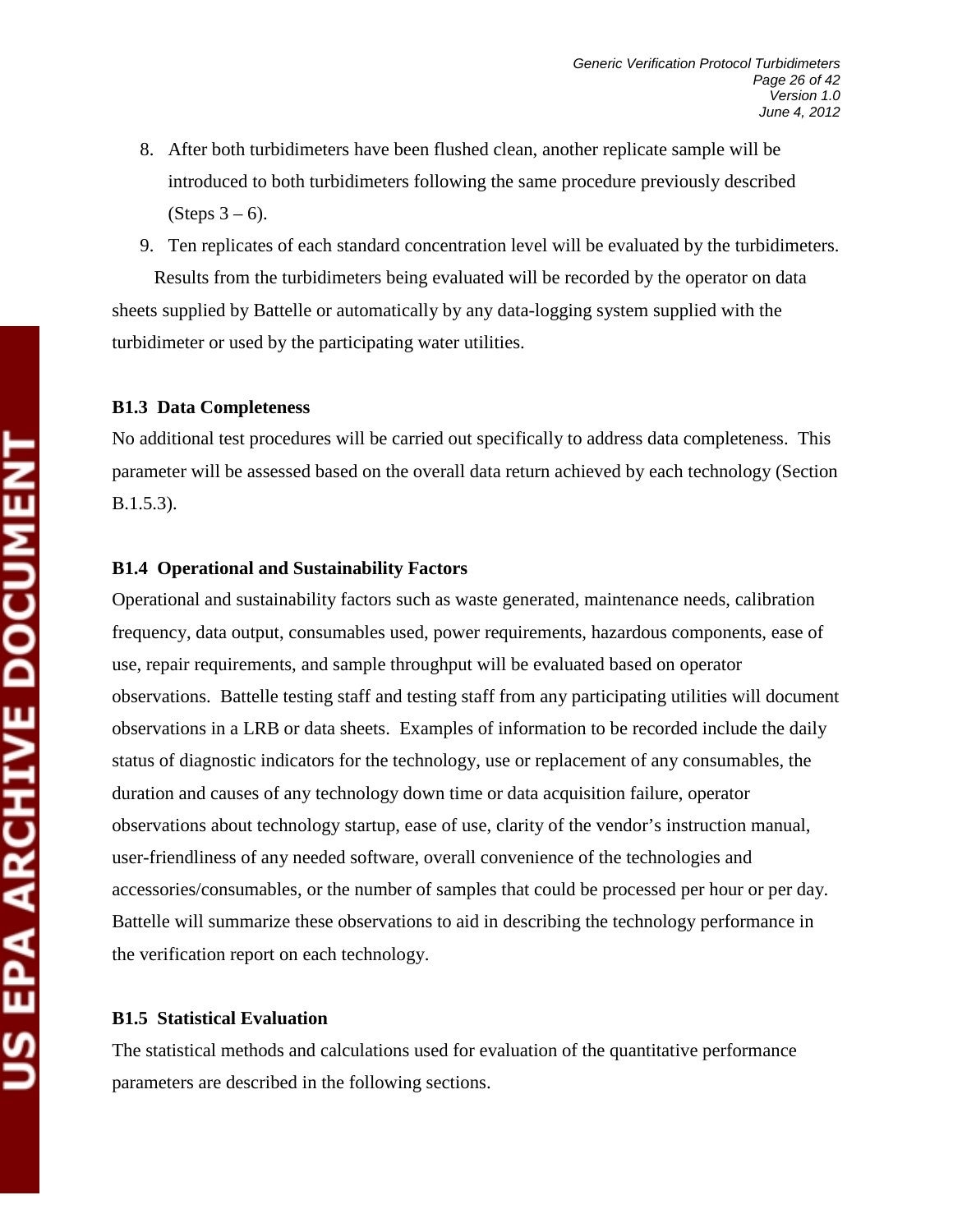#### *B1.5.1 Accuracy*

For offline testing, the relative accuracy of the results of the turbidimeter undergoing verification with respect to the Method 180.1 compliant turbidimeter results will be assessed. Relative accuracy will be determined for the standard formazin or SDVB solution using a percent error calculation, where the absolute difference between the average reference turbidimeter results and average turbidimeter undergoing verification results is divided by the average reference turbidimeter results. Accuracy results will be evaluated in regard to any criteria defined by EPA as part of the verification test to determine the turbidimeters acceptance against Method 180.1.

Relative Percent Error  $=\frac{|Average Reference\,Turbidimeter\,Results-Average\,Technology\,Results|}{Average\,Reference\,Turbidimeter\,Results\,est}$  (1)

The purpose of the online portion of the test will not be to determine if the Method 180.1 compliant reference turbidimeter and the turbidimeter undergoing verification provide the same turbidity readings at each interval, but to determine if the turbidimeter undergoing verification is tracking the same changes that the reference turbidimeter is reporting across the measurement period. Therefore, for the ground and surface water data from the public utilities, accuracy will be assessed by plotting the raw data for both turbidimeters on the same graph to determine how well the measurements track each other. Averages and standard deviations of the data for each turbidimeter will be reported. Based on calculations performed in the Hach FT660 protocol<sup>5</sup>, comparisons between the reference turbidimeter and turbidimeter undergoing verification will be conducted using non-parametric tests as appropriate.

#### *B1.5.2 Precision*

Precision will be evaluated using the replicate results for the fortified DI water samples. Precision will be reported in terms of the percent relative standard deviation (%RSD) of a group of measurement replicates. Readings from the spiked replicate samples will be blank (i.e., background)-corrected using the initial, before-spike measurements made on each replicate. The average, standard deviation, and %RSD will be calculated using these blank-corrected values for each turbidimeter at each spike level. Equations 2 and 3 will be used to calculate precision: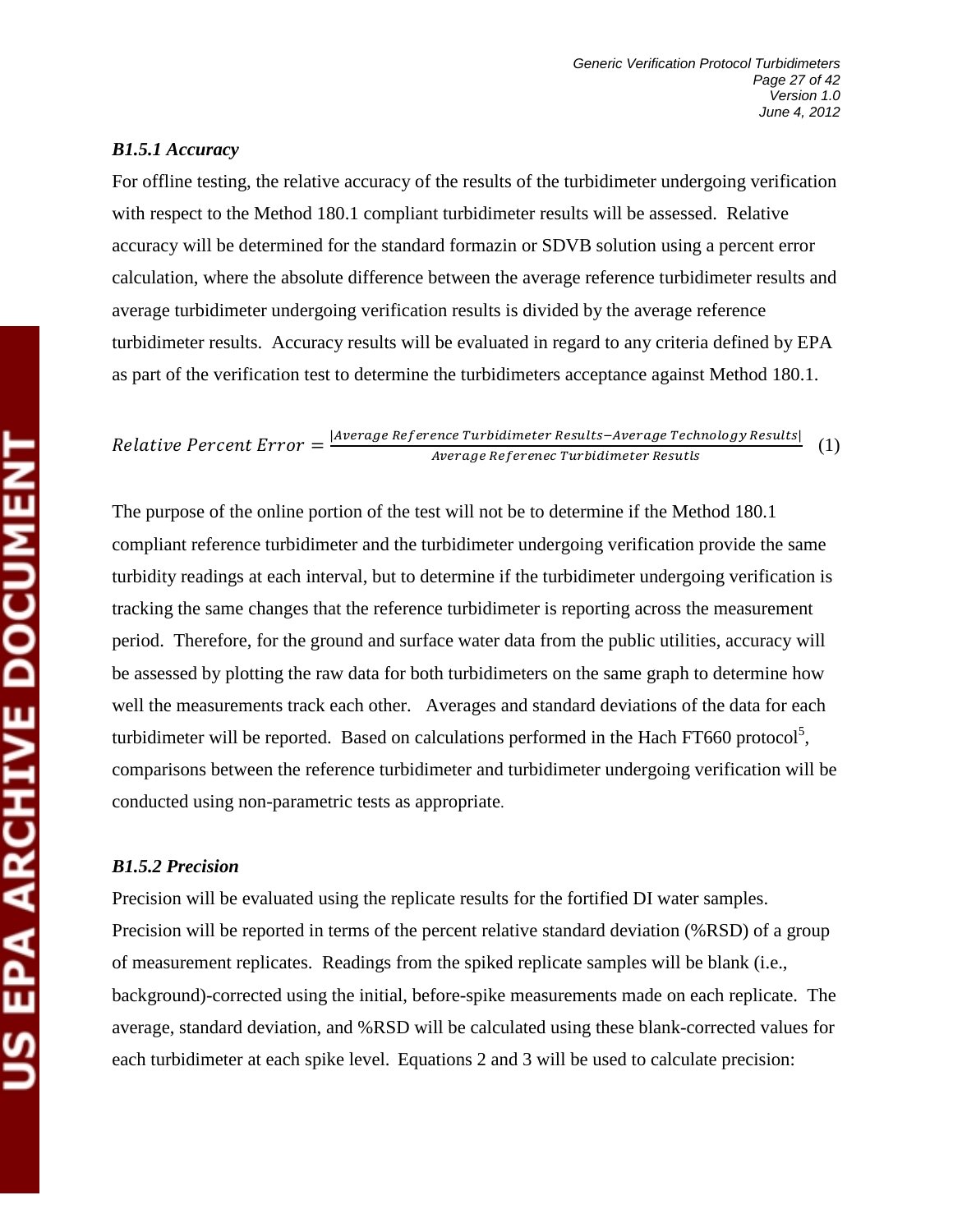$$
S = \left[\frac{1}{n-1} \sum_{k=1}^{n} \left(M_k - \overline{M}\right)^2\right]^{1/2}
$$
 (2)

where S is the standard deviation, n is the number of replicate samples,  $M_k$  is the technology measurement for the  $k^{\text{th}}$  sample, and *M* is the average technology measurement of the replicate samples.

$$
RSD(\% ) = \left| \frac{S}{M} \right| \times 100 \tag{3}
$$

#### *B1.5.3 Data Completeness*

Data completeness will be assessed based on the overall data return achieved by the technology during the testing period. For each technology, this calculation will use the total number of apparently valid data points divided by the total number of data points potentially available from all testing. The causes of any incompleteness of data return will be established from operator observations, and noted in the discussion of data completeness results. The goal for data completeness is 100%. Any problems with the data will be brought to the attention of the VTC. The VTC will first work with the vendor to resolve any data issues. Data issues which remain will be discussed with the Battelle QM and AMS Center Manager, and EPA Project Officer and QM, as necessary.

#### **B1.6 Reporting**

The statistical comparisons described above will be conducted separately for each technology, and information on the operational performance will be compiled and reported. One verification report and one verification statement will be prepared for each technology. The verification report will present the test procedures and test data, as well as the results of the statistical evaluation of those data.

Operational aspects of the technologies will be recorded by testing staff during and immediately following testing and will be summarized in the verification report. For example, descriptions of the data acquisition procedures, use of vendor-supplied proprietary software, consumables used, repairs and maintenance needed, and the nature of any problems will be presented in the report.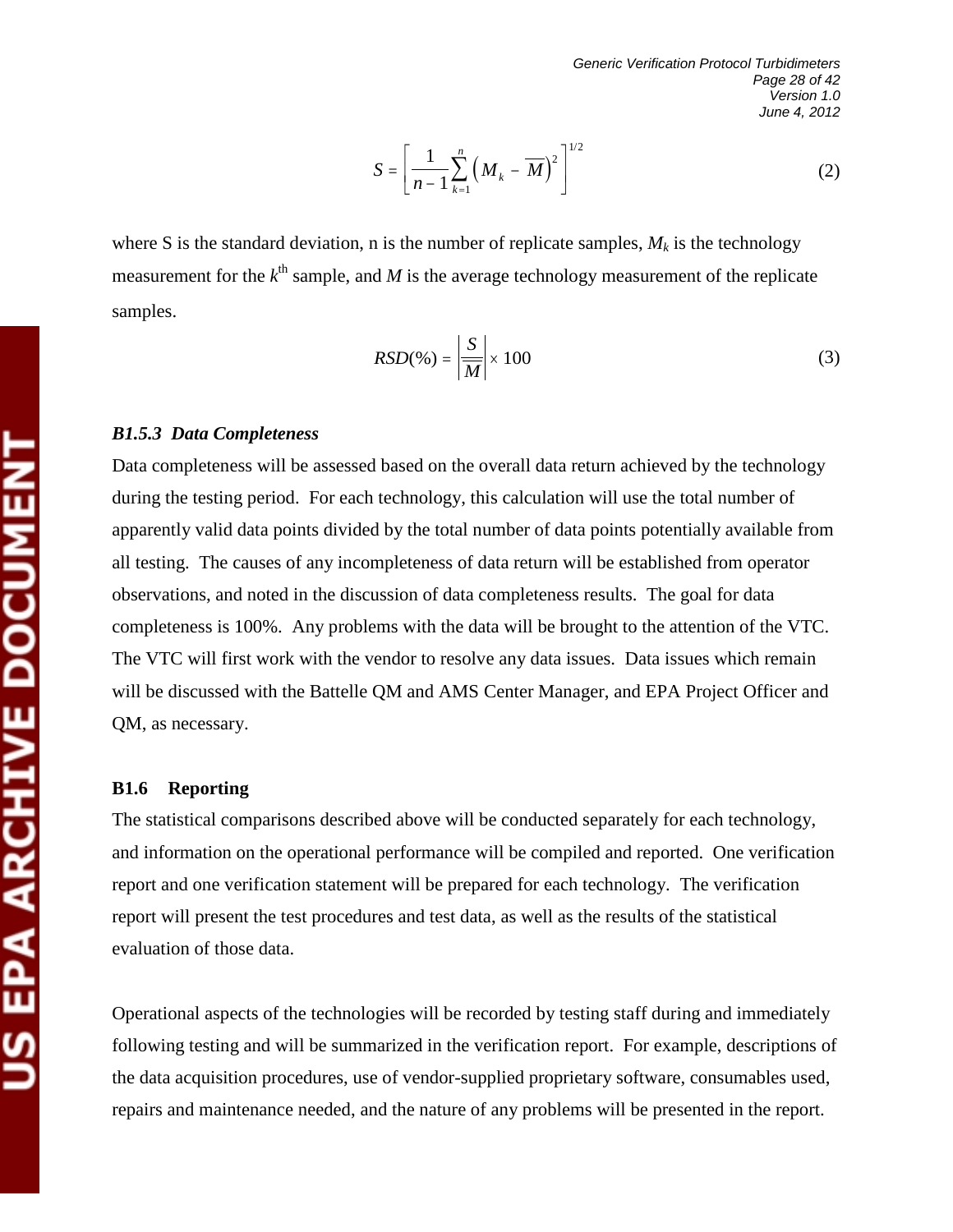The verification report will briefly describe the ETV program, the AMS Center, and the procedures used in verification testing. The results of the verification tests regarding technology performance will be stated quantitatively. The draft verification report will be reviewed by the vendor, EPA, and other peer reviewers. The resulting review comments will be addressed in a subsequent revision of the report, and the peer review comments and responses will be tabulated to document the peer review process and submitted to EPA. The reporting and review process will be conducted according to the requirements of the ETV/AMS Center QMP.<sup>1</sup>

#### <span id="page-31-0"></span>**B2 SAMPLING METHOD REQUIREMENTS**

No discrete grab samples will be collected for this test and therefore the use of traditional sample collection and handling methods are not applicable. All samples generated and analyzed for this test will be in situ samples and tested by in-line technologies. Water effluent will be tested as-is from each participating water utility.

Formazin or SDVB solutions, standards for use as calibration standards for the reference turbidimeters, and the material used for the performance evaluation audit (PEA) will be purchased from a commercial supplier (i.e., Hach Company, Loveland, CO). When available, stock solutions of the correct turbidity needed for calibration will be purchased. When not available, the standard solution will be prepared through the dilution of a purchased formazin or SDVB solution using distilled, deionized water. Preparation of diluted standard solutions will be performed within 24 hours of their use and stored at  $25\pm3^{\circ}C$ . For long term storage, the purchased standards will be stored as recommended by the vendor. Excess and waste solutions will be disposed of in accordance with the site procedures. When not in use, the glassware used for preparation and storage of these solutions will be kept scrupulously clean.

#### <span id="page-31-1"></span>**B3 SAMPLE HANDLING AND CUSTODY REQUIREMENTS**

No discrete grab samples will be collected for this test and therefore the use of traditional sample handling and custody procedures are not applicable. All solutions used in offline testing will be prepared at Battelle. The receipt of standards used for testing will be documented.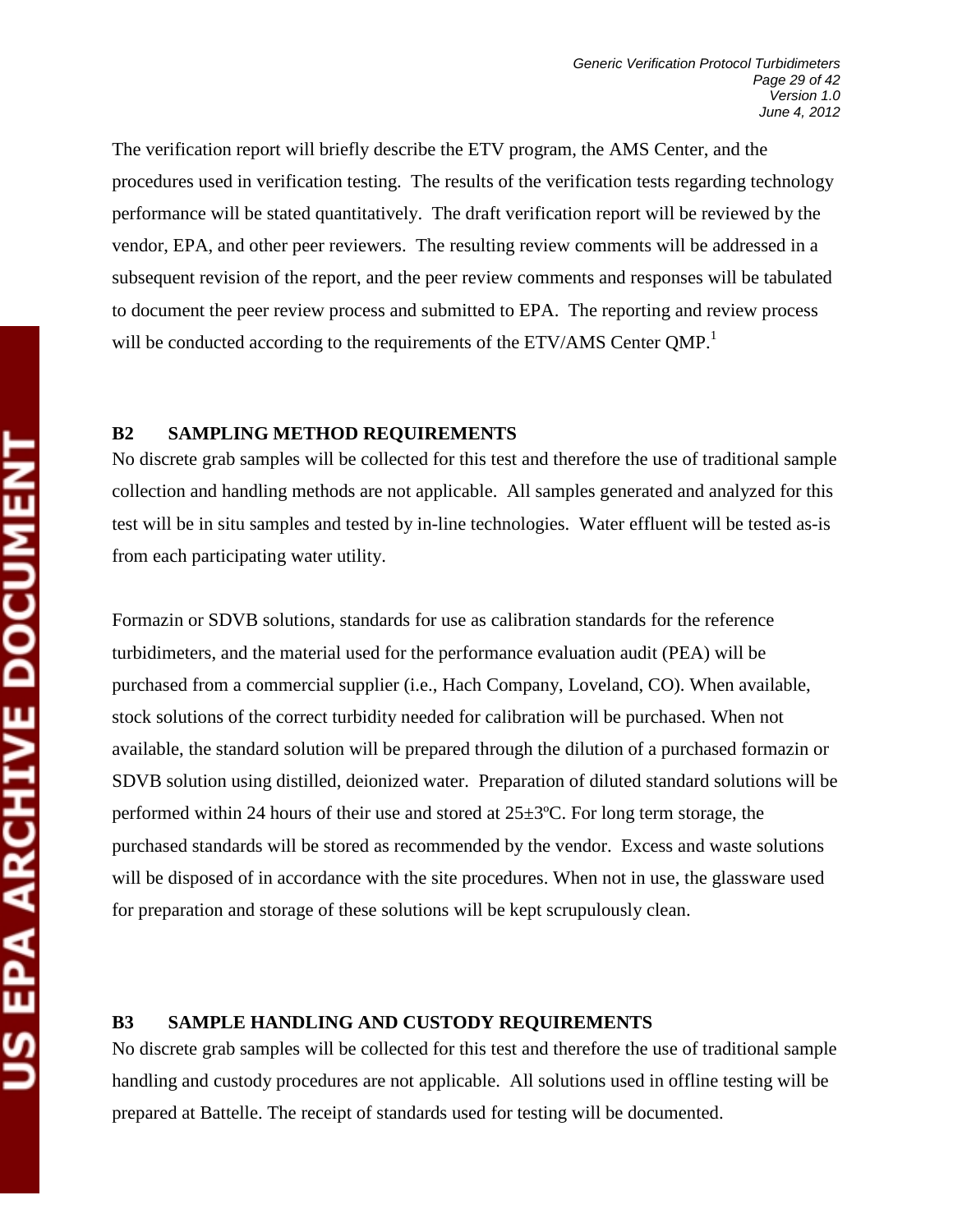#### <span id="page-32-0"></span>**B4 ANALYTICAL METHOD REQUIREMENTS**

ANPA Method 180.1-compliant online turbidimeter will be used as the reference technology for this verification test. If not available otherwise, this turbidimeter will be rented for testing and operated by Battelle (or other laboratory) for the offline tests and will be supplied and operated by the participating water utilities for the online testing. Testing using the reference turbidimeter will follow manufacturer's recommendations and EPA Method 180.1. Once the specific turbidimeter(s) is identified, detailed operational requirements will be defined in the final QAPP.

Appropriate data logging instruments will be used during offline testing to record results from the reference turbidimeter. Results will be recorded by the individual water utilities and supplied to Battelle for the online testing.

#### <span id="page-32-1"></span>**B5 QUALITY CONTROL REQUIREMENTS**

Quality control procedures will follow the requirements described in this protocol, the final QAPP, EPA Method 180.1, the ETV QMP<sup>2</sup>, and any vendor specified requirements for analysis using their turbidimeters. All standard values and equipment calibrations for these technologies will be documented in the study records. DQIs are defined in Table 2. Potential QC samples and measurement quality objectives (MQOs) are defined in Table 5.

<span id="page-32-2"></span>**B6 INSTRUMENT/ EQUIPMENT TESTING, INSPECTION, AND MAINTENANCE** 

Battelle staff will operate and maintain the turbidimeters as directed by the vendor during staff training and as noted in the technology operating manuals. The vendor will be consulted if issues with the technologies arise. The reference turbidimeter will be operated and maintained per the manufacturer's instructions or applicable testing facility SOPs by Battelle and the water utility staff. Critical measurements and MQOs related to operating the turbidimeters are included in Table 4.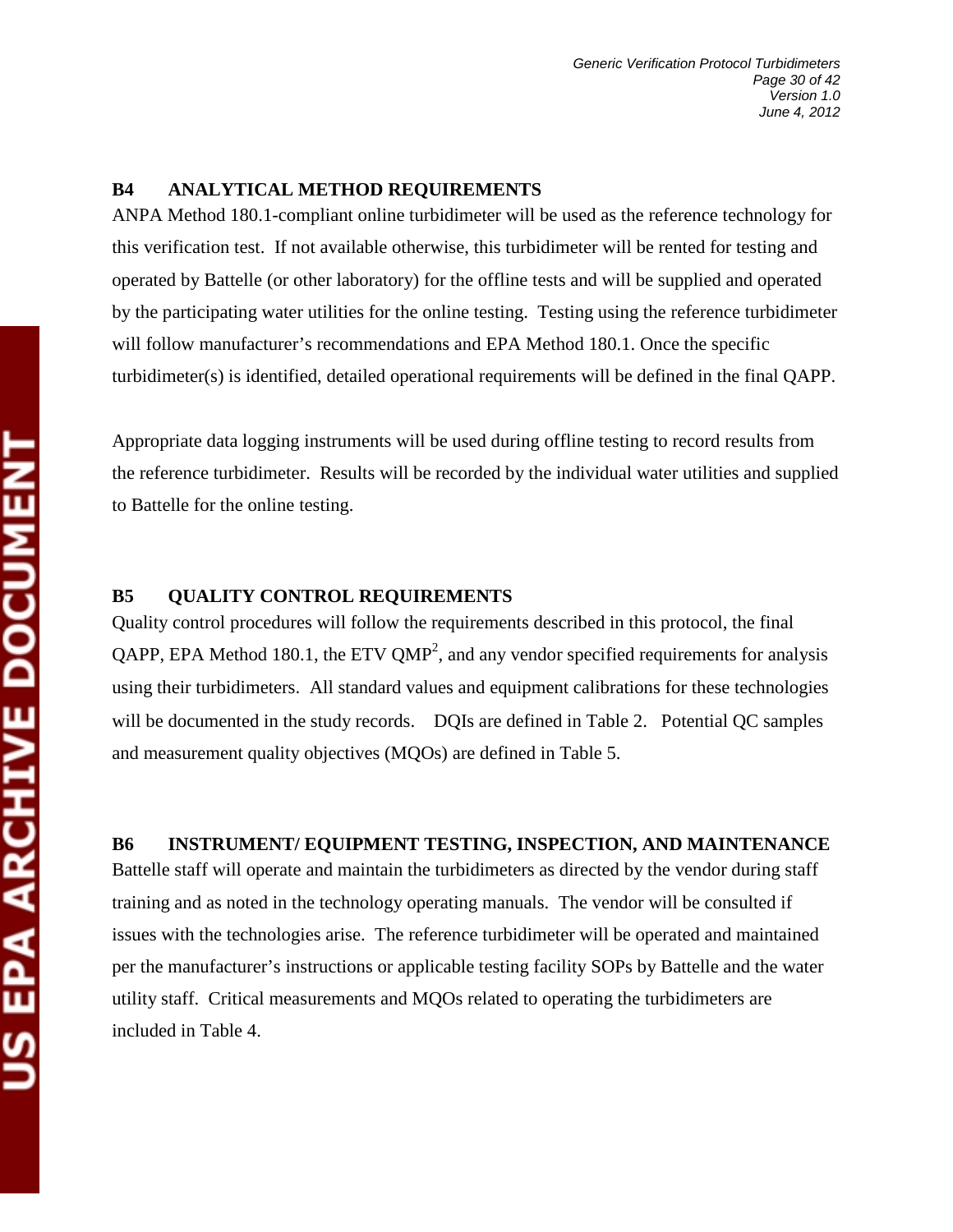#### <span id="page-33-0"></span>**B7 INSTRUMENT CALIBRATION AND FREQUENCY**

Each reference turbidimeter used in testing will be calibrated before any testing begins in accordance with the procedures described in the manufacturer's instrument manual to ensure that the instrument is working properly. The calibration will be verified daily using a check standard in the mid-range of the initial calibration prior to testing. Calibration standards must bracket the NTU range being tested. Standard solutions necessary for calibration of the reference turbidimeter will be purchased from a commercial vendor. When available, the standards used in the calibration, or calibration check, will be purchased with the appropriate turbidity value for direct evaluation. Otherwise, the standard solution will be prepared through subsequent dilution of stock formazin or SDVB solution with DI water using Class A volumetric glassware.

Calibration for each participating technology will be performed according to the vendor's instructions.

Each flow meter will be factory calibrated and will be checked once during the verification test by measuring the time required to pass a known volume of liquid through the individual meters for a specific time period. If the calibration check indicates an error in excess of 10%, the meter will be recalibrated, when feasible, or replaced.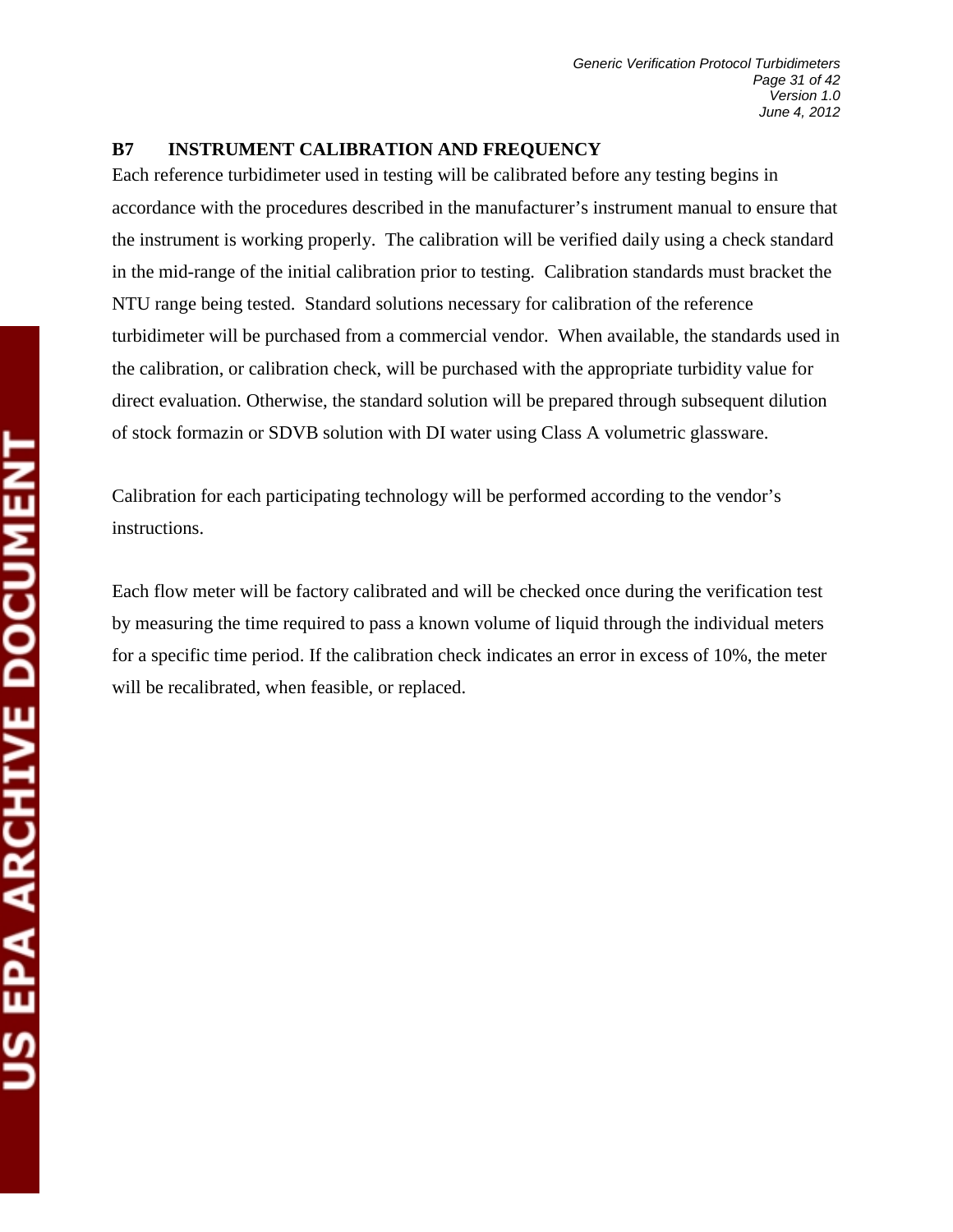|                                                                        | <b>Method of</b>                                                                                        |                                                                                | <b>Measurement Quality</b>                                                                                         | <b>Corrective</b>                                                               |
|------------------------------------------------------------------------|---------------------------------------------------------------------------------------------------------|--------------------------------------------------------------------------------|--------------------------------------------------------------------------------------------------------------------|---------------------------------------------------------------------------------|
| <b>Test</b><br>Reference<br>turbidimeter<br>calibration (if<br>needed) | <b>Assessment</b><br><b>Initial Calibration</b><br>Linearity test or<br>as specified by<br>manufacturer | <b>Frequency</b><br>Initially prior to<br>testing                              | Objective (MQO)<br>0.90 <slope<1.10, <math="">r^2&lt;0.98<br/>Ωr<br/>Per manufacturer's instructions</slope<1.10,> | <b>Action</b><br>Recalibrate                                                    |
| Reference<br>turbidimeter<br>calibration<br>check <sup>1</sup>         | Formazin or<br><b>SDVB</b> check<br>standard                                                            | Daily prior to<br>use                                                          | ±10%                                                                                                               | Recalibrate;<br>repeat<br>measurements if<br>calibration not<br>met after tests |
| Reference<br>turbidimeter<br>Reagent<br><b>Blank</b>                   | Deionized water                                                                                         | Prior to each<br>test and<br>between<br>offline<br>replicate test<br>solutions | $\leq$ 5 times the reference<br>turbidimeter detection limit <sup>2</sup>                                          | Continue<br>flushing<br>Replace<br>deionized water                              |
| Reference<br>turbidimeter<br>Quality<br>Control<br>Sample              | AMCO-AEPA-1<br>standard solution<br>or independent<br>formazin or<br><b>SDVB</b> solution               | Once prior and<br>quarterly                                                    | +10% of stated value                                                                                               | Performance<br>maintenance, re-<br>calibrate, and<br>repeat<br>measurement      |
| Tested<br>turbidimeter                                                 | Per vendor                                                                                              | Once or per<br>vendor's<br>instructions                                        | Per vendor                                                                                                         | Recalibrate                                                                     |
| Reagent<br><b>Blank</b>                                                | Deionized water                                                                                         | Prior to each<br>test and<br>between<br>offline<br>replicate test<br>solutions | $± 5%$ of initial DI water reading                                                                                 | Continue<br>flushing<br>Replace<br>deionized water                              |

#### <span id="page-34-1"></span>**Table 4. Acceptance Criteria for Quality Control Samples and Turbidimeter Calibration**

<sup>1</sup>This check confirms the DQI listed in Table 2.

 $2$ To be determined once the reference turbidimeter model is identified.

#### <span id="page-34-0"></span>**B8 INSPECTION/ACCEPTANCE OF SUPPLIES AND CONSUMABLES**

Upon receipt of any supplies or consumables used for testing, Battelle will visually inspect and ensure that the materials received are those that were ordered and that there are no visual signs of damage that could compromise the suitability of the materials. If damaged or inappropriate goods are received they will be returned or disposed of and arrangements will be made to receive replacement materials. COA or other documentation provided with all reagents and standards will be checked to ensure suitability for these verification tests. Unsuitable materials will be returned or disposed of and arrangements for the receipt of replacement materials will be made.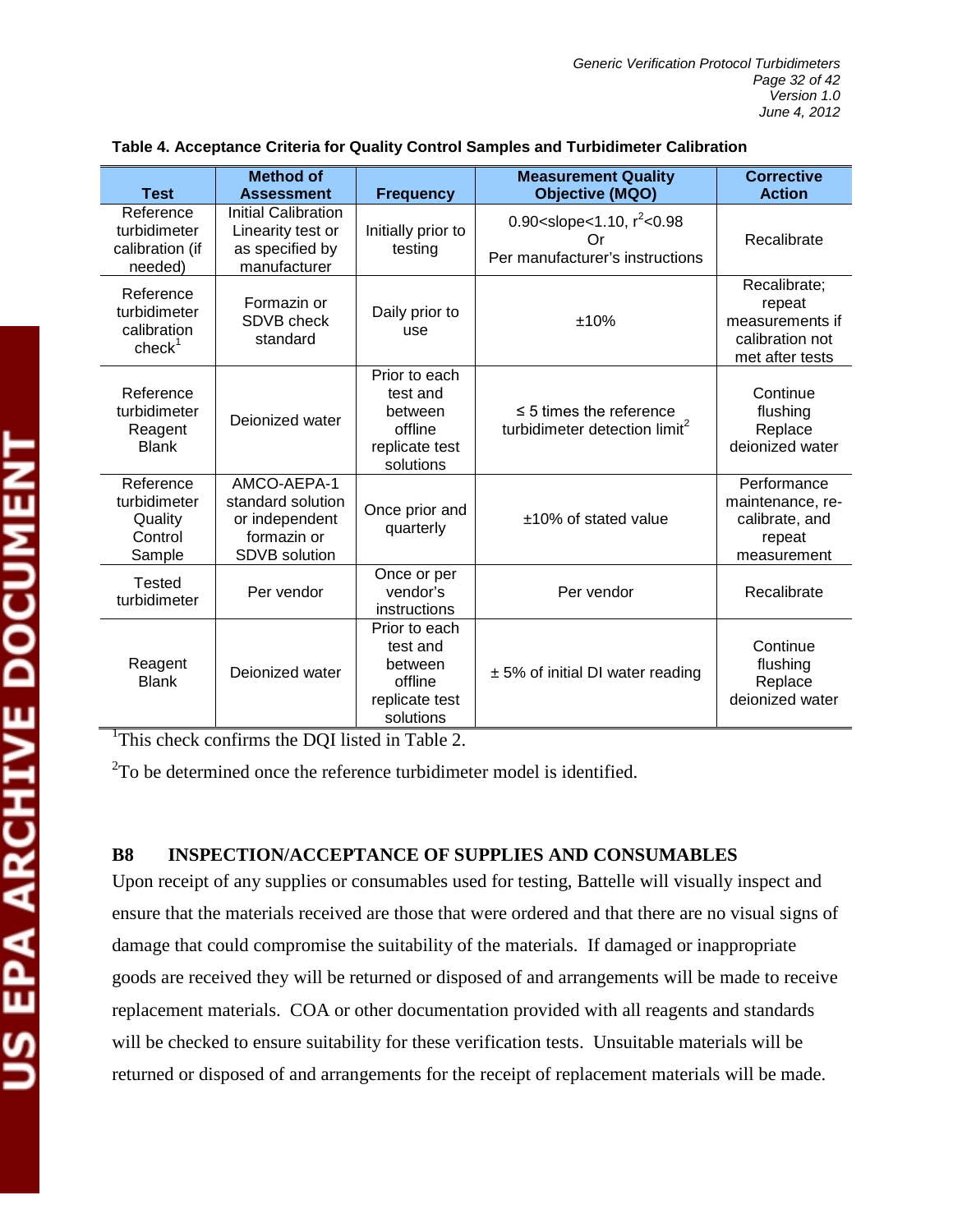#### <span id="page-35-0"></span>**B9 NON-DIRECT MEASUREMENTS**

<span id="page-35-1"></span>Non-direct measurements will not be used during these verification tests.

#### **B10 DATA MANAGEMENT**

Various types of data will be acquired and recorded electronically or manually by Battelle staff and staff from participating utilities during these verification tests. All manually-recorded data, such as solution preparation records and results from supporting analyses, will be recorded according to Section B10. Table 5 summarizes the types of data to be recorded. All maintenance activities, repairs, calibrations, and operator observations relevant to the operation of the monitoring systems being tested will be documented by Battelle staff or staff from participating utilities in an LRB or on data sheets. Report formats will include all necessary data to allow traceability from the raw data to final results.

Records received by or generated by any Battelle staff or staff from participating utilities during testing will be reviewed by a Battelle staff member within five days of receipt or generation, respectively, before the records are used to calculate, evaluate, or report verification results. If a Battelle staff member generated the record, this review will be performed by a Battelle technical staff member involved in the verification test, but not the staff member who originally received or generated the record. The review will be documented by the person performing the review by adding his/her initials and date to the hard copy of the record being reviewed. Some of the checks that will be performed include:

- QC samples and calibration standards were analyzed according to the QAPP and the acceptance criteria were met. Corrective action for exceedances was taken,
- 100% hand-entered and/or manually calculated data were checked for accuracy,
- Calculations performed by software are verified at a frequency sufficient to ensure that the formulas are correct, appropriate, and consistent,
- For each cut and paste function, the first and last data value was verified vs. the source data,
- Data are reported in the units specified in the QAPP, and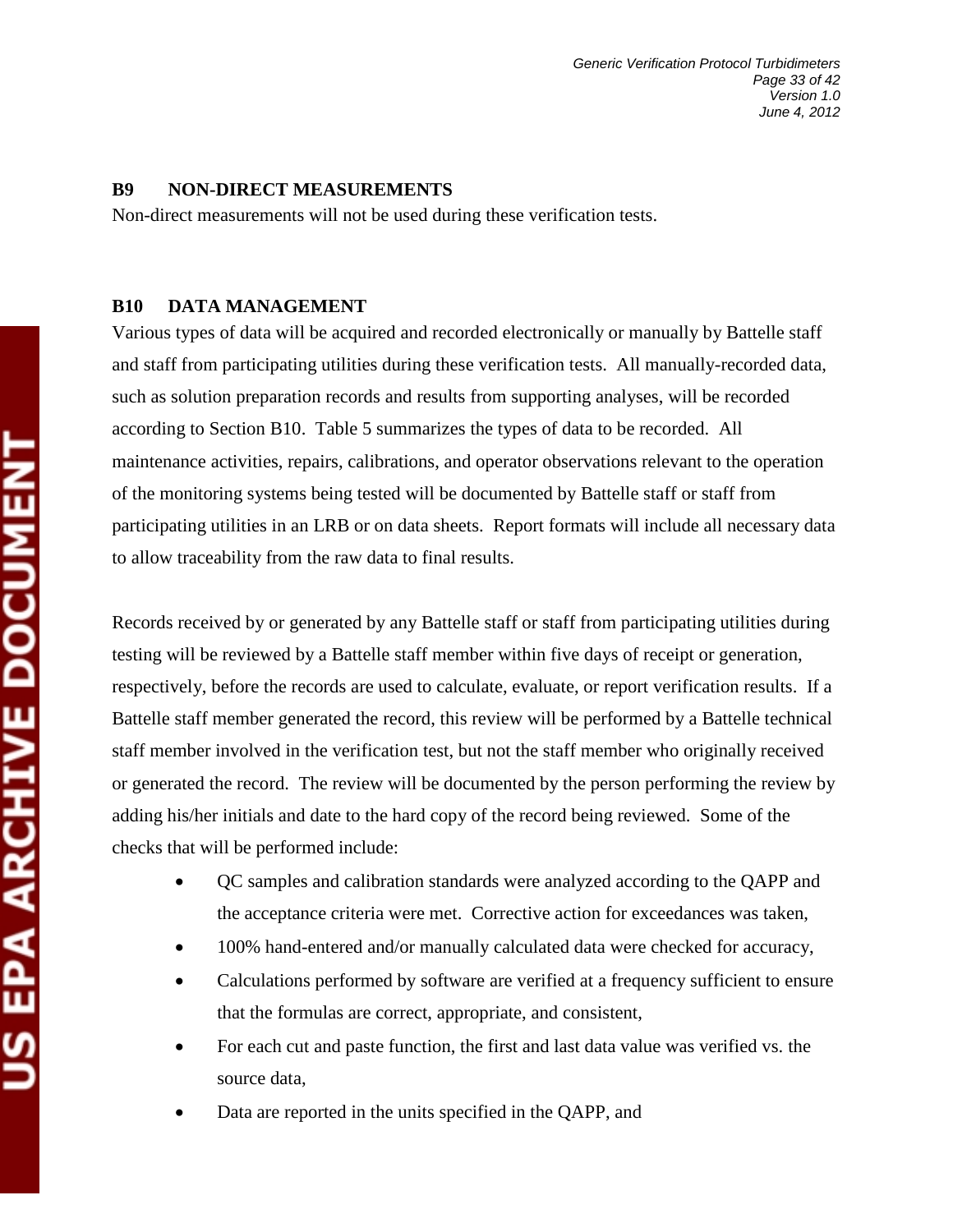• Results of QC samples are reported.

Calculations to be checked include any statistical and concentration calculations described in the QAPP. A dedicated shared folder within the ETV AMS Center SharePoint site will be established for all project records.

Battelle will provide technology test data (including records, data sheets, and notebook records) from the first day of testing within five days of generation to EPA for simultaneous review. Thereafter, the data will be provided to EPA every two weeks. The goal of this data delivery schedule is prompt identification and resolution of any data collection or recording issues. These data will be labeled as preliminary and may not have had a QA review before their release.

| Data to Be Recorded                                                                                                           | <b>Where</b><br><b>Recorded</b> | <b>How Often</b><br><b>Recorded</b>                  | <b>By Whom</b>                                                               | <b>Disposition of Data</b>                                                                                  |
|-------------------------------------------------------------------------------------------------------------------------------|---------------------------------|------------------------------------------------------|------------------------------------------------------------------------------|-------------------------------------------------------------------------------------------------------------|
| Dates and details of<br>test events                                                                                           | ETV LRBs or<br>data forms       | Start/end of<br>test event                           | Battelle staff<br>Staff from<br>participating<br>utilities                   | Used to<br>organize/check test<br>results; manually<br>incorporated in data<br>spreadsheets as<br>necessary |
| Technology<br>operator/analyst, data<br>collection and analysis<br>dates, sample volume<br>and/or time, sample<br>description | ETV LRBs or<br>electronically   | When<br>performed                                    | Battelle staff<br>Staff from<br>participating<br>utilities<br>Battelle staff | Incorporated in<br>verification report as<br>necessary                                                      |
| Technology and<br>reference test<br>calibration information,<br>reagent and test<br>solution information,                     | ETV LRBs or<br>electronically   | When<br>performed                                    | Battelle staff<br>Staff from<br>participating<br>utilities<br>Battelle staff | Incorporated in<br>verification report as<br>necessary                                                      |
| Turbidimeter readings                                                                                                         | ETV LRBs or<br>electronically   | Each<br>measurement<br>initiated by<br>testing staff | Battelle staff<br>Staff from<br>participating<br>utilities<br>Battelle staff | Converted to<br>spreadsheet for<br>statistical analysis<br>and comparisons                                  |

<span id="page-36-0"></span>

|  |  |  | <b>Table 5. Summary of Data Recording Process</b> |  |
|--|--|--|---------------------------------------------------|--|
|--|--|--|---------------------------------------------------|--|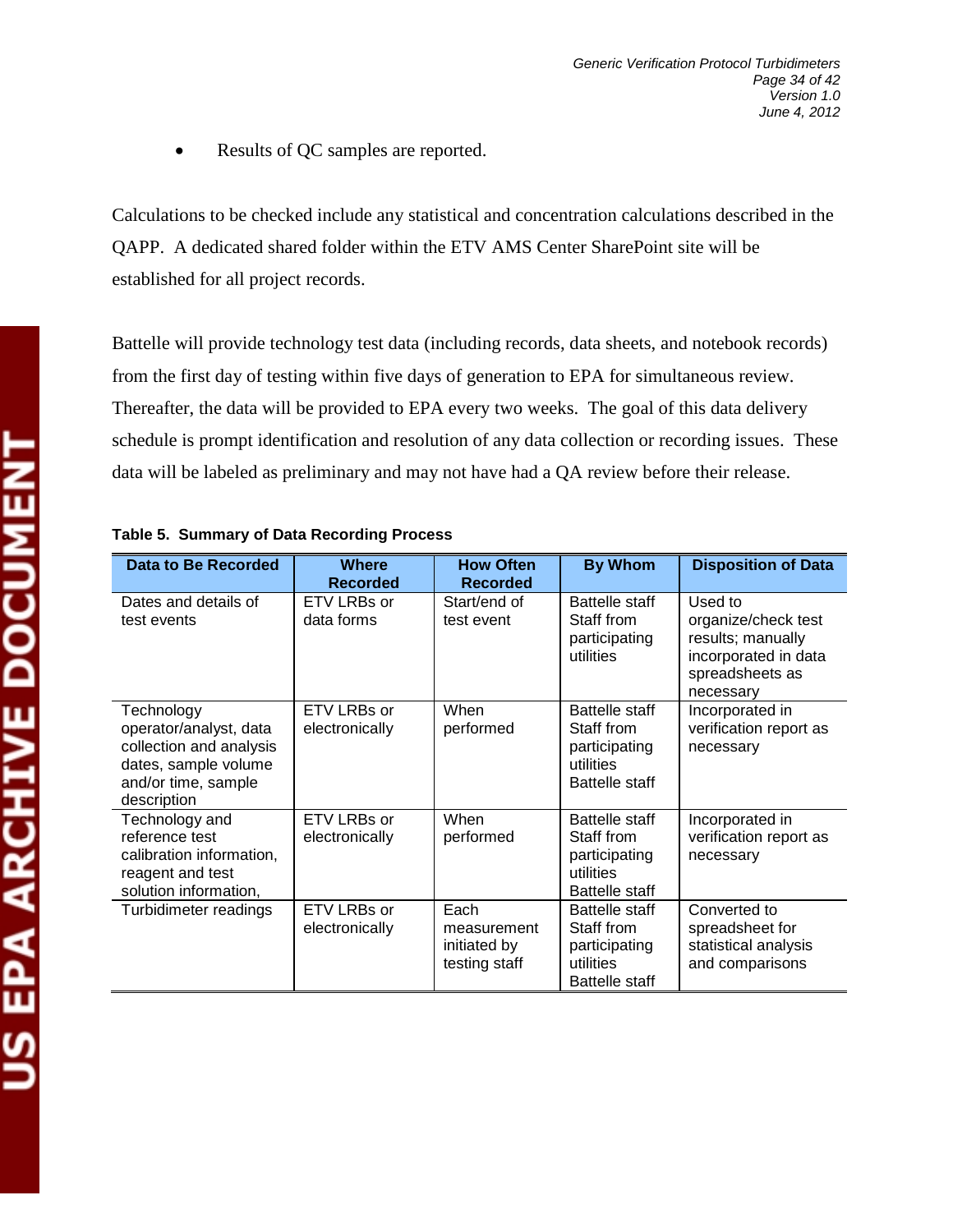#### **SECTION C**

#### **ASSESSMENT AND OVERSIGHT**

#### <span id="page-37-1"></span><span id="page-37-0"></span>**C1 ASSESSMENTS AND RESPONSE ACTIONS**

Every effort will be made in these verification tests to anticipate and resolve potential problems before the quality of performance is compromised. One of the major objectives of the QAPP is to establish mechanisms necessary to ensure this. Internal quality control measures described in the final QAPP, which is peer reviewed by a panel of outside experts, implemented by the technical staff and monitored by the VTC, will give information on data quality on a day-to-day basis. The responsibility for interpreting the results of these checks and resolving any potential problems resides with the VTC, who will contact the Battelle AMS Center Manager, Battelle AMS Center QM, EPA AMS Center Project Officer, and EPA AMS Center QM if any deviations from the QAPP are observed. The VTC will describe the deviation in a teleconference or by email, and once a path forward is determined and agreed upon with EPA, the deviation form will be completed. Technical staff have the responsibility to identify problems that could affect data quality or the ability to use the data. Any problems that are identified will be reported to the VTC. Technical staff and the VTC will work with the Battelle QM to resolve any issues. Action will be taken by the VTC and Battelle testing staff to identify and appropriately address the issue, and minimize losses and correct data, where possible. Independent of any EPA QA activities, Battelle will be responsible for ensuring that the following audits are conducted as part of these verification tests.

#### **C1.1 Performance Evaluation Audit**

A PEA will be conducted to verify the accuracy of reference turbidimeter readings which will be the basis of determining technology accuracy. A separate PEA will be conducted for each reference turbidimeter used in testing.

The PEA sample will be analyzed after routine maintenance and calibration of the reference turbidimeters by analyzing a standard formazin or SDVB solution and comparing the results to a reference that is independent of standards used during the test (i.e., AMCO-AEPA-1 standard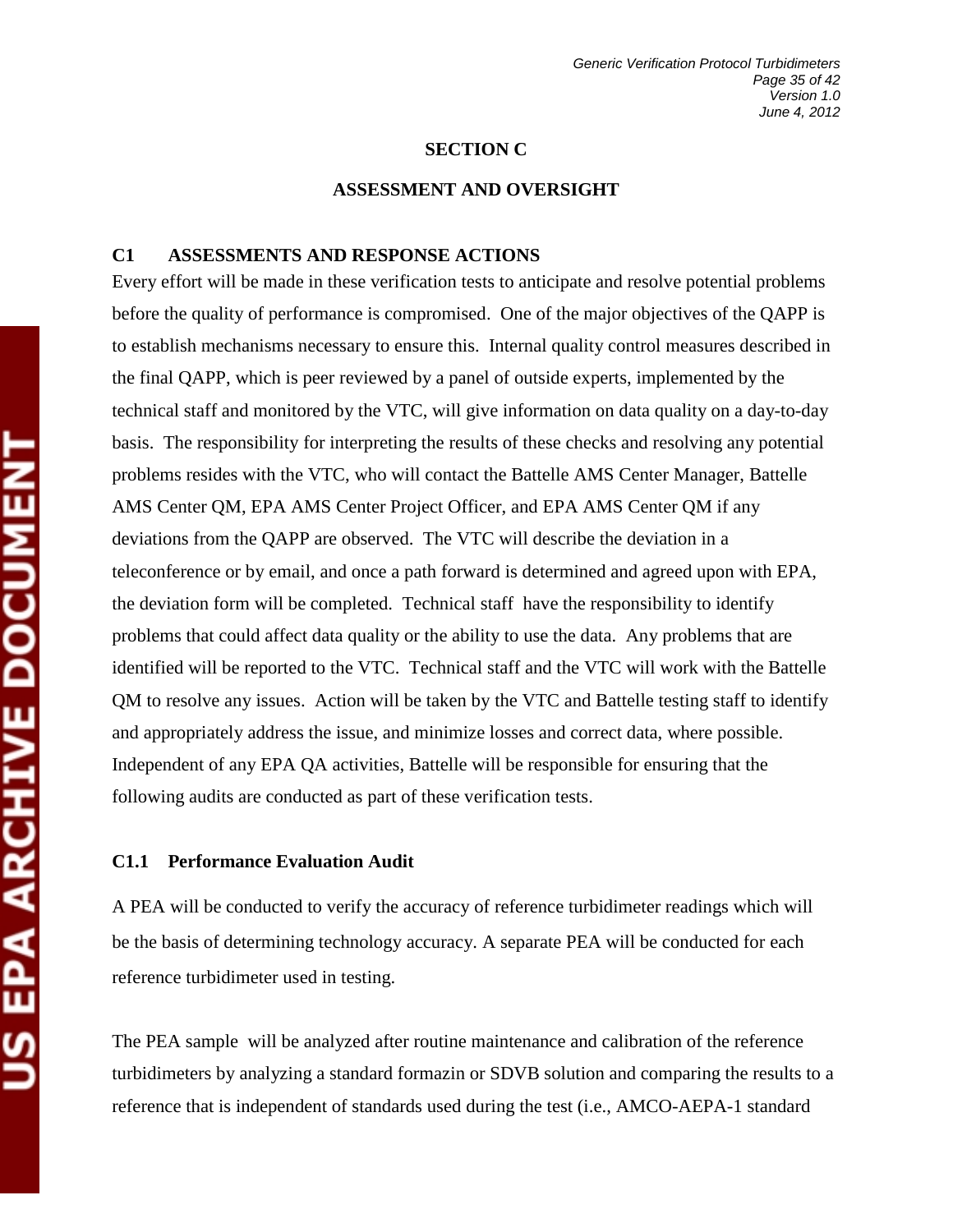solution). Agreement between the formazin or SDVB solution turbidity readings and AMCO-AEPA-1 must be within 10% for each reference turbidimeter. If this criterion is not met, the reference turbidimeter must be recalibrated.

#### **C1.2 Technical Systems Audits**

The Battelle QM or designee will perform a TSA at Battelle during offline testing and at one participating utility during online testing. The purpose of these audits is to ensure that the verification tests are being performed in accordance with the AMS Center  $QMP<sup>1</sup>$  and the QAPP. The Battelle QM will compare actual test procedures to those specified or referenced in this plan, and review data acquisition and handling procedures. The Battelle QM or designee will prepare a project-specific checklist based on the QAPP requirements to guide the TSA, which will include a review of the test location and general testing conditions; observe the testing activities; and review test documentation. The Battelle QM will also check data acquisition procedures, and confer with testing staff. The Battelle QM will prepare an initial TSA report and will submit the report to the EPA QA Manager (with no corrective actions documented) and VTC within 10 business days after completion of the audit. A copy of each final TSA report (with corrective actions documented) will be provided to the EPA AMS Center Project Officer and QM within 20 business days after completion of the audit. At EPA's discretion, EPA QA staff may also conduct an independent on-site TSA during the verification tests. The TSA findings will be communicated to technical staff at the time of the audit and documented in the TSA reports.

#### **C1.3 Data Quality Audits**

As an EPA QA Category III test, the Battelle QM, or designee, will audit at least 10% of the sample results data acquired in the verification tests and 100% of the calibration and QC data versus the QAPP requirements. Two Audits of Data Quality (ADQs) will be conducted for this project: Data collected on the first day of testing for each technology will be audited within 10 business days of receipt and assessed using a project-specific checklist. The remaining data will be audited at the conclusion of testing and will be completed within 10 business days of receipt of all test data. During these audits, the Battelle QM, or designee, will trace the data from initial acquisition (as received from the vendor's technology), through reduction and statistical comparisons, to final reporting. All calculations performed on the data undergoing the ADQ will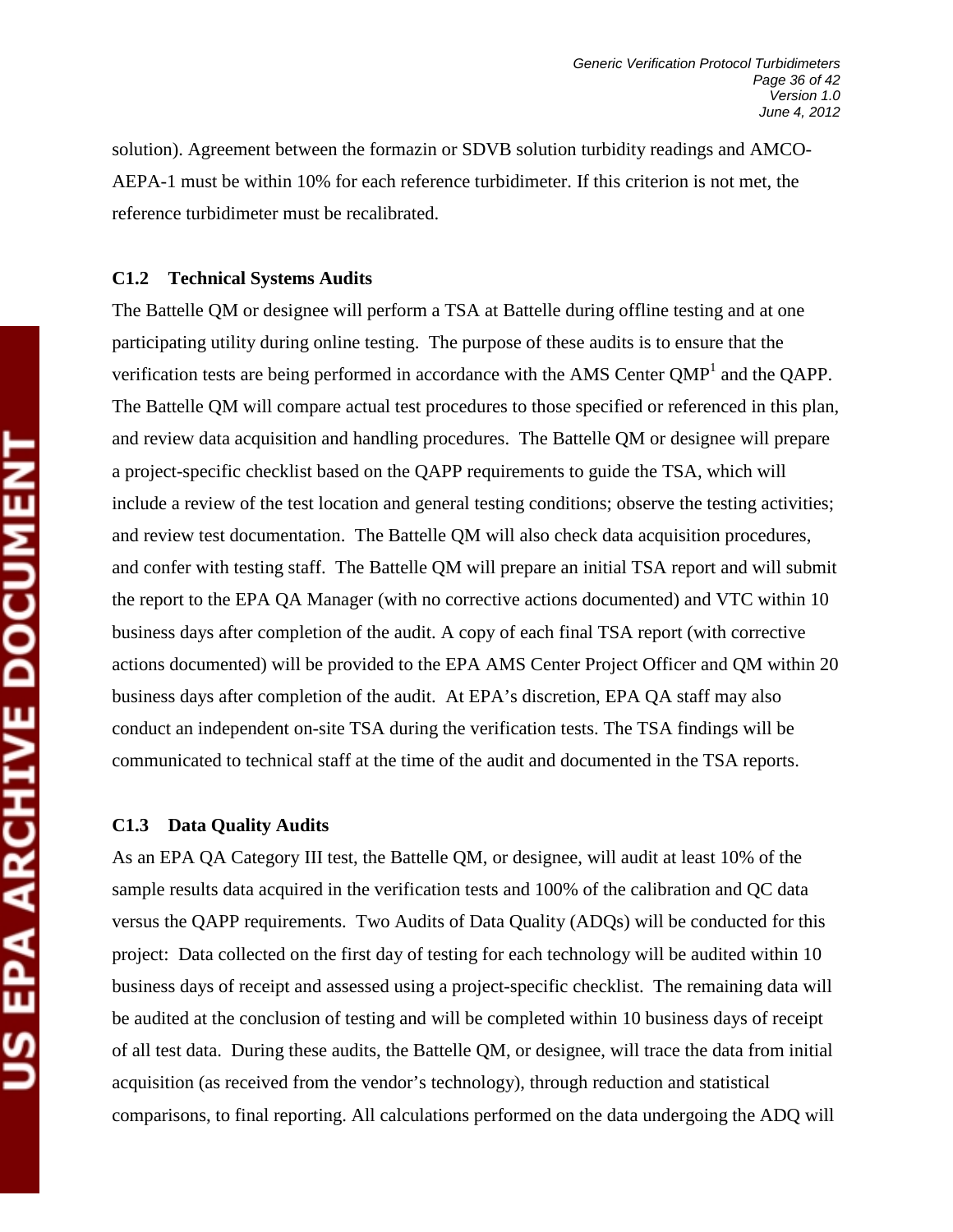be checked. Data must undergo a 100% validation and verification by technical staff (i.e., VTC or designee) before it is assessed as part of the ADQ. All QC data and all calculations performed on the data undergoing the audit will be checked by the Battelle QM or designee. Results of each ADQ will be documented using the checklist and reported to the VTC and EPA within 10 business days after completion of the audit. A final ADQ that assesses overall data quality, including accuracy and completeness of the technical report, will be prepared as a narrative and distributed to the VTC and EPA within 10 business days of completion of the audit.

#### **C1.4 QA/QC Reporting**

Each assessment and audit will be documented in accordance with Section 3.3.4 of the AMS Center QMP.<sup>1</sup> The results of all audits will be submitted to EPA within 10 business days as noted above. Assessment reports will include the following:

- Identification of Findings and Observations,
- Recommendations for resolving problems,
- Response to adverse findings or potential problems,
- Confirmation that solutions have been implemented and are effective, and
- Citation of any noteworthy practices that may be of use to others.

#### <span id="page-39-0"></span>**C2 REPORTS TO MANAGEMENT**

During the laboratory evaluation, any QAPP deviations will be reported immediately to EPA. The Battelle QM and/or VTC, during the course of any assessment or audit, will identify to the technical staff performing experimental activities any immediate corrective action that should be taken. A summary of the required assessments and audits, including a listing of responsibilities and reporting timeframes, is included in Table 6. If serious quality problems exist, the Battelle QM will notify the AMS Center Manager, who is authorized to stop work. Once the assessment reports have been prepared, the VTC will ensure that a response is provided for each adverse finding or potential problem and will implement any necessary follow-up corrective action. The Battelle QM will ensure that follow-up corrective action has been taken. The QAPP and final report are reviewed by the EPA AMS Center QM and the EPA AMS Center Project Officer.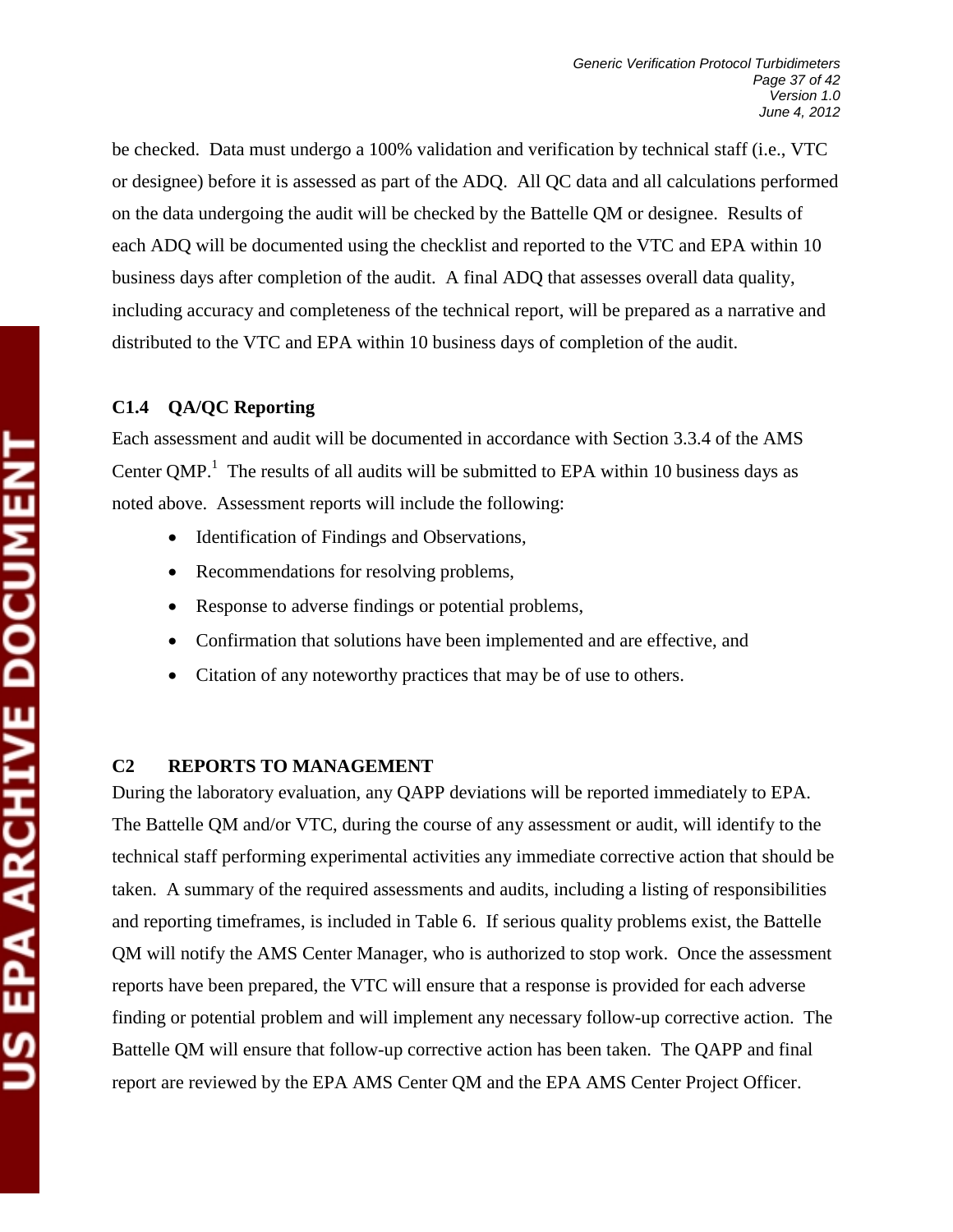Upon final review and approval, both documents will then be posted on the ETV website [\(www.epa.gov/etv\)](http://www.epa.gov/etv).

| <b>Assessment</b>                                                                           | <b>Prepared By</b> | <b>Report Submission</b><br><b>Timeframe</b>                                                                                                                                                                 | <b>Submitted To</b>       |
|---------------------------------------------------------------------------------------------|--------------------|--------------------------------------------------------------------------------------------------------------------------------------------------------------------------------------------------------------|---------------------------|
| Technology<br><b>Offline Testing</b><br><b>TSA</b><br>(within the first<br>week of testing) | <b>Battelle</b>    | 10 business days after TSA is<br>complete <sup>2</sup><br>TSA response is due to QM<br>within 10 business days                                                                                               | <b>EPA ETV AMS Center</b> |
|                                                                                             |                    | TSA responses will be verified<br>by the QM and provided to<br>EPA within 20 business days                                                                                                                   |                           |
| Technology<br><b>Online Testing</b><br><b>TSA</b><br>(within the first<br>week of testing)  | <b>Battelle</b>    | 10 business days after TSA is<br>complete <sup>2</sup><br>TSA response is due to QM<br>within 10 business days<br>TSA responses will be verified<br>by the QM and provided to<br>EPA within 20 business days | <b>EPA ETV AMS Center</b> |
| ADQ (Day 1<br>data)<br>each technology                                                      | <b>Battelle</b>    | ADQ will be completed within<br>10 business days after receipt<br>of first data set                                                                                                                          | <b>EPA ETV AMS Center</b> |
| ADQ (Remaining<br>data and<br>verification<br>report)                                       | <b>Battelle</b>    | ADQ will be completed within<br>10 business days after<br>completion of the verification<br>report review                                                                                                    | <b>EPA ETV AMS Center</b> |

<span id="page-40-0"></span>

| Table 6. Summary of Quality Assessment and Control Reports <sup>1</sup> |  |  |  |  |  |  |  |  |
|-------------------------------------------------------------------------|--|--|--|--|--|--|--|--|
|-------------------------------------------------------------------------|--|--|--|--|--|--|--|--|

 $^1$  Any QA checklists prepared to guide audits will be provided with the audit report.<br><sup>2</sup>A separate TSA report will be prepared for each technology; the report submission timeframe is the same for each.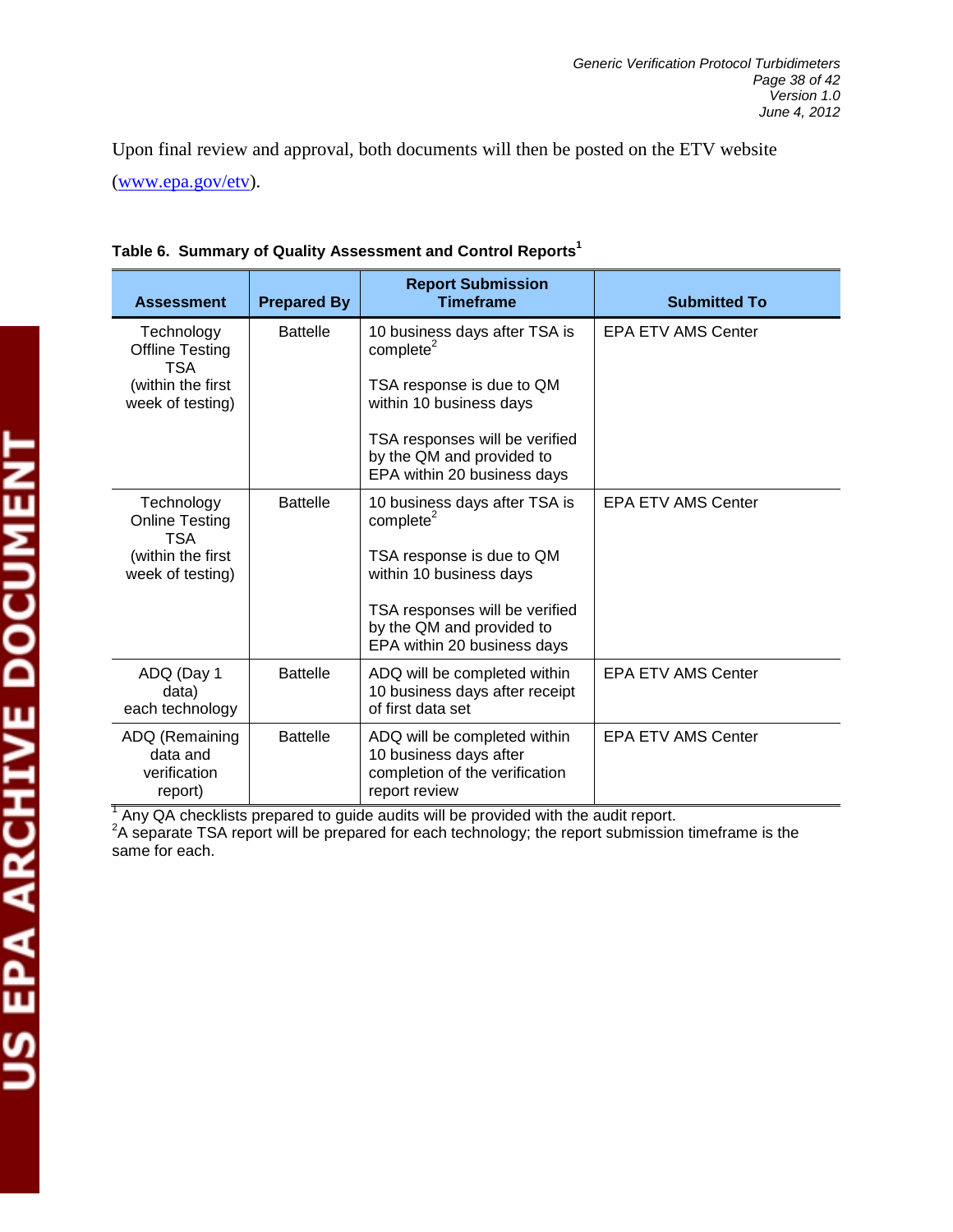#### **SECTION D**

#### **DATA VALIDATION AND USABILITY**

#### <span id="page-41-1"></span><span id="page-41-0"></span>**D1 DATA REVIEW, VERIFICATION, AND VALIDATION REQUIREMENTS**

The key data review and data verification requirements for these tests are stated in Section B10 of this protocol. In general, the data review requirements specify that data generated during these tests will be reviewed by a Battelle technical staff member within five days of generation of the data. The reviewer will be familiar with the technical aspects of the verification test but will not be the person who generated the data. This process will serve both as the data review and the data verification, and will ensure that the data have been recorded, transmitted and processed properly. Furthermore, this process will ensure that the monitoring systems data were collected under appropriate testing.

The data validation requirements for these tests involve an assessment of the quality of the data relative to the DQIs and MQOs for these tests referenced in Tables 2 and 5. Any deficiencies in these data will be flagged and excluded from any statistical comparisons, unless these deviations are accompanied by descriptions of their potential impacts on the data quality.

#### <span id="page-41-2"></span>**D2 VERIFICATION AND VALIDATION METHODS**

Data verification is conducted as part of the data review as described in Section B10 of this protocol. A visual inspection of handwritten data will be conducted to ensure that all entries were properly recorded or transcribed, and that any erroneous entries were properly noted (i.e., single line through the entry, with an error code, such as "wn" for wrong number, and the initials of the recorder and date of entry). Electronic data from technology, if applicable, and any other analytical equipment used during the test will be inspected to ensure proper transfer from the data logging system. All calculations used to transform the data will be reviewed to ensure the accuracy and the appropriateness of the calculations. Calculations performed manually will be reviewed and repeated using a handheld calculator or commercial software (e.g., Excel). Calculations performed using standard commercial office software (e.g., Excel) will be reviewed by inspection of the equations used for the calculations and verification of selected calculations by handheld calculator. Calculations performed using specialized commercial software (i.e., for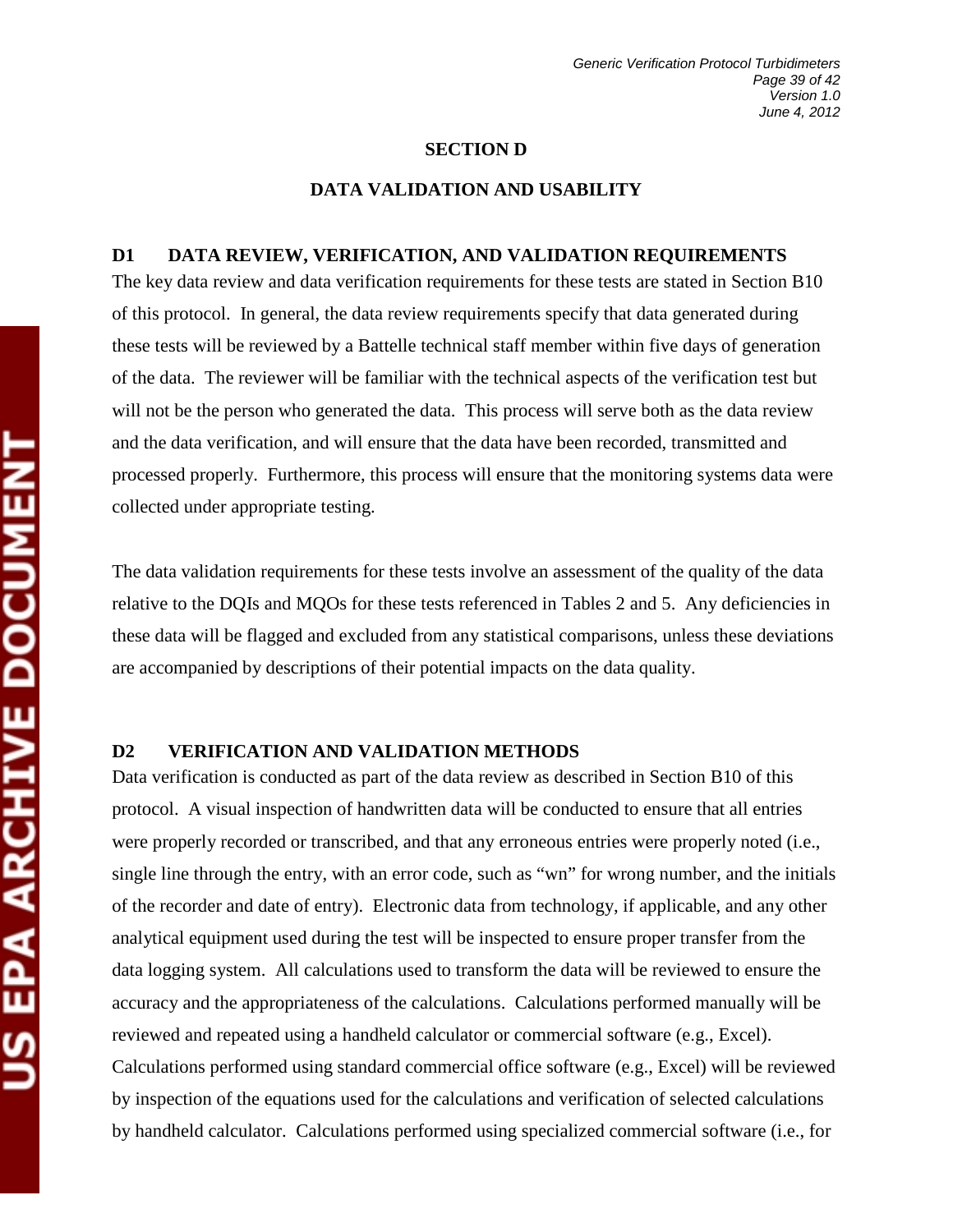analytical instrumentation) will be reviewed by inspection and, when feasible, verified by handheld calculator, or standard commercial office software.

To ensure that the data generated from these tests meet the goals of the tests, a number of data validation procedures will be performed. Sections B and C of this protocol provide a description of the validation safeguards employed for these verification tests. Data validation efforts include the completion of QC activities, and the performance of two TSA audits as described in Section C. The data from these tests will be evaluated relative to the MQOs described in Sections A and B of this protocol. Data failing to meet these criteria will be flagged in the data set and not used for evaluation of the technology, unless these deviations are accompanied by descriptions of their potential impacts on the data quality.

An ADQ will be conducted by the Battelle QM to ensure that data review, verification, and validation procedures were completed, and to assure the overall quality of the data.

#### <span id="page-42-0"></span>**D3 RECONCILIATION WITH USER REQUIREMENTS**

This purpose of these verification tests is to verify the performance of turbidimeters compared to an online turbidimeter which is compliant with EPA Method 180.1. To meet the requirements of the user community, input on the tests described in the final QAPP will be provided by external experts. Additional performance data regarding operational characteristics of the evaluated turbidimeters will be collected by verification test personnel. To meet the requirements of the user community, these data will include thorough documentation of the performance of the technologies during the verification tests. The data review, verification, and validation procedures described above will assure that data meeting these requirements are accurately presented in the verification reports generated from this test, and will assure that data not meeting these requirements will be appropriately flagged and discussed in the verification reports.

This protocol and the resulting ETV verification report will be reviewed by the vendor, EPA, and expert peer reviewers. The reviews of the QAPP will help to improve the design of the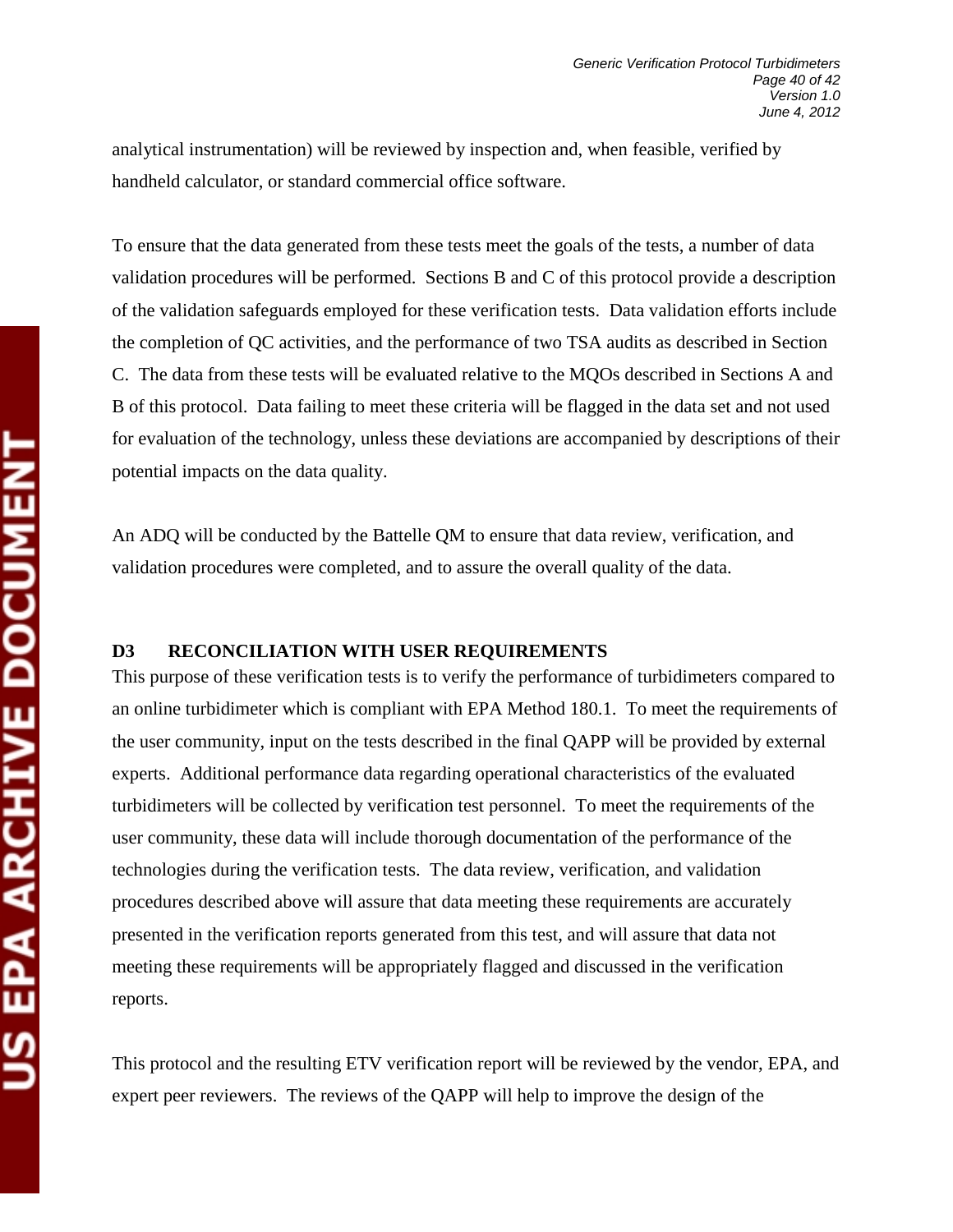verification tests and the resulting report such that they better meet the needs of potential users of these technologies.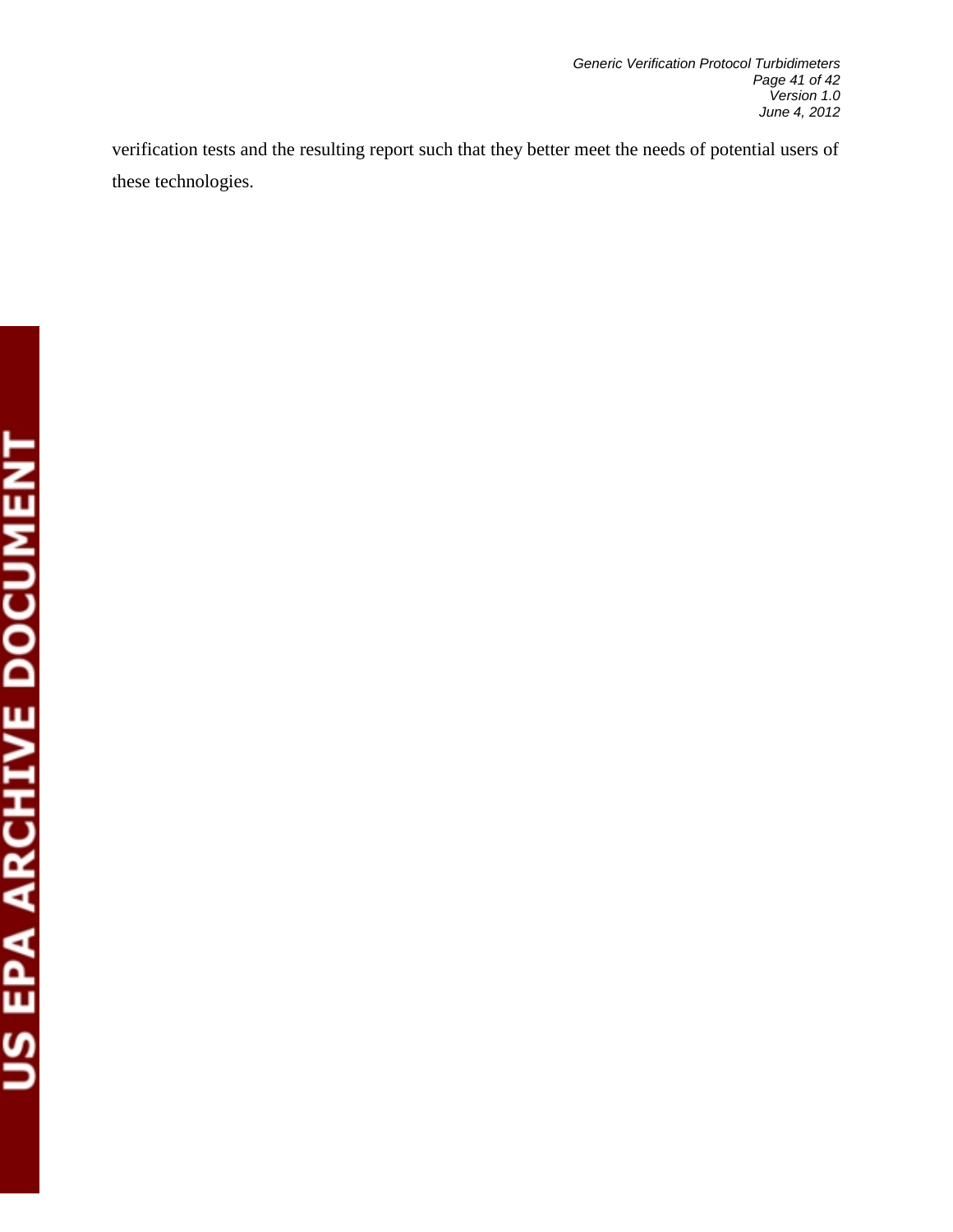### **SECTION E**

#### **REFERENCES**

- <span id="page-44-0"></span>1. Battelle, Quality Management Plan for the ETV Advanced Monitoring Systems Center, Version 8.0, U.S. EPA Environmental Technology Verification Program, prepared by Battelle, Columbus, Ohio, April 2011.
- 2. U.S. EPA, Environmental Technology Verification Program Quality Management Plan, EPA Report No: 600/R-08/009 EPA/600/R-03/021, U.S. Environmental Protection Agency, Cincinnati, Ohio, January 2008.
- 3. "Test/QA Plan for Verification of Online Turbidimeters," U.S. Environmental Protection Agency Environmental Technology Verification Program, prepared by Battelle, Columbus, OH, June 1999.
- 4. EPA Method 180.1 Turbidity (Nephelometric), Methods for the Determination of Inorganic Substances in Environmental Samples EPA-600-R-93-100. 1993.
- 5. Method Validation Study Plan, Hach Method 10133, Determination of Turbidity by Laser Nephelometry Revision 2, as part of the DynCorp Memorandum (Subject: D99-0002:Hach Filter Trak Turbidity Method 10133), Hach Company, January 10, 2000.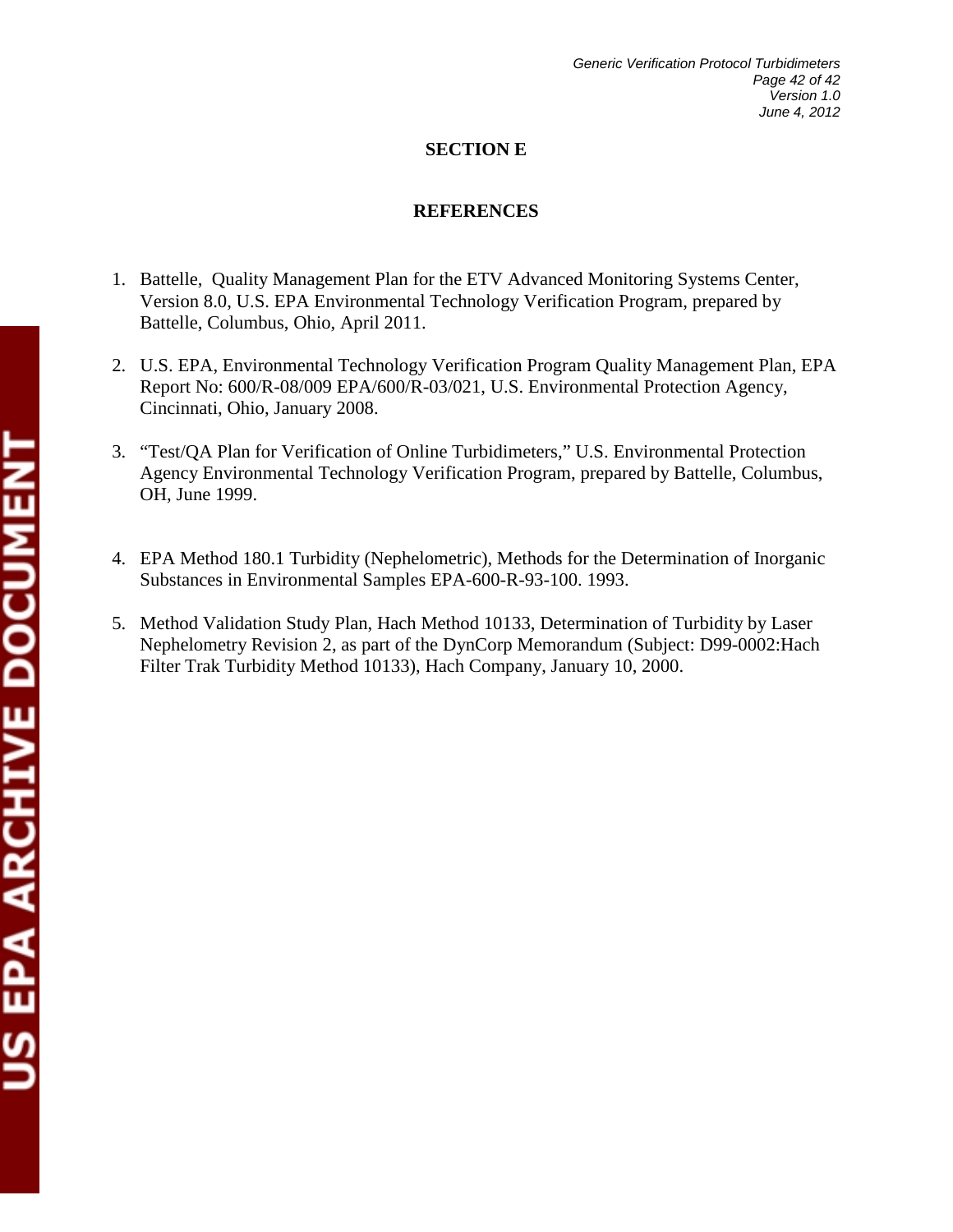### **APPENDIX A**

**EPA Method 180.1**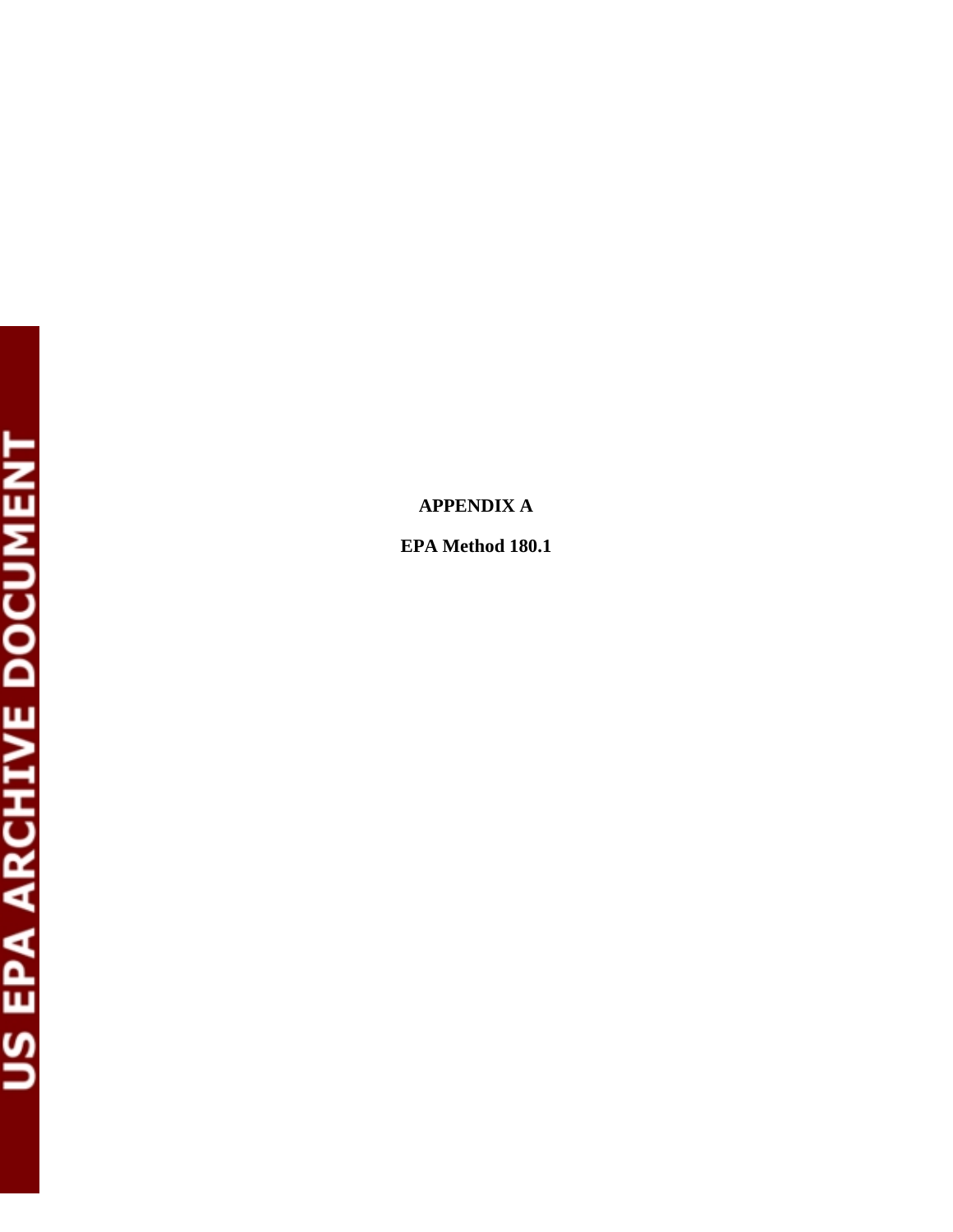#### **METHOD 180.1**

#### **DETERMINATION OF TURBIDITY BY NEPHELOMETRY**

Edited by James W. O'Dell Inorganic Chemistry Branch Chemistry Research Division

> **Revision 2.0 August 1993**

**ENVIRONMENTAL MONITORING SYSTEMS LABORATORY OFFICE OF RESEARCH AND DEVELOPMENT U.S. ENVIRONMENTAL PROTECTION AGENCY CINCINNATI, OHIO 45268**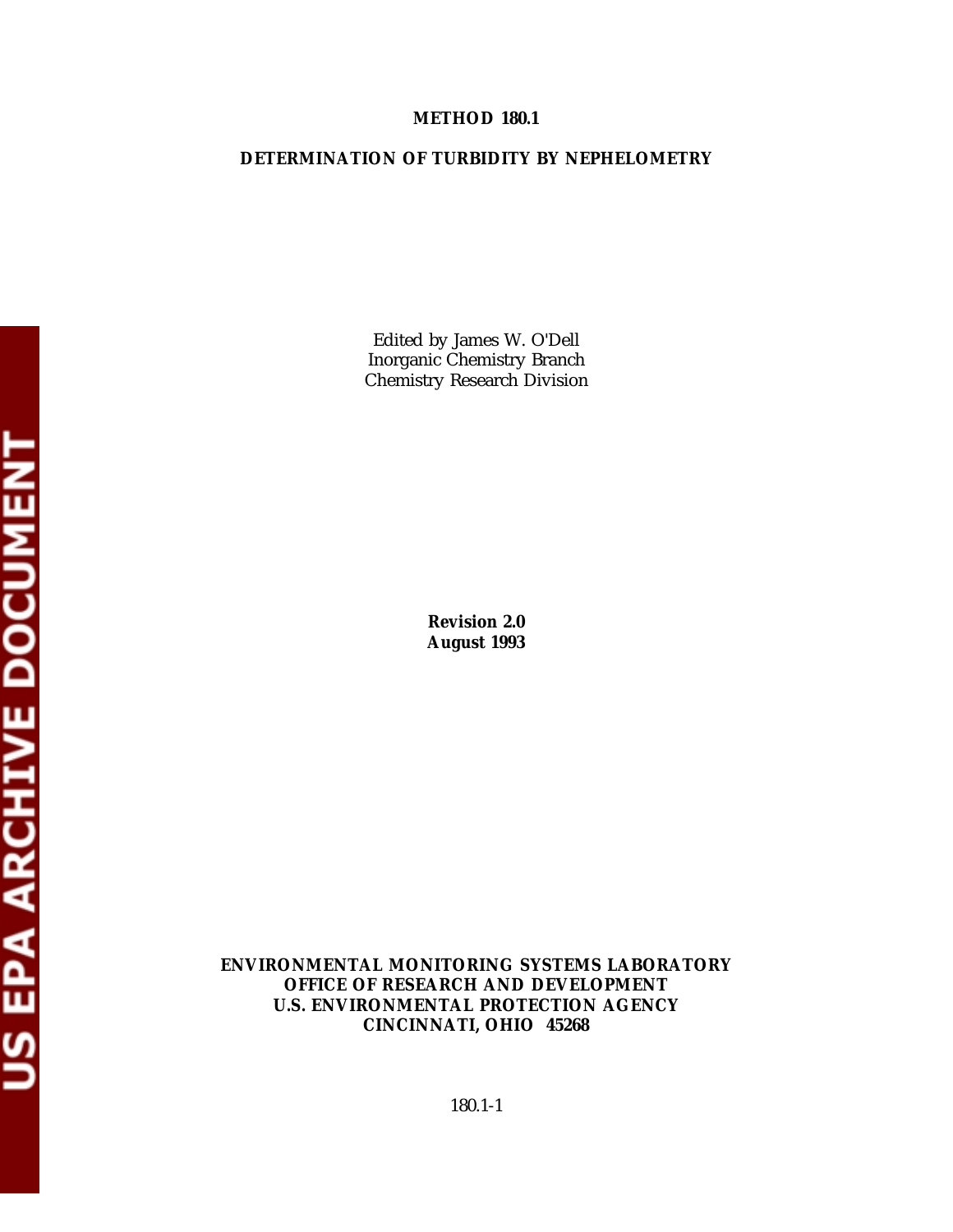#### **METHOD 180.1**

#### **DETERMINATION OF TURBIDITY BY NEPHELOMETRY**

#### **1.0 SCOPE AND APPLICATION**

- 1.1 This method covers the determination of turbidity in drinking, ground, surface, and saline waters, domestic and industrial wastes.
- 1.2 The applicable range is 0-40 nephelometric turbidity units (NTU). Higher values may be obtained with dilution of the sample.

#### **2.0 SUMMARY OF METHOD**

- 2.1 The method is based upon a comparison of the intensity of light scattered by the sample under defined conditions with the intensity of light scattered by a standard reference suspension. The higher the intensity of scattered light, the higher the turbidity. Readings, in NTU's, are made in a nephelometer designed according to specifications given in Sections 6.1 and 6.2. A primary standard suspension is used to calibrate the instrument. A secondary standard suspension is used as a daily calibration check and is monitored periodically for deterioration using one of the primary standards.
	- 2.1.1 Formazin polymer is used as a primary turbidity suspension for water because it is more reproducible than other types of standards previously used for turbidity analysis.
	- 2.1.2 A commercially available polymer primary standard is also approved for use for the National Interim Primary Drinking Water Regulations. This standard is identified as AMCO-AEPA-1, available from Advanced Polymer Systems.

#### **3.0 DEFINITIONS**

- 3.1 **Calibration Blank (CB)** -- A volume of reagent water fortified with the same matrix as the calibration standards, but without the analytes, internal standards, or surrogates analytes.
- 3.2 **Instrument Performance Check Solution (IPC)** -- A solution of one or more method analytes, surrogates, internal standards, or other test substances used to evaluate the performance of the instrument system with respect to a defined set of criteria.
- 3.3 **Laboratory Reagent Blank (LRB)** -- An aliquot of reagent water or other blank matrices that are treated exactly as a sample including exposure to all glassware, equipment, solvents, reagents, internal standards, and surrogates that are used with other samples. The LRB is used to determine if method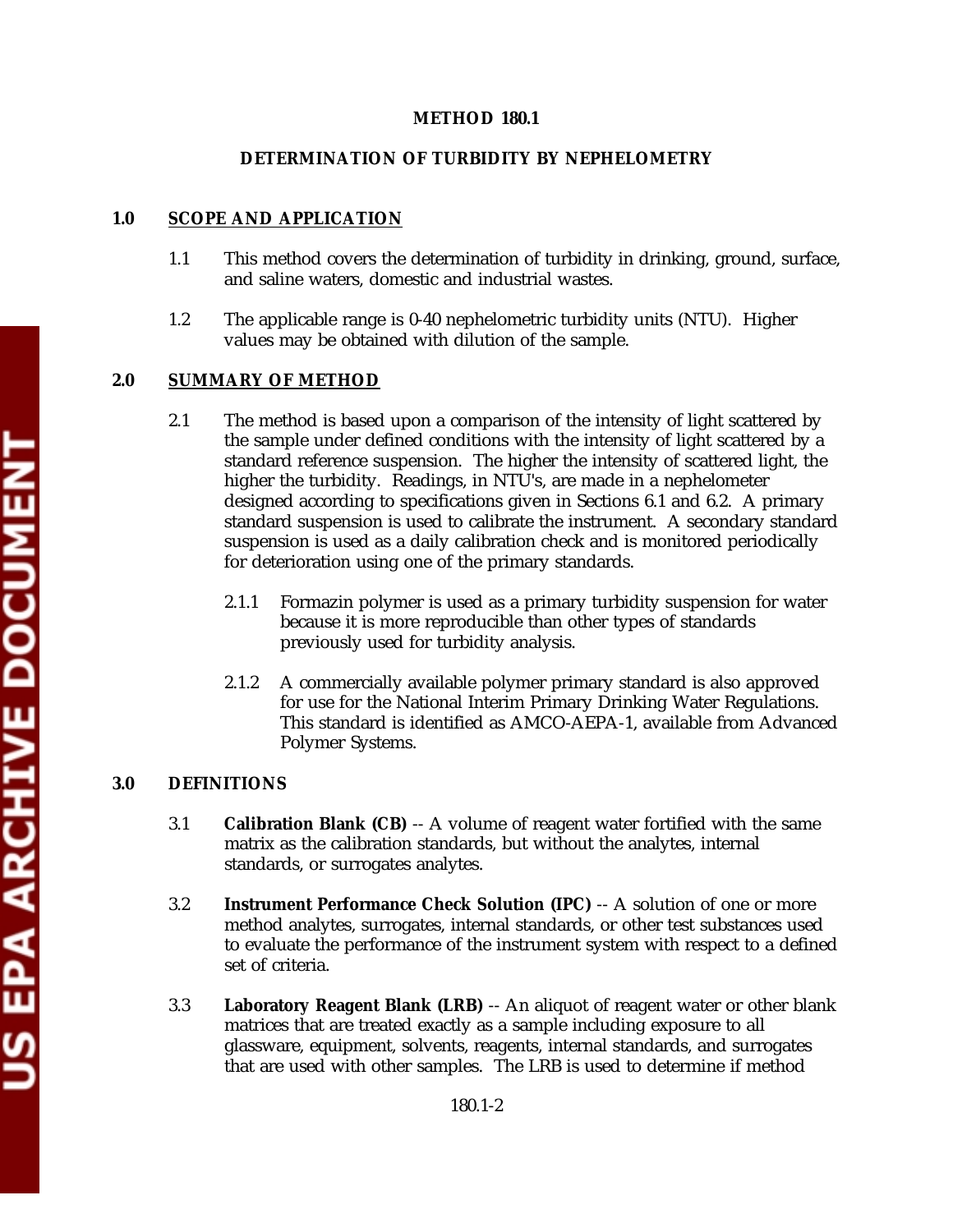US EPA ARCHIVE DOCUMENT

analytes or other interferences are present in the laboratory environment, the reagents, or the apparatus.

- 3.4 **Linear Calibration Range (LCR)** -- The concentration range over which the instrument response is linear.
- 3.5 **Material Safety Data Sheet (MSDS)** -- Written information provided by vendors concerning a chemical's toxicity, health hazards, physical properties, fire, and reactivity data including storage, spill, and handling precautions.
- 3.6 **Primary Calibration Standard (PCAL)** -- A suspension prepared from the primary dilution stock standard suspension. The PCAL suspensions are used to calibrate the instrument response with respect to analyte concentration.
- 3.7 **Quality Control Sample (QCS)** -- A solution of the method analyte of known concentrations that is used to fortify an aliquot of LRB matrix. The QCS is obtained from a source external to the laboratory, and is used to check laboratory performance.
- 3.8 **Secondary Calibration Standards (SCAL)** -- Commercially prepared, stabilized sealed liquid or gel turbidity standards calibrated against properly prepared and diluted formazin or styrene divinylbenzene polymers.
- 3.9 **Stock Standard Suspension (SSS)** -- A concentrated suspension containing the analyte prepared in the laboratory using assayed reference materials or purchased from a reputable commercial source. Stock standard suspension is used to prepare calibration suspensions and other needed suspensions.

#### **4.0 INTERFERENCES**

- 4.1 The presence of floating debris and coarse sediments which settle out rapidly will give low readings. Finely divided air bubbles can cause high readings.
- 4.2 The presence of true color, that is the color of water which is due to dissolved substances that absorb light, will cause turbidities to be low, although this effect is generally not significant with drinking waters.
- 4.3 Light absorbing materials such as activated carbon in significant concentrations can cause low readings.

#### **5.0 SAFETY**

- 5.1 The toxicity or carcinogenicity of each reagent used in this method has not been fully established. Each chemical should be regarded as a potential health hazard and exposure should be as low as reasonably achievable.
- 5.2 Each laboratory is responsible for maintaining a current awareness file of OSHA regulations regarding the safe handling of the chemicals specified in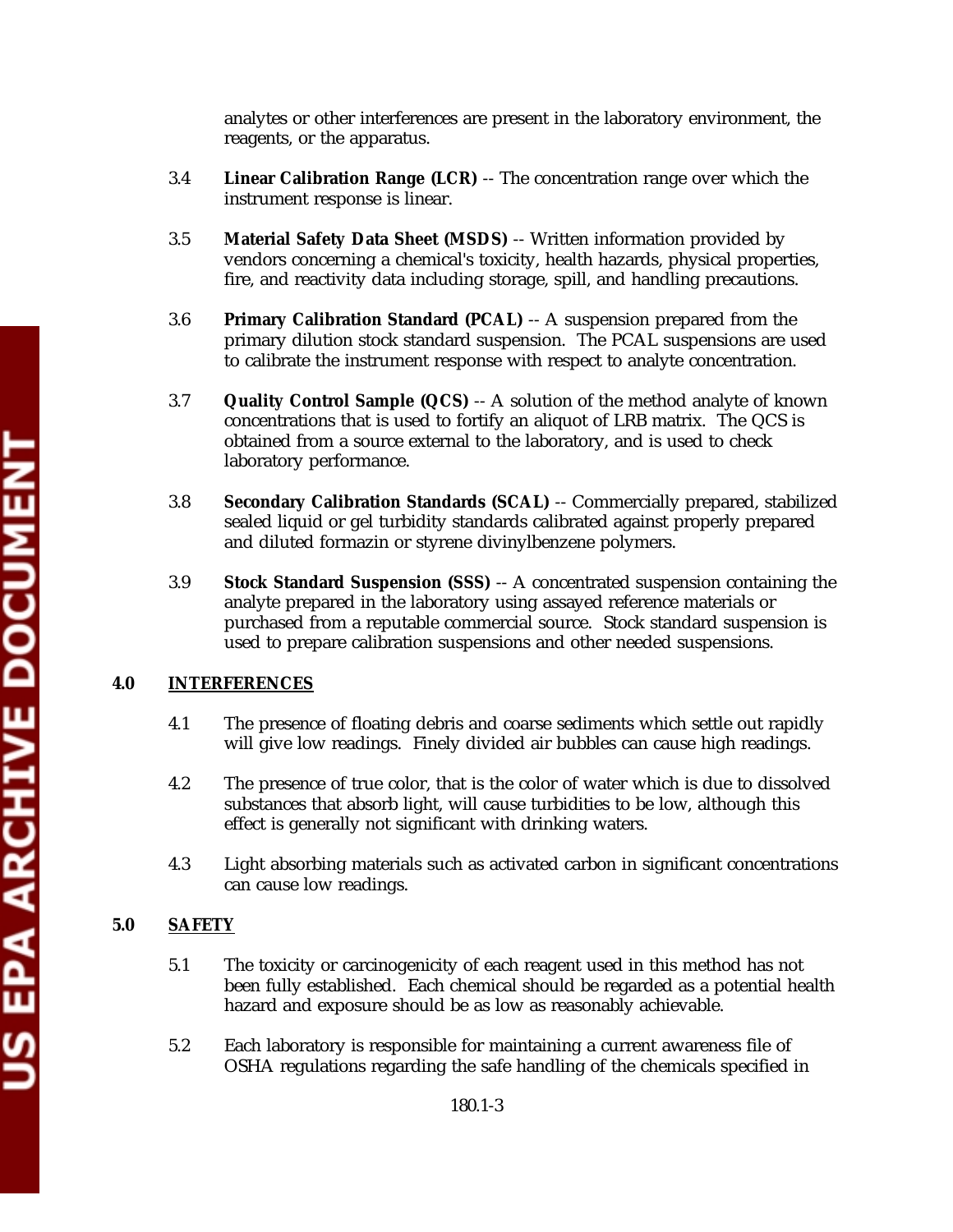this method. A reference file of Material Safety Data Sheets (MSDS) should be made available to all personnel involved in the chemical analysis. The preparation of a formal safety plan is also advisable.

5.3 Hydrazine Sulfate (Section 7.2.1) is a carcinogen. It is highly toxic and may be fatal if inhaled, swallowed, or absorbed through the skin. Formazin can contain residual hydrazine sulfate. Proper protection should be employed.

#### **6.0 EQUIPMENT AND SUPPLIES**

- 6.1 The turbidimeter shall consist of a nephelometer, with light source for illuminating the sample, and one or more photo-electric detectors with a readout device to indicate the intensity of light scattered at right angles to the path of the incident light. The turbidimeter should be designed so that little stray light reaches the detector in the absence of turbidity and should be free from significant drift after a short warm-up period.
- 6.2 Differences in physical design of turbidimeters will cause differences in measured values for turbidity, even though the same suspension is used for calibration. To minimize such differences, the following design criteria should be observed:
	- 6.2.1 Light source: Tungsten lamp operated at a color temperature between 2200-3000°K.
	- 6.2.2 Distance traversed by incident light and scattered light within the sample tube: Total not to exceed 10 cm.
	- 6.2.3 Detector: Centered at 90° to the incident light path and not to exceed  $\pm 30^{\circ}$  from 90°. The detector, and filter system if used, shall have a spectral peak response between 400 nm and 600 nm.
- 6.3 The sensitivity of the instrument should permit detection of a turbidity difference of 0.02 NTU or less in waters having turbidities less than 1 unit. The instrument should measure from 0-40 units turbidity. Several ranges may be necessary to obtain both adequate coverage and sufficient sensitivity for low turbidities.
- 6.4 The sample tubes to be used with the available instrument must be of clear, colorless glass or plastic. They should be kept scrupulously clean, both inside and out, and discarded when they become scratched or etched. A light coating of silicon oil may be used to mask minor imperfections in glass tubes. They must not be handled at all where the light strikes them, but should be provided with sufficient extra length, or with a protective case, so that they may be handled. Tubes should be checked, indexed and read at the orientation that produces the lowest background blank value.
- 6.5 Balance -- Analytical, capable of accurately weighing to the nearest 0.0001 g.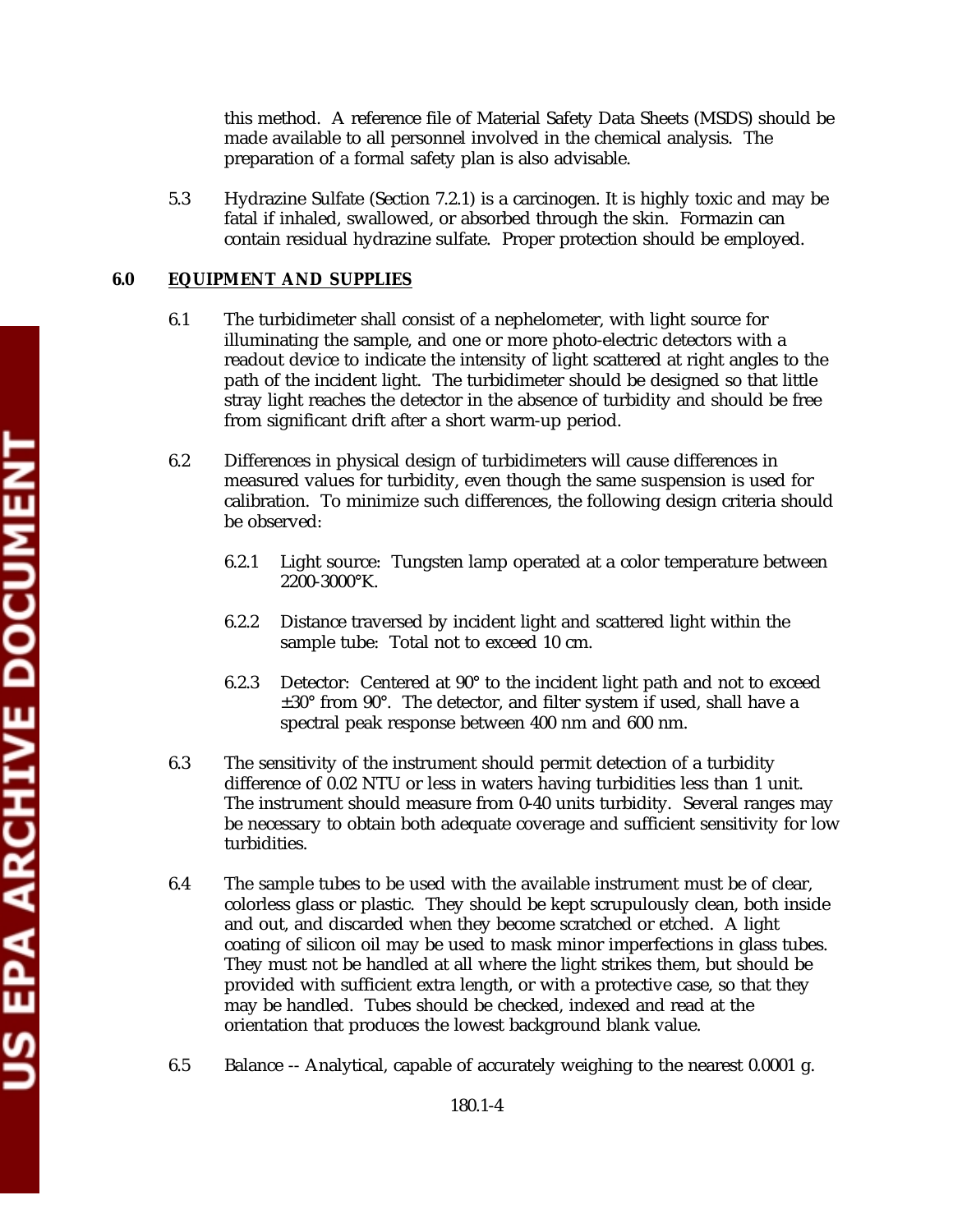6.6 Glassware -- Class A volumetric flasks and pipets as required.

#### **7.0 REAGENTS AND STANDARDS**

- 7.1 Reagent water, turbidity-free: Pass deionized distilled water through a  $0.45\mu$ pore size membrane filter, if such filtered water shows a lower turbidity than unfiltered distilled water.
- 7.2 Stock standard suspension (Formazin):
	- 7.2.1 Dissolve 1.00 g hydrazine sulfate,  $(NH_2)_2$ ,  $H_2SO_4$  (CASRN 10034-93-2) in reagent water and dilute to 100 mL in a volumetric flask. **CAUTION**- carcinogen.
	- 7.2.2 Dissolve 10.00 g hexamethylenetetramine (CASRN 100-97-0) in reagent water and dilute to 100 mL in a volumetric flask. In a 100 mL volumetric flask, mix 5.0 mL of each solution (Sections 7.2.1 and 7.2.2). Allow to stand 24 hours at 25  $\pm 3^{\circ}$ C, then dilute to the mark with reagent water.
- 7.3 Primary calibration standards: Mix and dilute 10.00 mL of stock standard suspension (Section 7.2) to 100 mL with reagent water. The turbidity of this suspension is defined as 40 NTU. For other values, mix and dilute portions of this suspension as required.
	- 7.3.1 A new stock standard suspension (Section 7.2) should be prepared each month. Primary calibration standards (Section 7.3) should be prepared daily by dilution of the stock standard suspension.
- 7.4 Formazin in commercially prepared primary concentrated stock standard suspension (SSS) may be diluted and used as required. Dilute turbidity standards should be prepared daily.
- 7.5 AMCO-AEPA-1 Styrene Divinylbenzene polymer primary standards are available for specific instruments and require no preparation or dilution prior to use.
- 7.6 Secondary standards may be acceptable as a daily calibration check, but must be monitored on a routine basis for deterioration and replaced as required.

#### **8.0 SAMPLE COLLECTION, PRESERVATION AND STORAGE**

- 8.1 Samples should be collected in plastic or glass bottles. All bottles must be thoroughly cleaned and rinsed with turbidity free water. Volume collected should be sufficient to insure a representative sample, allow for replicate analysis (if required), and minimize waste disposal.
- 8.2 No chemical preservation is required. Cool sample to 4°C.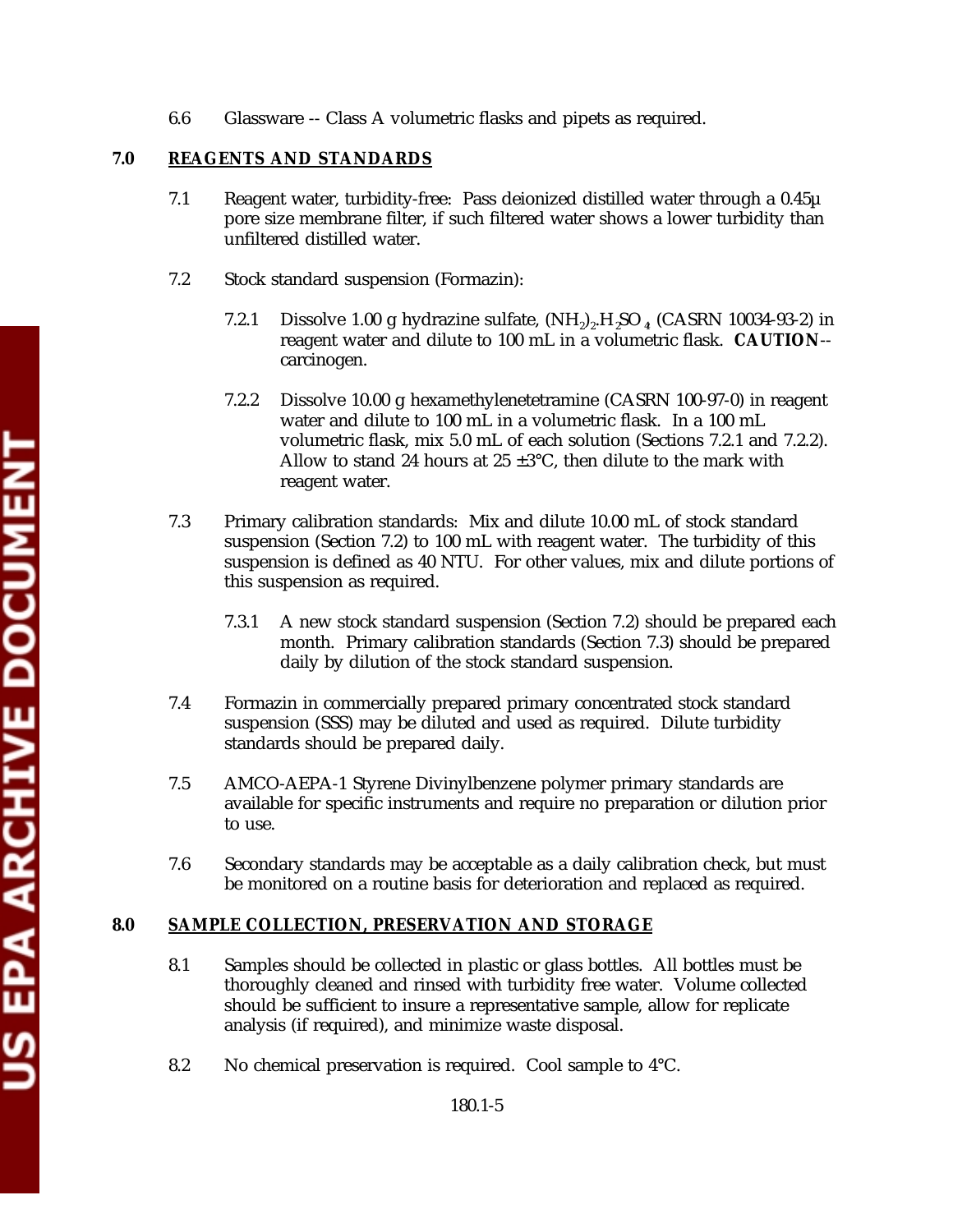8.3 Samples should be analyzed as soon as possible after collection. If storage is required, samples maintained at 4°C may be held for up to 48 hours.

#### **9.0 QUALITY CONTROL**

9.1 Each laboratory using this method is required to operate a formal quality control (QC) program. The minimum requirements of this program consist of an initial demonstration of laboratory capability and analysis of laboratory reagent blanks and other solutions as a continuing check on performance. The laboratory is required to maintain performance records that define the quality of data generated.

#### 9.2 INITIAL DEMONSTRATION OF PERFORMANCE.

- 9.2.1 The initial demonstration of performance is used to characterize instrument performance (determination of LCRs and analysis of QCS).
- 9.2.2 Linear Calibration Range (LCR) -- The LCR must be determined initially and verified every six months or whenever a significant change in instrument response is observed or expected. The initial demonstration of linearity must use sufficient standards to insure that the resulting curve is linear. The verification of linearity must use a minimum of a blank and three standards. If any verification data exceeds the initial values by  $\pm 10\%$ , linearity must be reestablished. If any portion of the range is shown to be nonlinear, sufficient standards must be used to clearly define the nonlinear portion.
- 9.2.3 Quality Control Sample (QCS) -- When beginning the use of this method, on a quarterly basis or as required to meet data-quality needs, verify the calibration standards and acceptable instrument performance with the preparation and analysis of a QCS. If the determined concentrations are not within  $\pm 10\%$  of the stated values, performance of the determinative step of the method is unacceptable. The source of the problem must be identified and corrected before continuing with on-going analyses.

#### 9.3 ASSESSING LABORATORY PERFORMANCE

- 9.3.1 Laboratory Reagent Blank (LRB) -- The laboratory must analyze at least one LRB with each batch of samples. Data produced are used to assess contamination from the laboratory environment.
- 9.3.2 Instrument Performance Check Solution (IPC) -- For all determinations, the laboratory must analyze the IPC (a mid-range check standard) and a calibration blank immediately following daily calibration, after every tenth sample (or more frequently, if required) and at the end of the sample run. Analysis of the IPC solution and calibration blank immediately following calibration must verify that the instrument is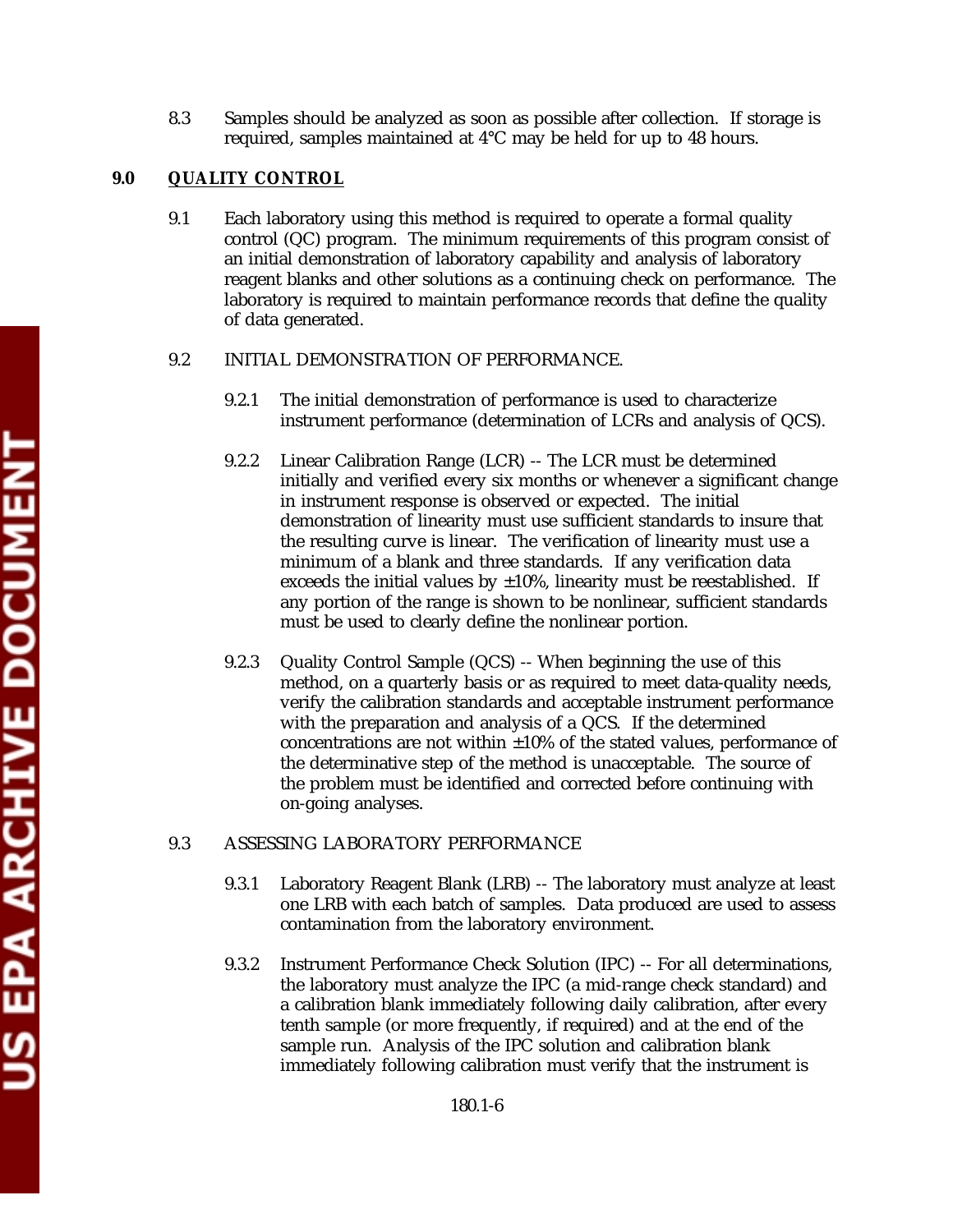within ±10% of calibration. Subsequent analyses of the IPC solution must verify the calibration is still within  $\pm 10\%$ . If the calibration cannot be verified within the specified limits, reanalyze the IPC solution. If the second analysis of the IPC solution confirms calibration to be outside the limits, sample analysis must be discontinued, the cause determined and/or in the case of drift the instrument recalibrated. All samples following the last acceptable IPC solution must be reanalyzed. The analysis data of the calibration blank and IPC solution must be kept on file with the sample analyses data. NOTE: Secondary calibration standards (SS) may also be used as the IPC.

9.3.3 Where additional reference materials such as Performance Evaluation samples are available, they should be analyzed to provide additional performance data. The analysis of reference samples is a valuable tool for demonstrating the ability to perform the method acceptably.

#### **10.0 CALIBRATION AND STANDARDIZATION**

10.1 Turbidimeter calibration: The manufacturer's operating instructions should be followed. Measure standards on the turbidimeter covering the range of interest. If the instrument is already calibrated in standard turbidity units, this procedure will check the accuracy of the calibration scales. At least one standard should be run in each instrument range to be used. Some instruments permit adjustments of sensitivity so that scale values will correspond to turbidities. Solid standards, such as those made of lucite blocks, should never be used due to potential calibration changes caused by surface scratches. If a pre-calibrated scale is not supplied, calibration curves should be prepared for each range of the instrument.

#### **11.0 PROCEDURE**

- 11.1 Turbidities less than 40 units: If possible, allow samples to come to room temperature before analysis. Mix the sample to thoroughly disperse the solids. Wait until air bubbles disappear then pour the sample into the turbidimeter tube. Read the turbidity directly from the instrument scale or from the appropriate calibration curve.
- 11.2 Turbidities exceeding 40 units: Dilute the sample with one or more volumes of turbidity-free water until the turbidity falls below 40 units. The turbidity of the original sample is then computed from the turbidity of the diluted sample and the dilution factor. For example, if 5 volumes of turbidity-free water were added to 1 volume of sample, and the diluted sample showed a turbidity of 30 units, then the turbidity of the original sample was 180 units.
	- 11.2.1 Some turbidimeters are equipped with several separate scales. The higher scales are to be used only as indicators of required dilution volumes to reduce readings to less than 40 NTU.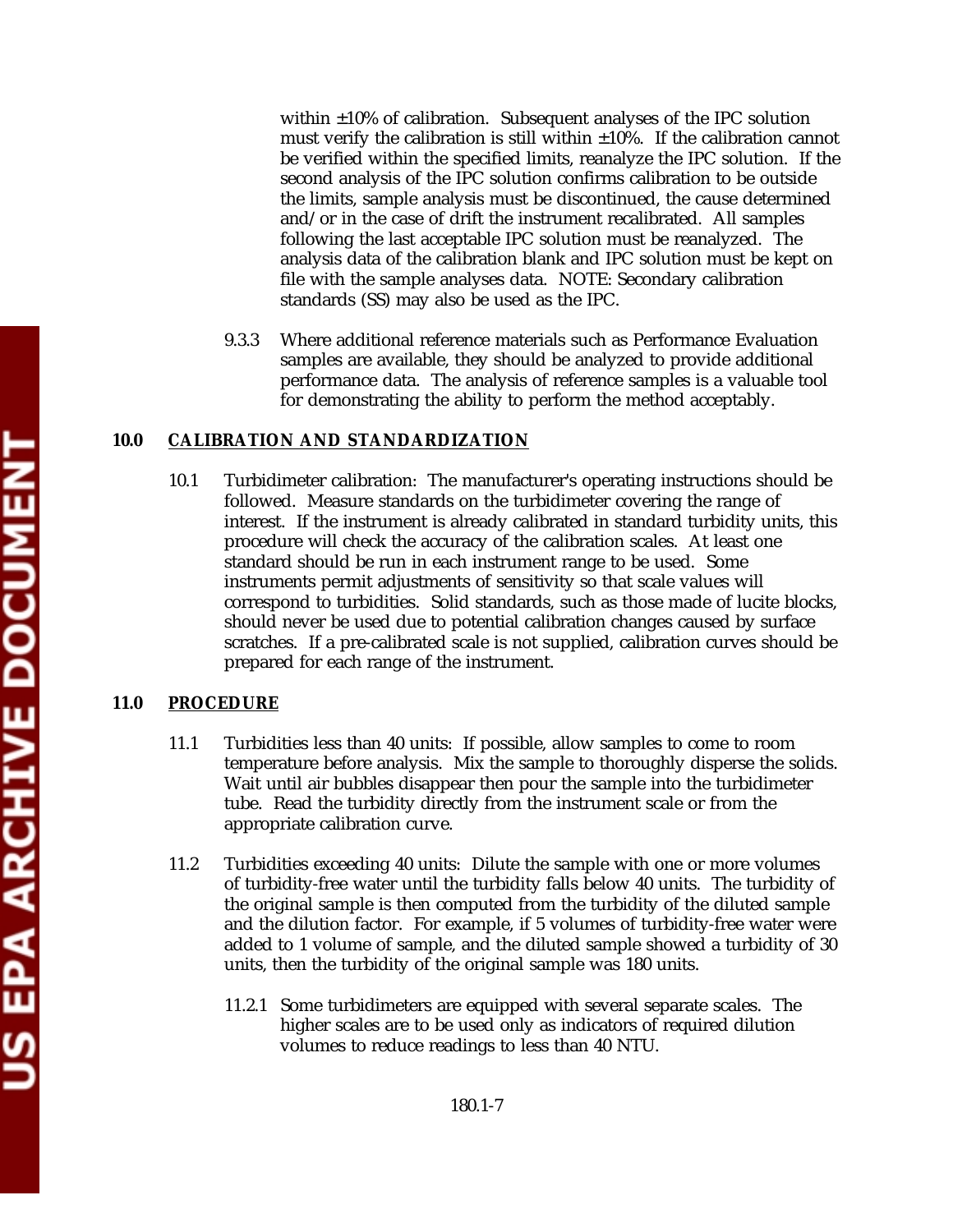**Note:** Comparative work performed in the Environmental Monitoring Systems Laboratory - Cincinnati (EMSL-Cincinnati) indicates a progressive error on sample turbidities in excess of 40 units.

#### **12.0 DATA ANALYSIS AND CALCULATIONS**

- 12.1 Multiply sample readings by appropriate dilution to obtain final reading.
- 12.2 Report results as follows:

| NTU          | <b>Record to Nearest:</b> |  |  |
|--------------|---------------------------|--|--|
| $0.0 - 1.0$  | 0.05                      |  |  |
| $1 - 10$     | 0.1                       |  |  |
| $10 - 40$    | 1                         |  |  |
| $40 - 100$   | 5                         |  |  |
| $100 - 400$  | 10                        |  |  |
| $400 - 1000$ | 50                        |  |  |
| >1000        | 100                       |  |  |

#### **13.0 METHOD PERFORMANCE**

- 13.1 In a single laboratory (EMSL-Cincinnati), using surface water samples at levels of 26, 41, 75, and 180 NTU, the standard deviations were  $\pm 0.60$ ,  $\pm 0.94$ ,  $\pm 1.2$ , and  $\pm 4.7$  units, respectively.
- 13.2 The interlaboratory precision and accuracy data in Table 1 were developed using a reagent water matrix. Values are in NTU.

#### **14.0 POLLUTION PREVENTION**

- 14.1 Pollution prevention encompasses any technique that reduces or eliminates the quantity or toxicity of waste at the point of generation. Numerous opportunities for pollution prevention exist in laboratory operation. The EPA has established a preferred hierarchy of environmental management techniques that places pollution prevention as the management option of first choice. Whenever feasible, laboratory personnel should use pollution prevention techniques to address their waste generation. When wastes cannot be feasibly reduced at the source, the Agency recommends recycling as the next best option.
- 14.2 The quantity of chemicals purchased should be based on expected usage during its shelf life and disposal cost of unused material. Actual reagent preparation volumes should reflect anticipated usage and reagent stability.
- 14.3 For information about pollution prevention that may be applicable to laboratories and research institutions, consult "Less is Better: Laboratory Chemical Management for Waste Reduction," available from the American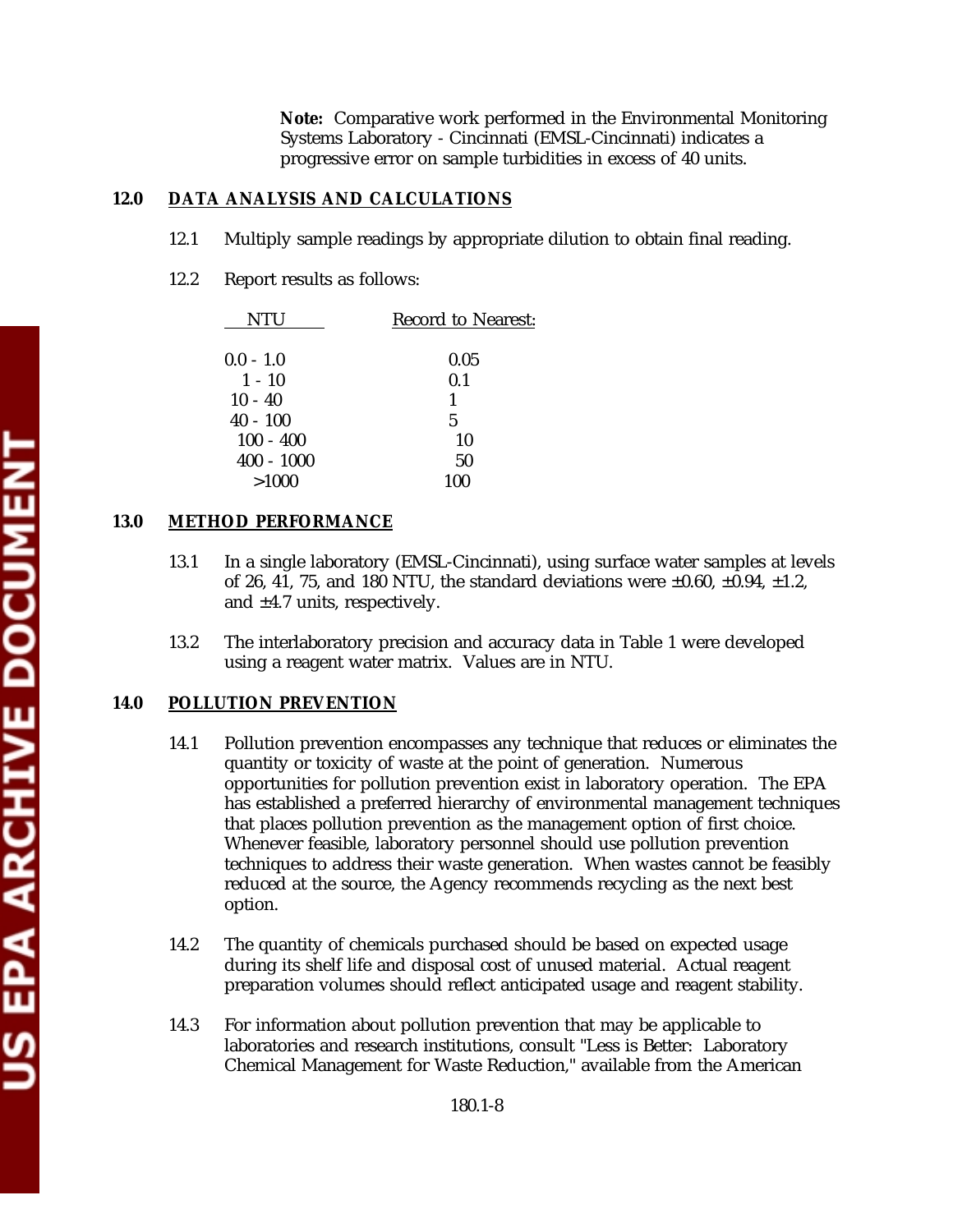Chemical Society's Department of Government Regulations and Science Policy, 1155 16th Street N.W., Washington D.C. 20036, (202)872-4477.

#### **15.0 WASTE MANAGEMENT**

15.1 The U.S. Environmental Protection Agency requires that laboratory waste management practices be conducted consistent with all applicable rules and regulations. Excess reagents, samples and method process wastes should be characterized and disposed of in an acceptable manner. The Agency urges laboratories to protect the air, water and land by minimizing and controlling all releases from hoods, and bench operations, complying with the letter and spirit of any waste discharge permit and regulations, and by complying with all solid and hazardous waste regulations, particularly the hazardous waste identification rules and land disposal restrictions. For further information on waste management consult the "Waste Management Manual for Laboratory Personnel," available from the American Chemical Society at the address listed in Section 14.3.

#### **16.0 REFERENCES**

- 1. Annual Book of ASTM Standards, Volume 11.01 Water (1), Standard D1889-88A, p. 359, (1993).
- 2. Standard Methods for the Examination of Water and Wastewater, 18th Edition, pp. 2-9, Method 2130B, (1992).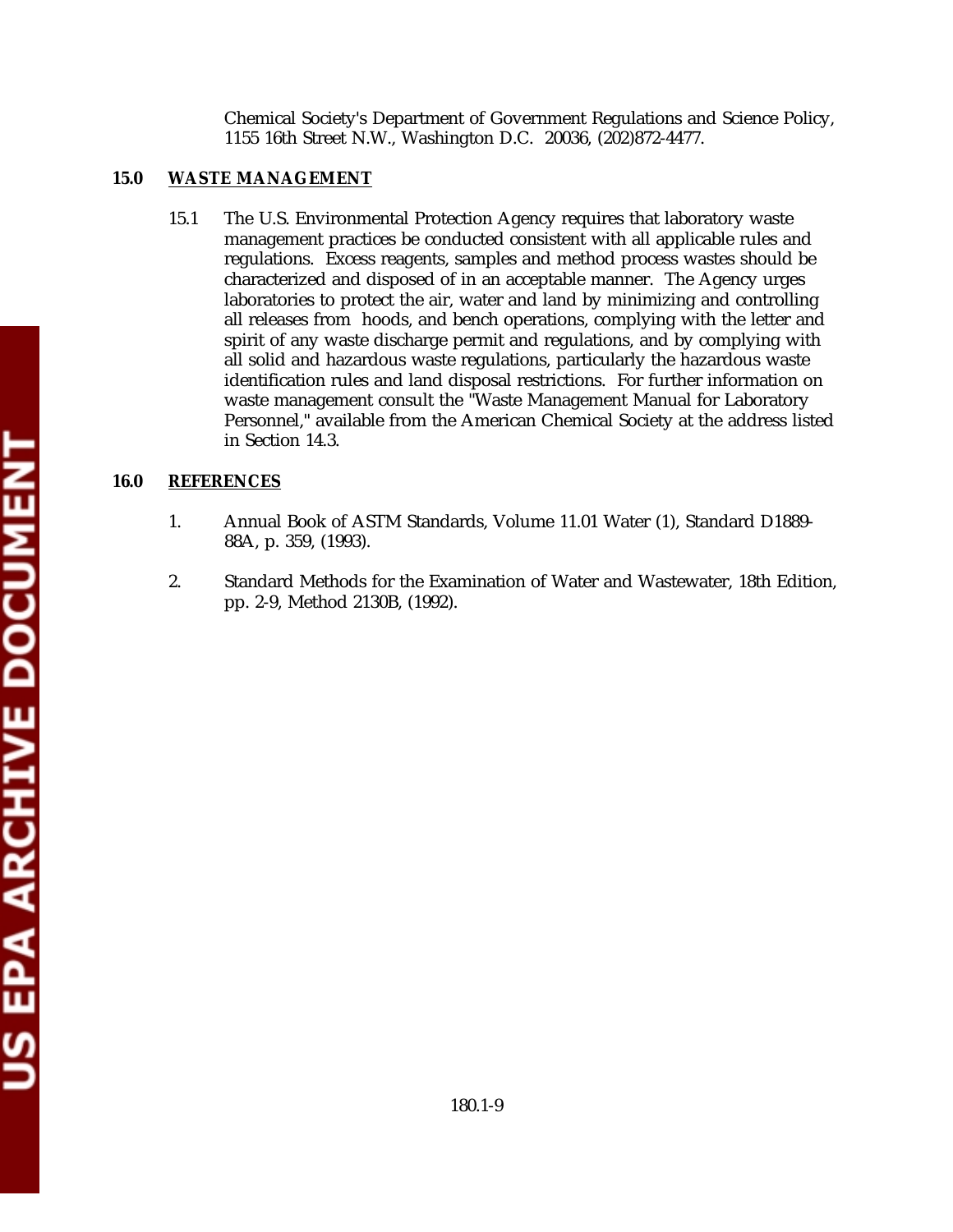| Number of<br><b>Values</b><br><b>Reported</b> | <b>True</b><br><b>Value</b><br>(T) | Mean<br>(X) | <b>Residual</b><br>for $X$ | <b>Standard</b><br><b>Deviation</b><br>(S) | <b>Residual</b><br>for S |
|-----------------------------------------------|------------------------------------|-------------|----------------------------|--------------------------------------------|--------------------------|
| 373                                           | 0.450                              | 0.4864      | 0.0027                     | 0.1071                                     | $-0.0078$                |
| 374                                           | 0.600                              | 0.6026      | $-0.0244$                  | 0.1048                                     | $-0.0211$                |
| 289                                           | 0.65                               | 0.6931      | 0.0183                     | 0.1301                                     | 0.0005                   |
| 482                                           | 0.910                              | 0.9244      | 0.0013                     | 0.2512                                     | 0.1024                   |
| 484                                           | 0.910                              | 0.9919      | 0.0688                     | 0.1486                                     | $-0.0002$                |
| 489                                           | 1.00                               | 0.9405      | $-0.0686$                  | 0.1318                                     | $-0.0236$                |
| 640                                           | 1.36                               | 1.3456      | $-0.0074$                  | 0.1894                                     | 0.0075                   |
| 487                                           | 3.40                               | 3.2616      | $-0.0401$                  | 0.3219                                     | $-0.0103$                |
| 288                                           | 4.8                                | 4.5684      | $-0.0706$                  | 0.3776                                     | $-0.0577$                |
| 714                                           | 5.60                               | 5.6984      | 0.2952                     | 0.4411                                     | $-0.0531$                |
| 641                                           | 5.95                               | 5.6026      | $-0.1350$                  | 0.4122                                     | $-0.1078$                |

**TABLE 1. INTERLABORATORY PRECISION AND ACCURACY DATA** 

REGRESSIONS:  $X = 0.955T + 0.54$ ,  $S = 0.074T + 0.082$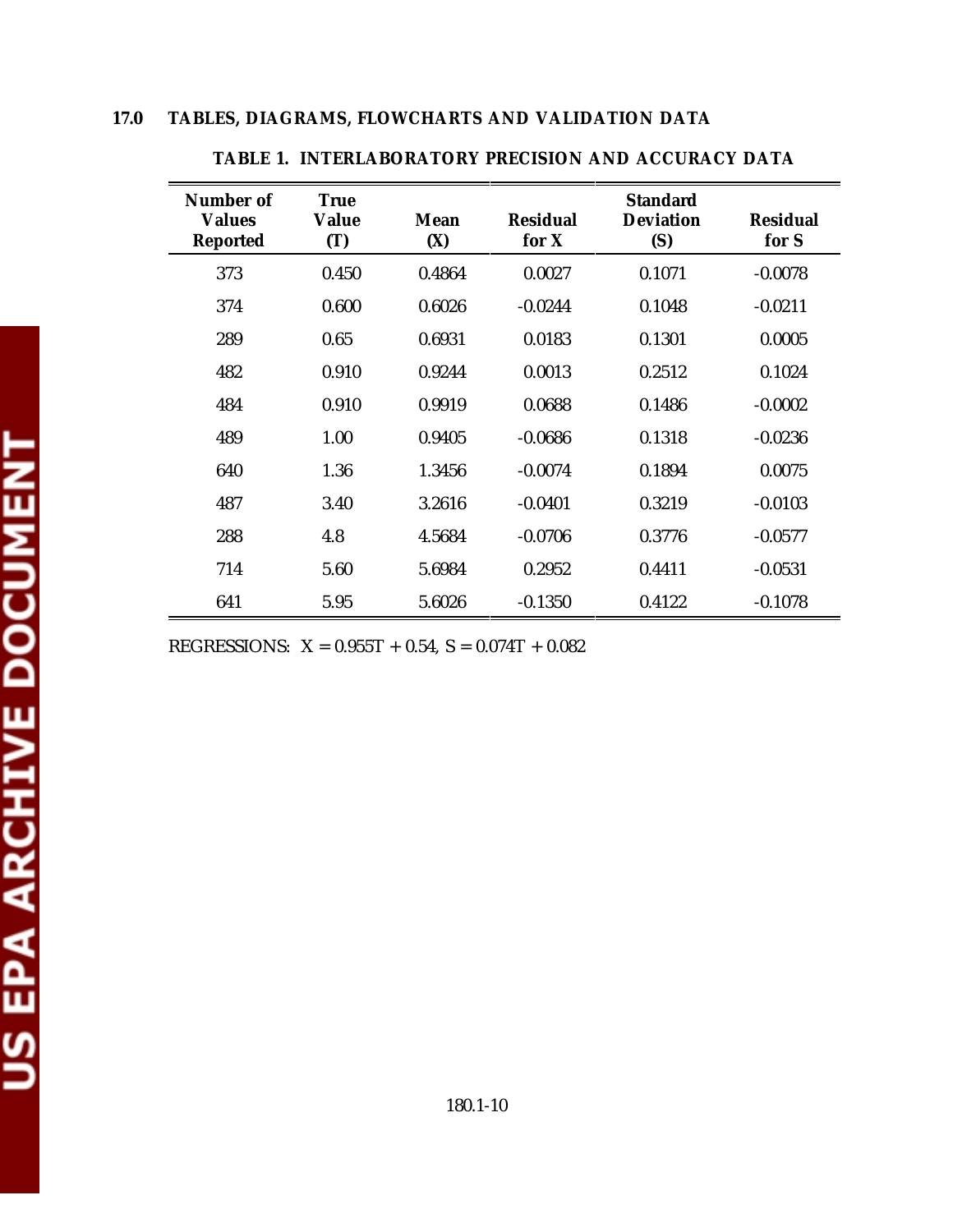### **APPENDIX B**

**Recirculation System Schematic [to be completed for final QAPP]**